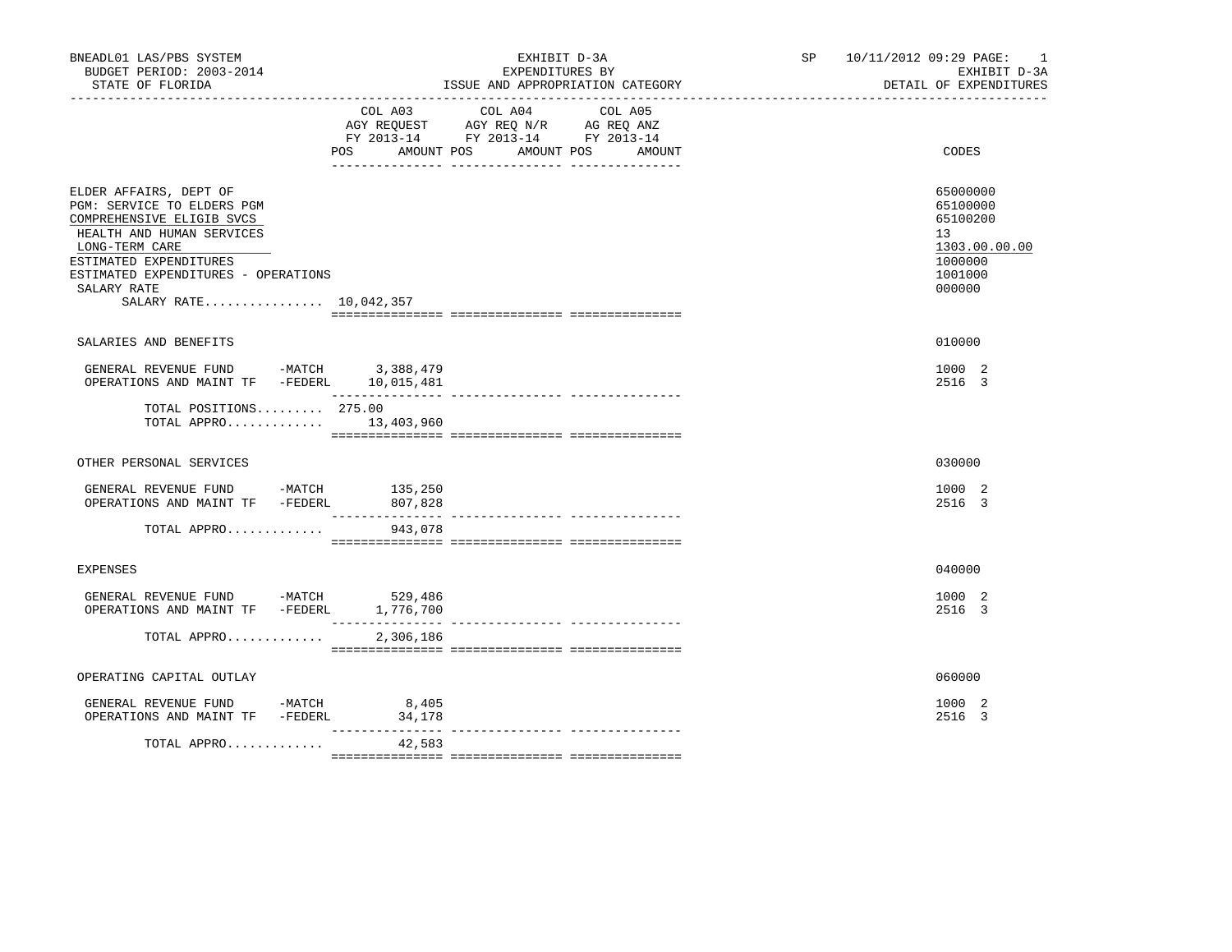| BNEADL01 LAS/PBS SYSTEM<br>BUDGET PERIOD: 2003-2014<br>STATE OF FLORIDA                                                                                                                                                                        | EXHIBIT D-3A<br>EXPENDITURES BY<br>ISSUE AND APPROPRIATION CATEGORY |                            |                                                                                                   | $\overline{2}$<br>SP 10/11/2012 09:29 PAGE:<br>EXHIBIT D-3A<br>DETAIL OF EXPENDITURES |                                                                                                   |  |
|------------------------------------------------------------------------------------------------------------------------------------------------------------------------------------------------------------------------------------------------|---------------------------------------------------------------------|----------------------------|---------------------------------------------------------------------------------------------------|---------------------------------------------------------------------------------------|---------------------------------------------------------------------------------------------------|--|
|                                                                                                                                                                                                                                                |                                                                     | POS<br>AMOUNT POS          | COL A03 COL A04 COL A05<br>AGY REQUEST AGY REQ N/R AG REQ ANZ<br>FY 2013-14 FY 2013-14 FY 2013-14 | AMOUNT POS<br>AMOUNT                                                                  | CODES                                                                                             |  |
| ELDER AFFAIRS, DEPT OF<br>PGM: SERVICE TO ELDERS PGM<br>COMPREHENSIVE ELIGIB SVCS<br>HEALTH AND HUMAN SERVICES<br>LONG-TERM CARE<br>ESTIMATED EXPENDITURES<br>ESTIMATED EXPENDITURES - OPERATIONS<br>SPECIAL CATEGORIES<br>CONTRACTED SERVICES |                                                                     |                            |                                                                                                   |                                                                                       | 65000000<br>65100000<br>65100200<br>13<br>1303.00.00.00<br>1000000<br>1001000<br>100000<br>100777 |  |
| GENERAL REVENUE FUND -MATCH 95,999<br>OPERATIONS AND MAINT TF -FEDERL 138,000                                                                                                                                                                  |                                                                     |                            |                                                                                                   |                                                                                       | 1000 2<br>2516 3                                                                                  |  |
| TOTAL APPRO                                                                                                                                                                                                                                    |                                                                     | 233,999                    |                                                                                                   | ______________ _______________                                                        |                                                                                                   |  |
| RISK MANAGEMENT INSURANCE                                                                                                                                                                                                                      |                                                                     |                            |                                                                                                   |                                                                                       | 103241                                                                                            |  |
| GENERAL REVENUE FUND -MATCH 95,060<br>OPERATIONS AND MAINT TF -FEDERL                                                                                                                                                                          |                                                                     | 34,200                     |                                                                                                   |                                                                                       | 1000 2<br>2516 3                                                                                  |  |
| TOTAL APPRO                                                                                                                                                                                                                                    |                                                                     | 129,260                    |                                                                                                   |                                                                                       |                                                                                                   |  |
| LEASE/PURCHASE/EQUIPMENT                                                                                                                                                                                                                       |                                                                     |                            |                                                                                                   |                                                                                       | 105281                                                                                            |  |
| GENERAL REVENUE FUND -MATCH 5,828<br>OPERATIONS AND MAINT TF -FEDERL                                                                                                                                                                           |                                                                     | 17,483<br>________________ |                                                                                                   |                                                                                       | 1000 2<br>2516 3                                                                                  |  |
| TOTAL APPRO                                                                                                                                                                                                                                    |                                                                     | 23,311                     |                                                                                                   |                                                                                       |                                                                                                   |  |
| TR/DMS/HR SVCS/STW CONTRCT                                                                                                                                                                                                                     |                                                                     |                            |                                                                                                   |                                                                                       | 107040                                                                                            |  |
| GENERAL REVENUE FUND -MATCH 26,084<br>OPERATIONS AND MAINT TF -FEDERL                                                                                                                                                                          |                                                                     | 75,354                     |                                                                                                   |                                                                                       | 1000 2<br>2516 3                                                                                  |  |
| TOTAL APPRO                                                                                                                                                                                                                                    |                                                                     | 101,438                    |                                                                                                   |                                                                                       |                                                                                                   |  |
| TOTAL: ESTIMATED EXPENDITURES - OPERATIONS<br>TOTAL POSITIONS 275.00<br>TOTAL ISSUE 17,183,815<br>TOTAL SALARY RATE 10,042,357                                                                                                                 |                                                                     |                            |                                                                                                   |                                                                                       | 1001000                                                                                           |  |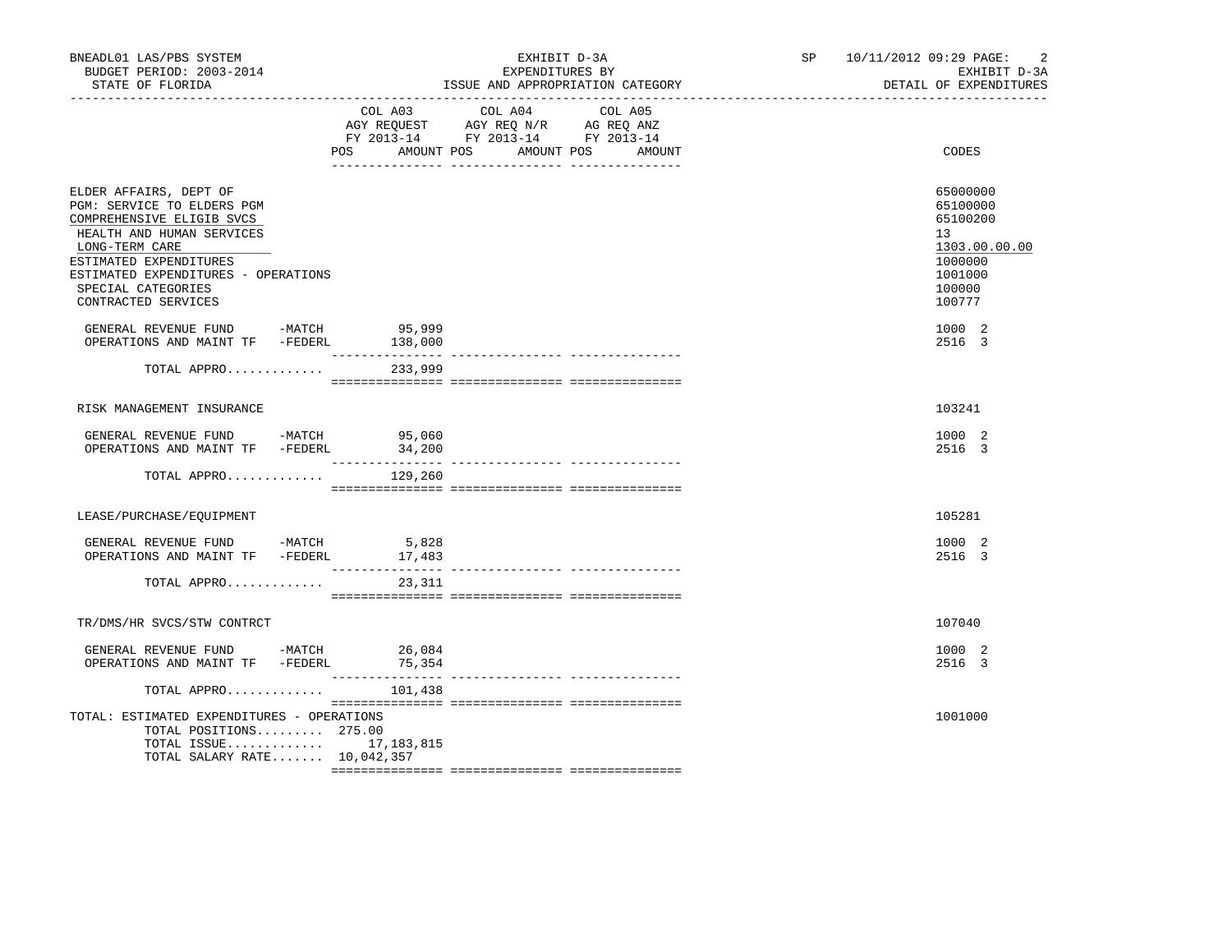| BNEADL01 LAS/PBS SYSTEM<br>BUDGET PERIOD: 2003-2014<br>STATE OF FLORIDA                                                                                                                                | EXHIBIT D-3A<br>EXPENDITURES BY<br>ISSUE AND APPROPRIATION CATEGORY |        |                                                                                                                                                                                                                                                                                                                                                    |        | SP 10/11/2012 09:29 PAGE: 3<br>EXHIBIT D-3A<br>DETAIL OF EXPENDITURES         |
|--------------------------------------------------------------------------------------------------------------------------------------------------------------------------------------------------------|---------------------------------------------------------------------|--------|----------------------------------------------------------------------------------------------------------------------------------------------------------------------------------------------------------------------------------------------------------------------------------------------------------------------------------------------------|--------|-------------------------------------------------------------------------------|
|                                                                                                                                                                                                        |                                                                     |        | $\begin{tabular}{lllllllllll} &\multicolumn{4}{c}{\text{COL A03}} &\multicolumn{4}{c}{\text{COL A04}} &\multicolumn{4}{c}{\text{COL A05}} \\ \multicolumn{4}{c}{\text{AGY REQUEST}} &\multicolumn{4}{c}{\text{AGY REQ N/R}} &\multicolumn{4}{c}{\text{AG REQ ANZ}} \end{tabular}$<br>FY 2013-14 FY 2013-14 FY 2013-14<br>POS AMOUNT POS AMOUNT POS | AMOUNT | CODES                                                                         |
| ELDER AFFAIRS, DEPT OF<br>PGM: SERVICE TO ELDERS PGM<br>COMPREHENSIVE ELIGIB SVCS<br>HEALTH AND HUMAN SERVICES<br>LONG-TERM CARE<br>ESTIMATED EXPENDITURES<br>CASUALTY INSURANCE PREMIUM<br>ADJUSTMENT |                                                                     |        |                                                                                                                                                                                                                                                                                                                                                    |        | 65000000<br>65100000<br>65100200<br>13<br>1303.00.00.00<br>1000000<br>1001090 |
| SPECIAL CATEGORIES<br>RISK MANAGEMENT INSURANCE                                                                                                                                                        |                                                                     |        |                                                                                                                                                                                                                                                                                                                                                    |        | 100000<br>103241                                                              |
| GENERAL REVENUE FUND -MATCH 2,297<br>OPERATIONS AND MAINT TF -FEDERL 6,889                                                                                                                             |                                                                     |        |                                                                                                                                                                                                                                                                                                                                                    |        | 1000 2<br>2516 3                                                              |
| TOTAL APPRO                                                                                                                                                                                            |                                                                     | 9,186  |                                                                                                                                                                                                                                                                                                                                                    |        |                                                                               |
| FLORIDA RETIREMENT SYSTEM<br>CONTRIBUTION ADJUSTMENT FOR<br>FISCAL YEAR 2012-2013<br>SALARIES AND BENEFITS                                                                                             |                                                                     |        |                                                                                                                                                                                                                                                                                                                                                    |        | 1001240<br>010000                                                             |
| GENERAL REVENUE FUND -MATCH 7,978<br>OPERATIONS AND MAINT TF -FEDERL                                                                                                                                   |                                                                     | 23,581 |                                                                                                                                                                                                                                                                                                                                                    |        | 1000 2<br>2516 3                                                              |
| TOTAL APPRO                                                                                                                                                                                            |                                                                     | 31,559 |                                                                                                                                                                                                                                                                                                                                                    |        |                                                                               |
| ADJUSTMENT TO STATE HEALTH<br>INSURANCE PREMIUM CONTRIBUTION -<br>FISCAL YEAR 2012-13<br>SALARIES AND BENEFITS                                                                                         |                                                                     |        |                                                                                                                                                                                                                                                                                                                                                    |        | 1001830<br>010000                                                             |
| GENERAL REVENUE FUND -MATCH 8,118<br>OPERATIONS AND MAINT TF -FEDERL                                                                                                                                   |                                                                     | 23,996 |                                                                                                                                                                                                                                                                                                                                                    |        | 1000 2<br>2516 3                                                              |
| TOTAL APPRO $32,114$                                                                                                                                                                                   |                                                                     |        |                                                                                                                                                                                                                                                                                                                                                    |        |                                                                               |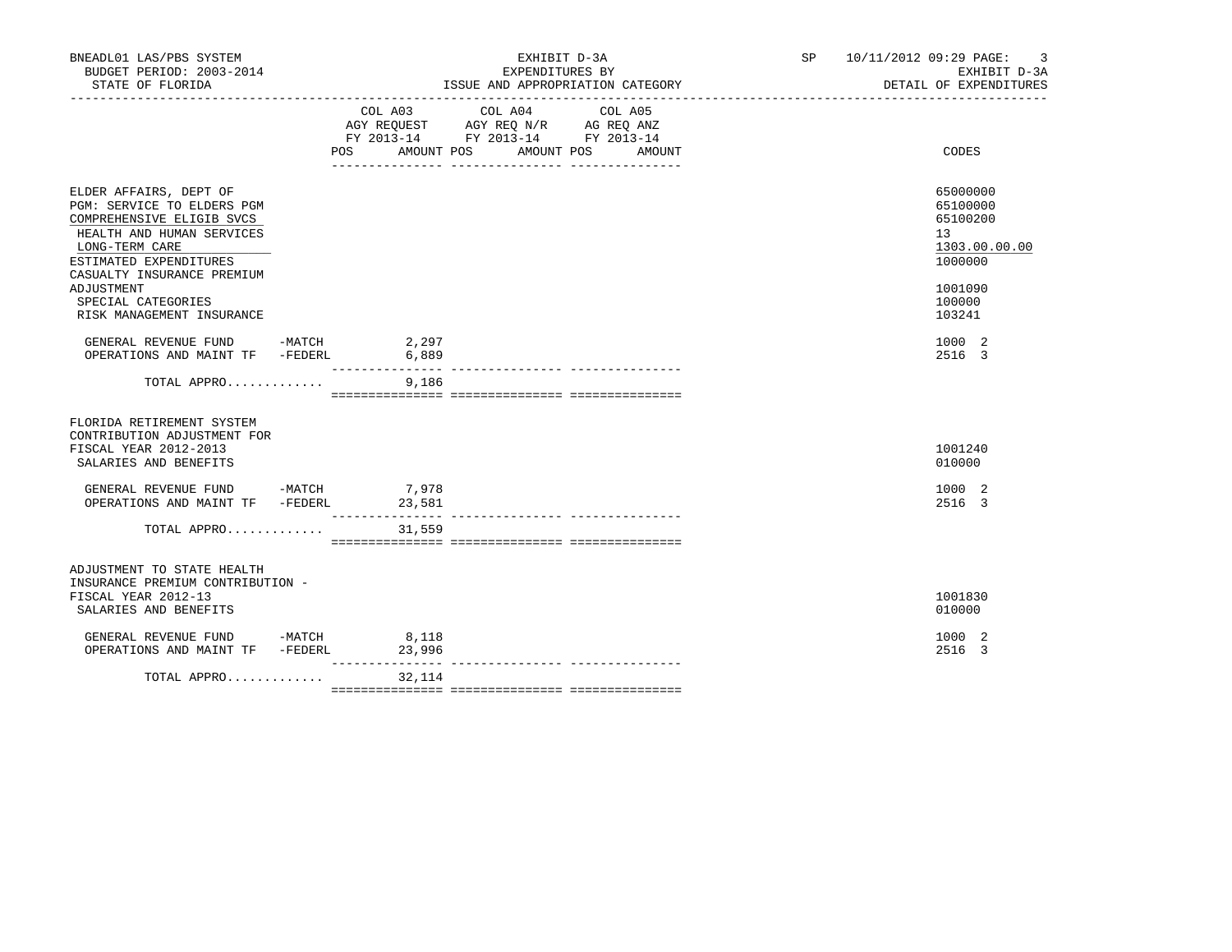| BNEADL01 LAS/PBS SYSTEM<br>BUDGET PERIOD: 2003-2014<br>STATE OF FLORIDA                                | EXHIBIT D-3A<br>EXPENDITURES BY<br>ISSUE AND APPROPRIATION CATEGORY<br>----------------------------                                                                                                                                                                               | 10/11/2012 09:29 PAGE:<br>SP and the set of the set of the set of the set of the set of the set of the set of the set of the set of the set of the set of the set of the set of the set of the set of the set of the set of the set of the set of the se<br>4<br>EXHIBIT D-3A<br>DETAIL OF EXPENDITURES |
|--------------------------------------------------------------------------------------------------------|-----------------------------------------------------------------------------------------------------------------------------------------------------------------------------------------------------------------------------------------------------------------------------------|---------------------------------------------------------------------------------------------------------------------------------------------------------------------------------------------------------------------------------------------------------------------------------------------------------|
|                                                                                                        | COL A03 COL A04 COL A05<br>$\begin{tabular}{lllllllll} \bf AGY \,\, REQUEST \,\, &\bf AGY \,\, REQ \,\, N/R \,\, &\bf AG \,\, REQ \,\, ANZ \\ \bf FY \,\, 2013-14 \,\, &\bf FY \,\, 2013-14 \,\, &\bf FY \,\, 2013-14 \end{tabular}$<br>POS<br>AMOUNT POS<br>AMOUNT POS<br>AMOUNT | CODES                                                                                                                                                                                                                                                                                                   |
| ELDER AFFAIRS, DEPT OF                                                                                 |                                                                                                                                                                                                                                                                                   | 65000000                                                                                                                                                                                                                                                                                                |
| PGM: SERVICE TO ELDERS PGM<br>COMPREHENSIVE ELIGIB SVCS<br>HEALTH AND HUMAN SERVICES<br>LONG-TERM CARE |                                                                                                                                                                                                                                                                                   | 65100000<br>65100200<br>13<br>1303.00.00.00                                                                                                                                                                                                                                                             |
| ESTIMATED EXPENDITURES<br>REALLOCATION OF HUMAN RESOURCES                                              |                                                                                                                                                                                                                                                                                   | 1000000                                                                                                                                                                                                                                                                                                 |
| OUTSOURCING<br>SPECIAL CATEGORIES<br>TR/DMS/HR SVCS/STW CONTRCT                                        |                                                                                                                                                                                                                                                                                   | 1005900<br>100000<br>107040                                                                                                                                                                                                                                                                             |
| GENERAL REVENUE FUND -MATCH<br>OPERATIONS AND MAINT TF -FEDERL                                         | 176-<br>$508 -$                                                                                                                                                                                                                                                                   | 1000 2<br>2516 3                                                                                                                                                                                                                                                                                        |
| TOTAL APPRO                                                                                            | 684-                                                                                                                                                                                                                                                                              |                                                                                                                                                                                                                                                                                                         |
| ADJUSTMENTS TO CURRENT YEAR<br>ESTIMATED EXPENDITURES<br>REALIGNMENT OF LEASE OR LEASE                 |                                                                                                                                                                                                                                                                                   | 1600000                                                                                                                                                                                                                                                                                                 |
| PURCHASE EQUIPMENT - DEDUCT<br><b>EXPENSES</b>                                                         |                                                                                                                                                                                                                                                                                   | 160M100<br>040000                                                                                                                                                                                                                                                                                       |
| GENERAL REVENUE FUND -MATCH<br>OPERATIONS AND MAINT TF -FEDERL                                         | $45,000-$<br>$60,000 -$                                                                                                                                                                                                                                                           | 1000 2<br>2516 3                                                                                                                                                                                                                                                                                        |
| TOTAL APPRO                                                                                            | $105,000-$                                                                                                                                                                                                                                                                        |                                                                                                                                                                                                                                                                                                         |
| SPECIAL CATEGORIES<br>CONTRACTED SERVICES                                                              |                                                                                                                                                                                                                                                                                   | 100000<br>100777                                                                                                                                                                                                                                                                                        |
| GENERAL REVENUE FUND -MATCH<br>OPERATIONS AND MAINT TF -FEDERL 12,000-                                 | $4,000-$                                                                                                                                                                                                                                                                          | 1000 2<br>2516 3                                                                                                                                                                                                                                                                                        |
| TOTAL APPRO                                                                                            | $16,000-$                                                                                                                                                                                                                                                                         |                                                                                                                                                                                                                                                                                                         |
| TOTAL: REALIGNMENT OF LEASE OR LEASE<br>PURCHASE EOUIPMENT - DEDUCT<br>TOTAL ISSUE $121,000-$          |                                                                                                                                                                                                                                                                                   | 160M100                                                                                                                                                                                                                                                                                                 |
|                                                                                                        |                                                                                                                                                                                                                                                                                   |                                                                                                                                                                                                                                                                                                         |
| AGENCY ISSUE NARRATIVE:<br>2013-2014 BUDGET YEAR NARRATIVE:                                            | IT COMPONENT? NO<br>Title: Realignment of Lease or Lease-Purchase of Equipment - Deduct 160M100                                                                                                                                                                                   |                                                                                                                                                                                                                                                                                                         |

Summary: This issue requests a transfer of \$45,000 in General Revenue from Expenses category (040000) and \$4,000 in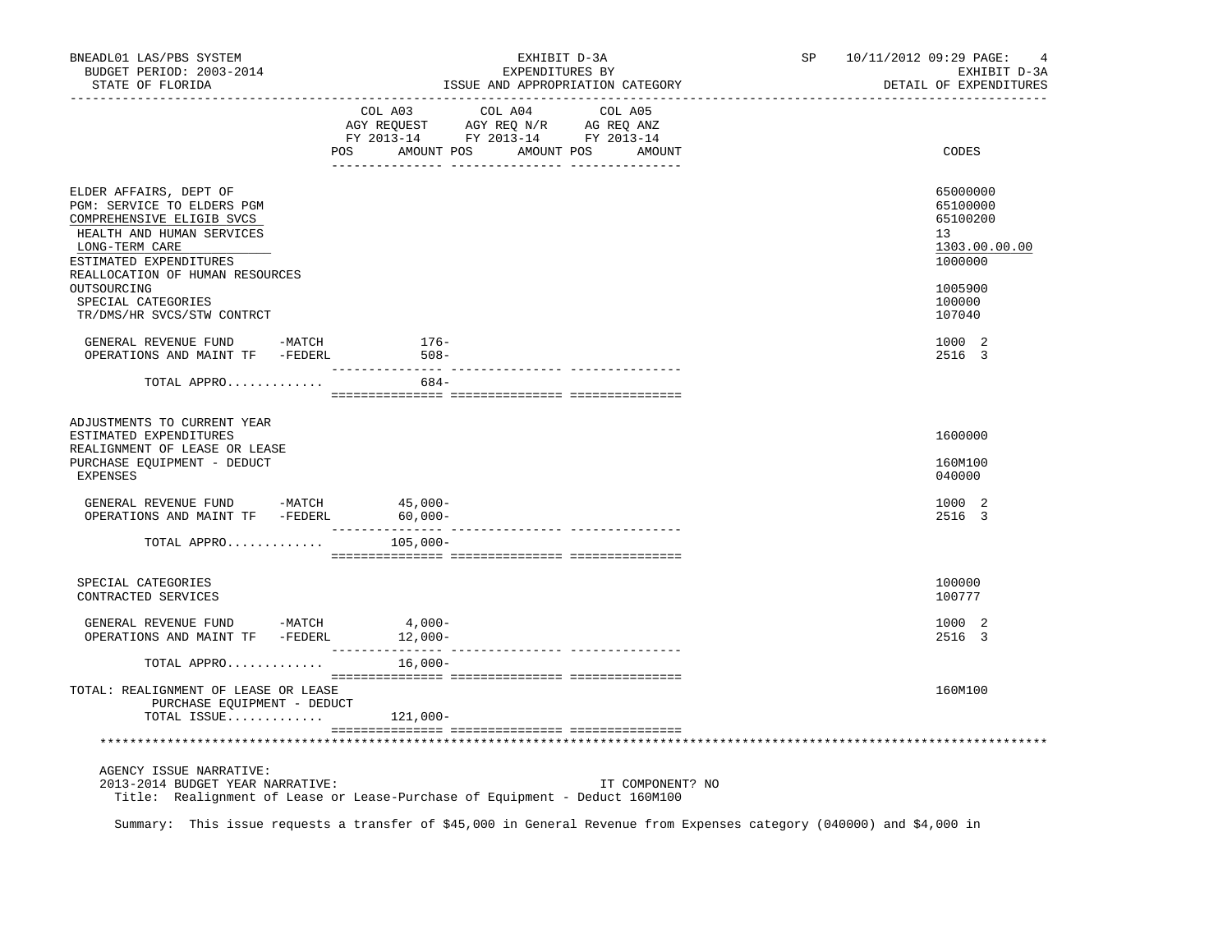| BNEADL01 LAS/PBS SYSTEM<br>BUDGET PERIOD: 2003-2014<br>STATE OF FLORIDA                                                          | EXHIBIT D-3A<br>EXPENDITURES BY<br>ISSUE AND APPROPRIATION CATEGORY                                                                      | SP<br>10/11/2012 09:29 PAGE: 5<br>EXHIBIT D-3A<br>DETAIL OF EXPENDITURES |
|----------------------------------------------------------------------------------------------------------------------------------|------------------------------------------------------------------------------------------------------------------------------------------|--------------------------------------------------------------------------|
|                                                                                                                                  | COL A03 COL A04 COL A05<br>AGY REOUEST AGY REO N/R AG REO ANZ<br>FY 2013-14 FY 2013-14 FY 2013-14<br>AMOUNT POS AMOUNT POS AMOUNT<br>POS | CODES                                                                    |
| ELDER AFFAIRS, DEPT OF<br>PGM: SERVICE TO ELDERS PGM<br>COMPREHENSIVE ELIGIB SVCS<br>HEALTH AND HUMAN SERVICES<br>LONG-TERM CARE |                                                                                                                                          | 65000000<br>65100000<br>65100200<br>13<br>1303.00.00.00                  |
| ADJUSTMENTS TO CURRENT YEAR<br>ESTIMATED EXPENDITURES<br>REALIGNMENT OF LEASE OR LEASE<br>PURCHASE EQUIPMENT - DEDUCT            |                                                                                                                                          | 1600000<br>160M100                                                       |

 Contracted Services category (100777); and within the Operations and Maintenance Trust Fund a transfer of \$60,000 in Expenses category (040000) and \$12,000 in Contracted Services (100777) to Lease or Lease-Purchase of Equipment category (105281) in the Comprehensive Eligibility Services budget entity.

 Background: Currently, an insufficient budget authority exists within Lease or Lease-Purchase of Equipment category (105281) to cover contractual obligations, as defined in section 216.011(1)(vv), Florida Statutes. Therefore, in 2012-2013, a request for the transfer of additional funds was submitted and approved (budget amendment 13-003, EOG #B7047). These Lease or Lease-Purchase of Equipment funds will allow staff to utilize postage services and network multi-function systems (printer, copier, fax and scan) to send and receive pertinent information.

 Solution/Justification: The Department is requesting budget authority to Lease or Lease Purchase of Equipment category to cover anticipated contractual obligations: The offset to this issue is 160M110.

|                              | Budget Entity Fund |      | Amount    | Activity# |
|------------------------------|--------------------|------|-----------|-----------|
| Expenses $(040000)$          | 65100200           | 1000 | (45,000)  | ACT2000   |
| Lease or Lease-Purchase of   | 65100200           | 1000 | 45,000    | ACT2000   |
| Equipment (105281)           |                    |      |           |           |
| Contracted Services (100777) | 65100200           | 1000 | (4,000)   | ACT2000   |
| Lease or Lease-Purchase of   | 65100200           | 1000 | 4,000     | ACT2000   |
| Equipment (105281)           |                    |      |           |           |
| Expenses $(040000)$          | 65100200           | 2516 | (60, 000) | ACT2000   |
| Lease or Lease-Purchase of   | 65100200           | 2516 | 60,000    | ACT2000   |
| Equipment (105281)           |                    |      |           |           |
| Contracted Services (100777) | 65100200           | 2516 | (12,000)  | ACT2000   |
| Lease or Lease-Purchase of   | 65100200           | 2516 | 12,000    | ACT2000   |
| Equipment (105281)           |                    |      |           |           |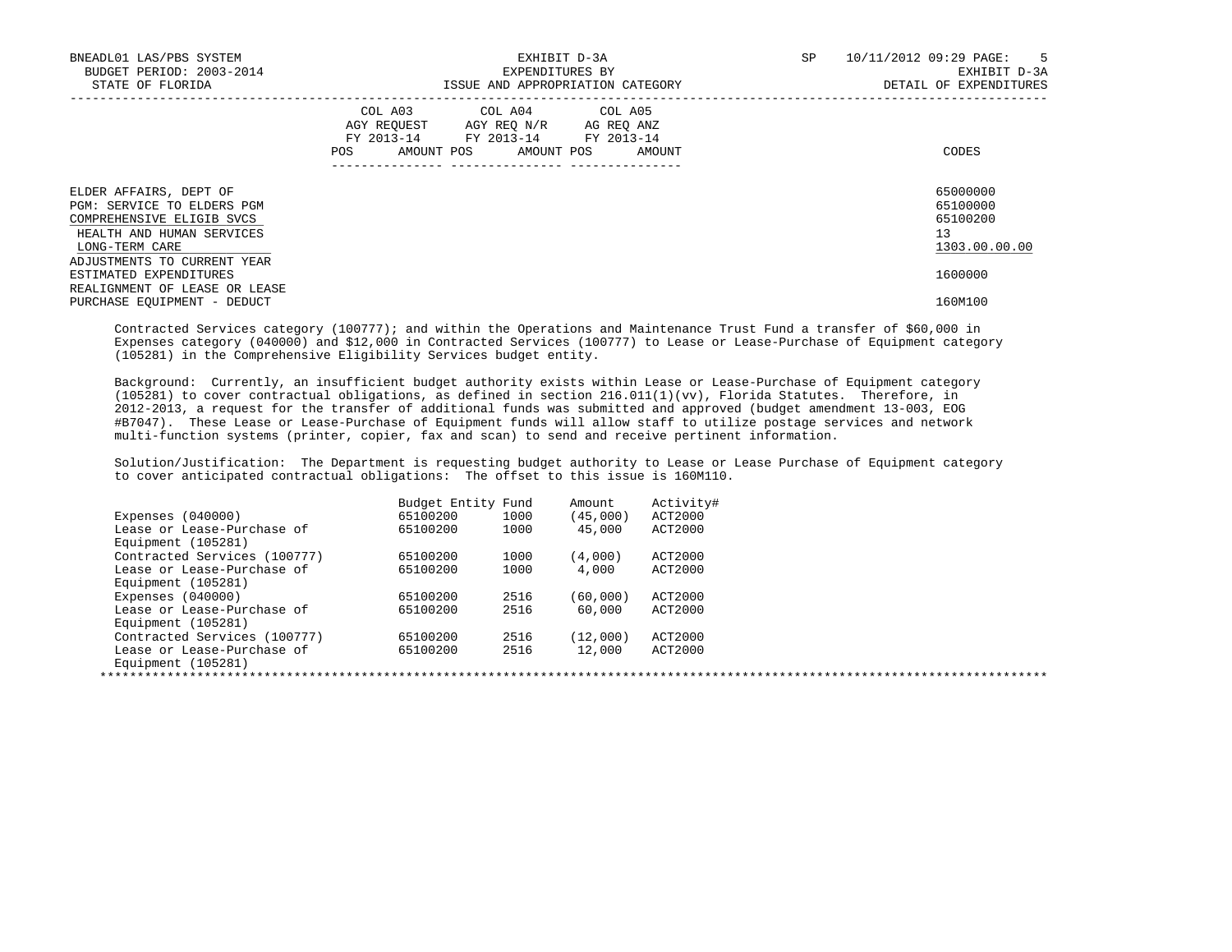| BNEADL01 LAS/PBS SYSTEM<br>BUDGET PERIOD: 2003-2014<br>STATE OF FLORIDA                                                                                                                                                                                                         | EXHIBIT D-3A<br>EXPENDITURES BY<br>ISSUE AND APPROPRIATION CATEGORY<br>-----------                                                                                                                                                                                | SP<br>10/11/2012 09:29 PAGE:<br>- 6<br>EXHIBIT D-3A<br>DETAIL OF EXPENDITURES           |
|---------------------------------------------------------------------------------------------------------------------------------------------------------------------------------------------------------------------------------------------------------------------------------|-------------------------------------------------------------------------------------------------------------------------------------------------------------------------------------------------------------------------------------------------------------------|-----------------------------------------------------------------------------------------|
|                                                                                                                                                                                                                                                                                 | COL A03 COL A04 COL A05<br>$\begin{tabular}{lllllll} AGY & \texttt{REQUEST} & \texttt{AGY} & \texttt{REG} & \texttt{N/R} & \texttt{AG} & \texttt{REG} & \texttt{ANZ} \end{tabular}$<br>FY 2013-14 FY 2013-14 FY 2013-14<br>AMOUNT POS AMOUNT POS<br>AMOUNT<br>POS | CODES                                                                                   |
| ELDER AFFAIRS, DEPT OF<br>PGM: SERVICE TO ELDERS PGM<br>COMPREHENSIVE ELIGIB SVCS<br>HEALTH AND HUMAN SERVICES<br>LONG-TERM CARE<br>ADJUSTMENTS TO CURRENT YEAR<br>ESTIMATED EXPENDITURES<br>REALIGNMENT OF LEASE OR LEASE<br>PURCHASE OF EOUIPMENT - ADD<br>SPECIAL CATEGORIES |                                                                                                                                                                                                                                                                   | 65000000<br>65100000<br>65100200<br>13<br>1303.00.00.00<br>1600000<br>160M110<br>100000 |
| LEASE/PURCHASE/EOUIPMENT<br>GENERAL REVENUE FUND -MATCH 49,000<br>OPERATIONS AND MAINT TF -FEDERL                                                                                                                                                                               | 72,000                                                                                                                                                                                                                                                            | 105281<br>1000 2<br>2516 3                                                              |
| TOTAL APPRO                                                                                                                                                                                                                                                                     | 121,000                                                                                                                                                                                                                                                           |                                                                                         |

AGENCY ISSUE NARRATIVE:

 2013-2014 BUDGET YEAR NARRATIVE: IT COMPONENT? NO Title: Realignment of Lease or Lease-Purchase of Equipment - Add 160M110

 Summary: This issue requests a transfer of \$45,000 in General Revenue from Expenses category (040000) and \$4,000 in Contracted Services category (100777); and within the Operations and Maintenance Trust Fund a transfer of \$60,000 in Expenses category (040000) and \$12,000 in Contracted Services (100777) to Lease or Lease-Purchase of Equipment category (105281) in the Comprehensive Eligibility Services budget entity.

 Background: Currently, an insufficient budget authority exists within Lease or Lease-Purchase of Equipment category (105281) to cover contractual obligations, as defined in section 216.011(1)(vv), Florida Statutes. Therefore, in 2012-2013, a request for the transfer of additional funds was submitted and approved (budget amendment 13-003, EOG #B7047). These Lease or Lease-Purchase of Equipment funds will allow staff to utilize postage services and network multi-function systems (printer, copier, fax and scan) to send and receive pertinent information.

 Solution/Justification: The Department is requesting budget authority to Lease or Lease Purchase of Equipment category to cover anticipated contractual obligations: The offset to this issue is 160M100.

|                              | Budget Entity Fund |      | Amount    | Activity# |
|------------------------------|--------------------|------|-----------|-----------|
| Expenses $(040000)$          | 65100200           | 1000 | (45,000)  | ACT2000   |
| Lease or Lease-Purchase of   | 65100200           | 1000 | 45,000    | ACT2000   |
| Equipment (105281)           |                    |      |           |           |
| Contracted Services (100777) | 65100200           | 1000 | (4,000)   | ACT2000   |
| Lease or Lease-Purchase of   | 65100200           | 1000 | 4,000     | ACT2000   |
| Equipment (105281)           |                    |      |           |           |
| Expenses $(040000)$          | 65100200           | 2516 | (60, 000) | ACT2000   |
| Lease or Lease-Purchase of   | 65100200           | 2516 | 60,000    | ACT2000   |
| Equipment (105281)           |                    |      |           |           |
| Contracted Services (100777) | 65100200           | 2516 | (12,000)  | ACT2000   |
|                              |                    |      |           |           |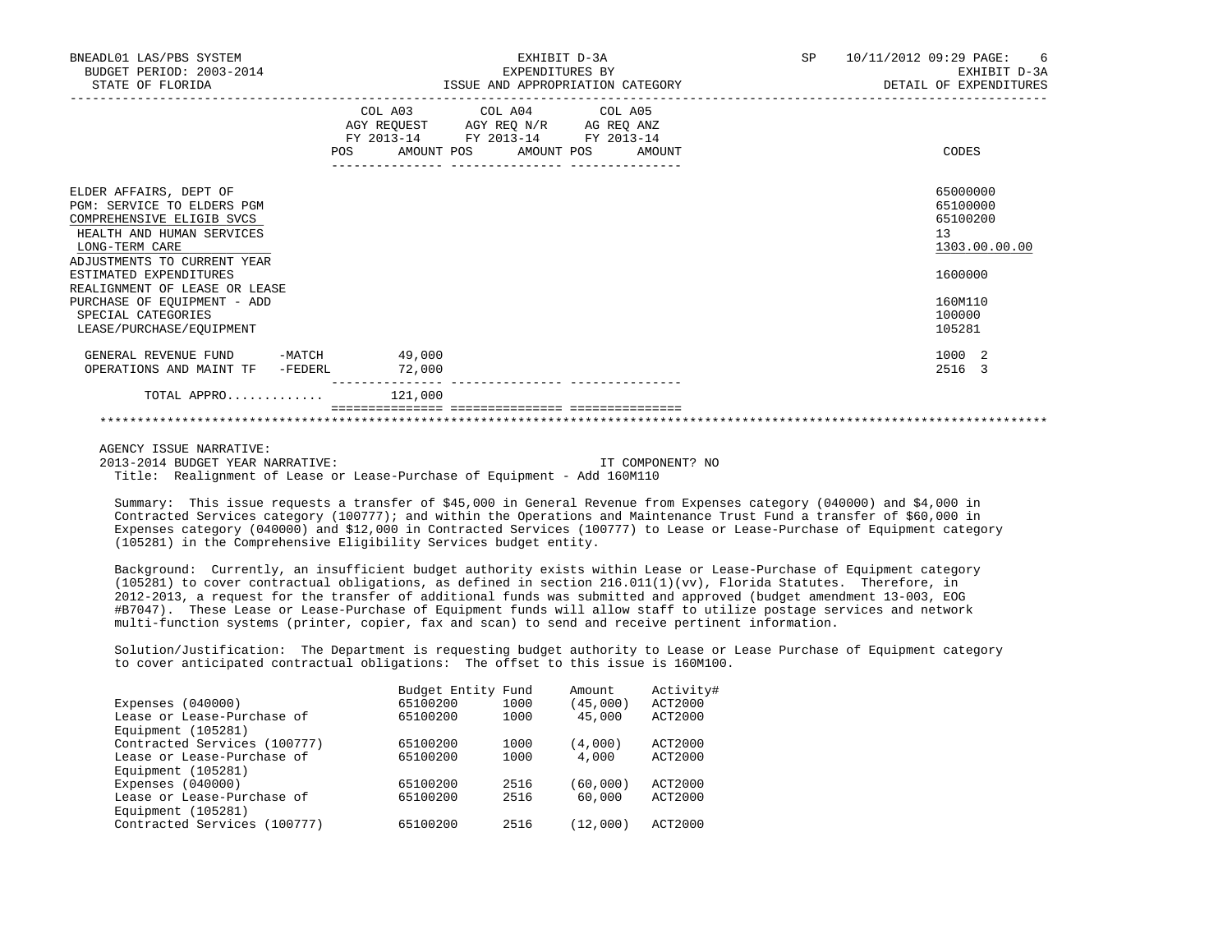| BNEADL01 LAS/PBS SYSTEM<br>BUDGET PERIOD: 2003-2014<br>STATE OF FLORIDA                                                                                                                                                                                   |                                                                                                                                                                                                | EXHIBIT D-3A<br>EXPENDITURES BY | ISSUE AND APPROPRIATION CATEGORY | SP 10/11/2012 09:29 PAGE: | 7<br>EXHIBIT D-3A<br>DETAIL OF EXPENDITURES                                   |
|-----------------------------------------------------------------------------------------------------------------------------------------------------------------------------------------------------------------------------------------------------------|------------------------------------------------------------------------------------------------------------------------------------------------------------------------------------------------|---------------------------------|----------------------------------|---------------------------|-------------------------------------------------------------------------------|
|                                                                                                                                                                                                                                                           | $\begin{tabular}{lcccc} CDL A03 & CDL A04 & CDL A05 \\ AGY REQUEST & AGY REQ N/R & AG REQ ANZ \\ FY & 2013-14 & FY & 2013-14 & FY & 2013-14 \end{tabular}$<br>POS AMOUNT POS AMOUNT POS AMOUNT |                                 |                                  |                           | CODES                                                                         |
| ELDER AFFAIRS, DEPT OF<br>PGM: SERVICE TO ELDERS PGM<br>COMPREHENSIVE ELIGIB SVCS<br>HEALTH AND HUMAN SERVICES<br>LONG-TERM CARE<br>ADJUSTMENTS TO CURRENT YEAR<br>ESTIMATED EXPENDITURES<br>REALIGNMENT OF LEASE OR LEASE<br>PURCHASE OF EOUIPMENT - ADD |                                                                                                                                                                                                |                                 |                                  |                           | 65000000<br>65100000<br>65100200<br>13<br>1303.00.00.00<br>1600000<br>160M110 |
| Lease or Lease-Purchase of 65100200 2516 12,000 ACT2000<br>Equipment (105281)<br>******************                                                                                                                                                       |                                                                                                                                                                                                |                                 |                                  |                           |                                                                               |
| NONRECURRING EXPENDITURES<br>COMPREHENSIVE ASSESSMENT AND REVIEW<br>OF LONG TERM CARE SERVICES<br>EXPENSES                                                                                                                                                |                                                                                                                                                                                                |                                 |                                  |                           | 2100000<br>2103006<br>040000                                                  |
| $\begin{tabular}{llllllll} \multicolumn{2}{llll} \texttt{GENERAL REVIEW FUND} & \multicolumn{2}{l}{-MATCH} & \multicolumn{2}{l}{3,648--} \\ \texttt{OPERATIONS AND MAINT TF} & \multicolumn{2}{l}{-FEDERL} & \multicolumn{2}{l}{10,944--} \end{tabular}$  |                                                                                                                                                                                                |                                 |                                  |                           | 1000 2<br>2516 3                                                              |
| TOTAL APPRO                                                                                                                                                                                                                                               | 14,592-                                                                                                                                                                                        |                                 |                                  |                           |                                                                               |
| ANNUALIZATION OF ADMINISTERED<br>FUNDS APPROPRIATIONS<br>STATE HEALTH INSURANCE ADJUSTMENT<br>FOR FY 2012-13 - 10 MONTHS<br>ANNUALIZATION                                                                                                                 |                                                                                                                                                                                                |                                 |                                  |                           | 26A0000<br>26A1830                                                            |
| SALARIES AND BENEFITS<br>GENERAL REVENUE FUND -MATCH<br>OPERATIONS AND MAINT TF -FEDERL 119,980                                                                                                                                                           | 40,590                                                                                                                                                                                         |                                 |                                  |                           | 010000<br>1000 2<br>2516 3                                                    |
| TOTAL APPRO                                                                                                                                                                                                                                               | 160,570                                                                                                                                                                                        |                                 |                                  |                           |                                                                               |
| TOTAL: LONG-TERM CARE<br>BY FUND TYPE                                                                                                                                                                                                                     |                                                                                                                                                                                                |                                 |                                  |                           | 1303.00.00.00                                                                 |
| GENERAL REVENUE FUND<br>TRUST FUNDS                                                                                                                                                                                                                       | 4,339,750<br>13,062,218<br>---------------                                                                                                                                                     |                                 |                                  |                           | 1000<br>2000                                                                  |
| TOTAL POSITIONS 275.00<br>TOTAL PROG COMP 17,401,968<br>TOTAL SALARY RATE 10,042,357                                                                                                                                                                      |                                                                                                                                                                                                |                                 |                                  |                           |                                                                               |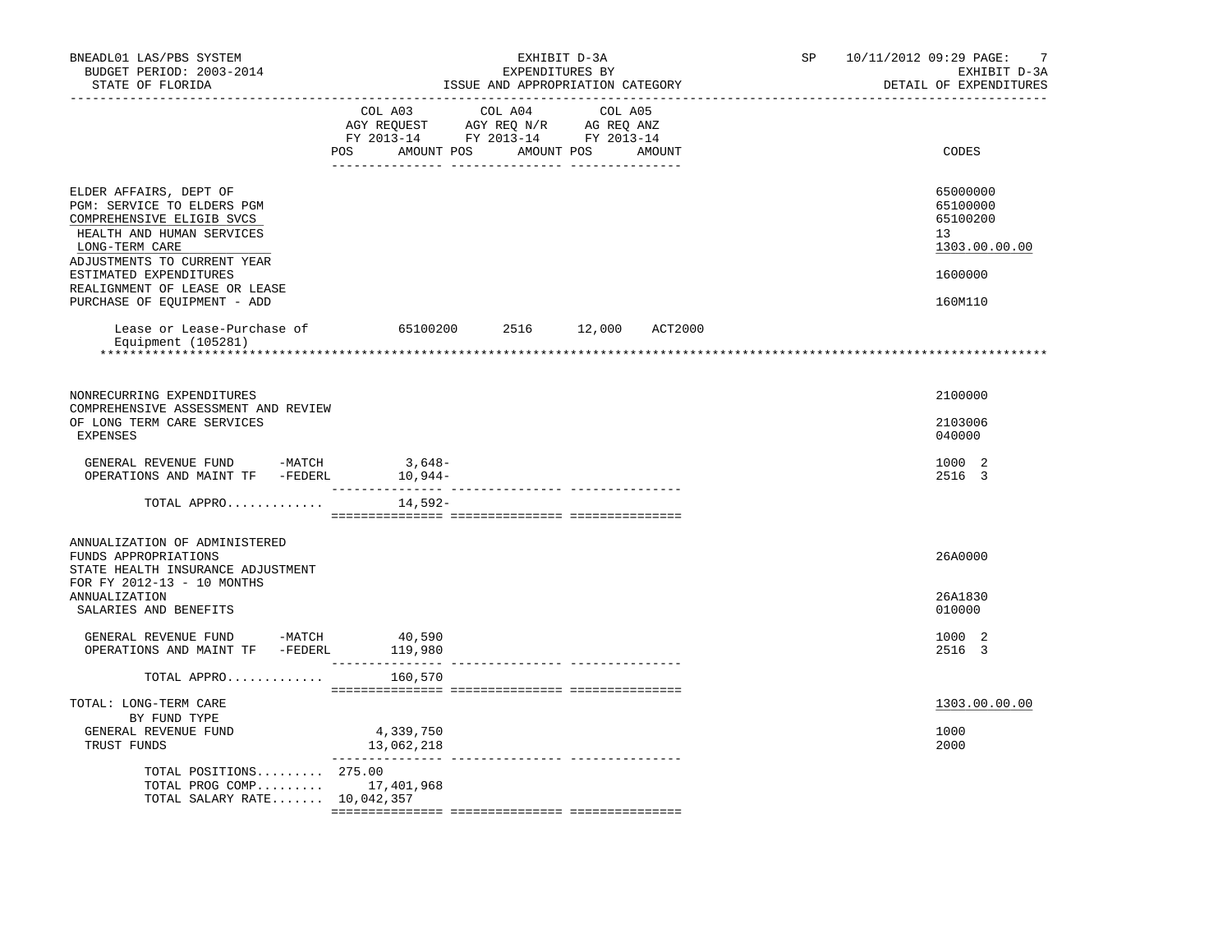| BNEADL01 LAS/PBS SYSTEM<br>BUDGET PERIOD: 2003-2014<br>STATE OF FLORIDA                                                                                                                                                                     |                      |                             | EXHIBIT D-3A<br>EXPENDITURES BY                                                                                | ISSUE AND APPROPRIATION CATEGORY | SP | 10/11/2012 09:29 PAGE:<br>8<br>EXHIBIT D-3A<br>DETAIL OF EXPENDITURES                   |
|---------------------------------------------------------------------------------------------------------------------------------------------------------------------------------------------------------------------------------------------|----------------------|-----------------------------|----------------------------------------------------------------------------------------------------------------|----------------------------------|----|-----------------------------------------------------------------------------------------|
|                                                                                                                                                                                                                                             |                      | COL A03                     | COL A04<br>AGY REQUEST AGY REQ N/R AG REQ ANZ<br>FY 2013-14 FY 2013-14 FY 2013-14<br>POS AMOUNT POS AMOUNT POS | COL A05<br>AMOUNT                |    | CODES                                                                                   |
| ELDER AFFAIRS, DEPT OF<br>PGM: SERVICE TO ELDERS PGM<br>HOME & COMMUNITY SERVICES<br>HEALTH AND HUMAN SERVICES<br>LONG-TERM CARE<br>ESTIMATED EXPENDITURES<br>ESTIMATED EXPENDITURES - OPERATIONS<br>SALARY RATE<br>SALARY RATE 3, 121, 685 |                      |                             |                                                                                                                |                                  |    | 65000000<br>65100000<br>65100400<br>13<br>1303.00.00.00<br>1000000<br>1001000<br>000000 |
|                                                                                                                                                                                                                                             |                      |                             |                                                                                                                |                                  |    |                                                                                         |
| SALARIES AND BENEFITS                                                                                                                                                                                                                       |                      |                             |                                                                                                                |                                  |    | 010000                                                                                  |
| GENERAL REVENUE FUND                                                                                                                                                                                                                        | $-STATE$<br>$-MATCH$ | 242,467<br>1,346,065        |                                                                                                                |                                  |    | 1000 1<br>1000 2                                                                        |
| TOTAL GENERAL REVENUE FUND                                                                                                                                                                                                                  |                      | 1,588,532                   |                                                                                                                |                                  |    | 1000                                                                                    |
| FEDERAL GRANTS TRUST FUND -FEDERL 2,007,306                                                                                                                                                                                                 |                      |                             |                                                                                                                |                                  |    | $2261 \quad 3$                                                                          |
| OPERATIONS AND MAINT TF -FEDERL 930,578                                                                                                                                                                                                     |                      |                             |                                                                                                                |                                  |    | 2516 3                                                                                  |
| TOTAL POSITIONS 68.50<br>TOTAL APPRO 4,526,416                                                                                                                                                                                              |                      |                             |                                                                                                                |                                  |    |                                                                                         |
| OTHER PERSONAL SERVICES                                                                                                                                                                                                                     |                      |                             |                                                                                                                |                                  |    | 030000                                                                                  |
| GENERAL REVENUE FUND                                                                                                                                                                                                                        | $-MATCH$             | $-$ STATE 50,346<br>156,627 |                                                                                                                |                                  |    | 1000 1<br>1000 2                                                                        |
| TOTAL GENERAL REVENUE FUND                                                                                                                                                                                                                  |                      | 206,973                     |                                                                                                                |                                  |    | 1000                                                                                    |
| ADMINISTRATIVE TRUST FUND -STATE 35,000                                                                                                                                                                                                     |                      |                             |                                                                                                                |                                  |    | 2021 1                                                                                  |
| FEDERAL GRANTS TRUST FUND -FEDERL 774,434                                                                                                                                                                                                   |                      |                             |                                                                                                                |                                  |    | 2261 3                                                                                  |
| OPERATIONS AND MAINT TF -FEDERL 205,507                                                                                                                                                                                                     |                      |                             |                                                                                                                |                                  |    | 2516 3                                                                                  |
| TOTAL APPRO $1,221,914$                                                                                                                                                                                                                     |                      |                             |                                                                                                                |                                  |    |                                                                                         |
|                                                                                                                                                                                                                                             |                      |                             |                                                                                                                |                                  |    |                                                                                         |
| <b>EXPENSES</b>                                                                                                                                                                                                                             |                      |                             |                                                                                                                |                                  |    | 040000                                                                                  |
| GENERAL REVENUE FUND                                                                                                                                                                                                                        | -MATCH               | -STATE 92,247<br>316,666    |                                                                                                                |                                  |    | 1000 1<br>1000 2                                                                        |
| TOTAL GENERAL REVENUE FUND                                                                                                                                                                                                                  |                      | 408,913                     |                                                                                                                |                                  |    | 1000                                                                                    |
|                                                                                                                                                                                                                                             |                      |                             |                                                                                                                |                                  |    |                                                                                         |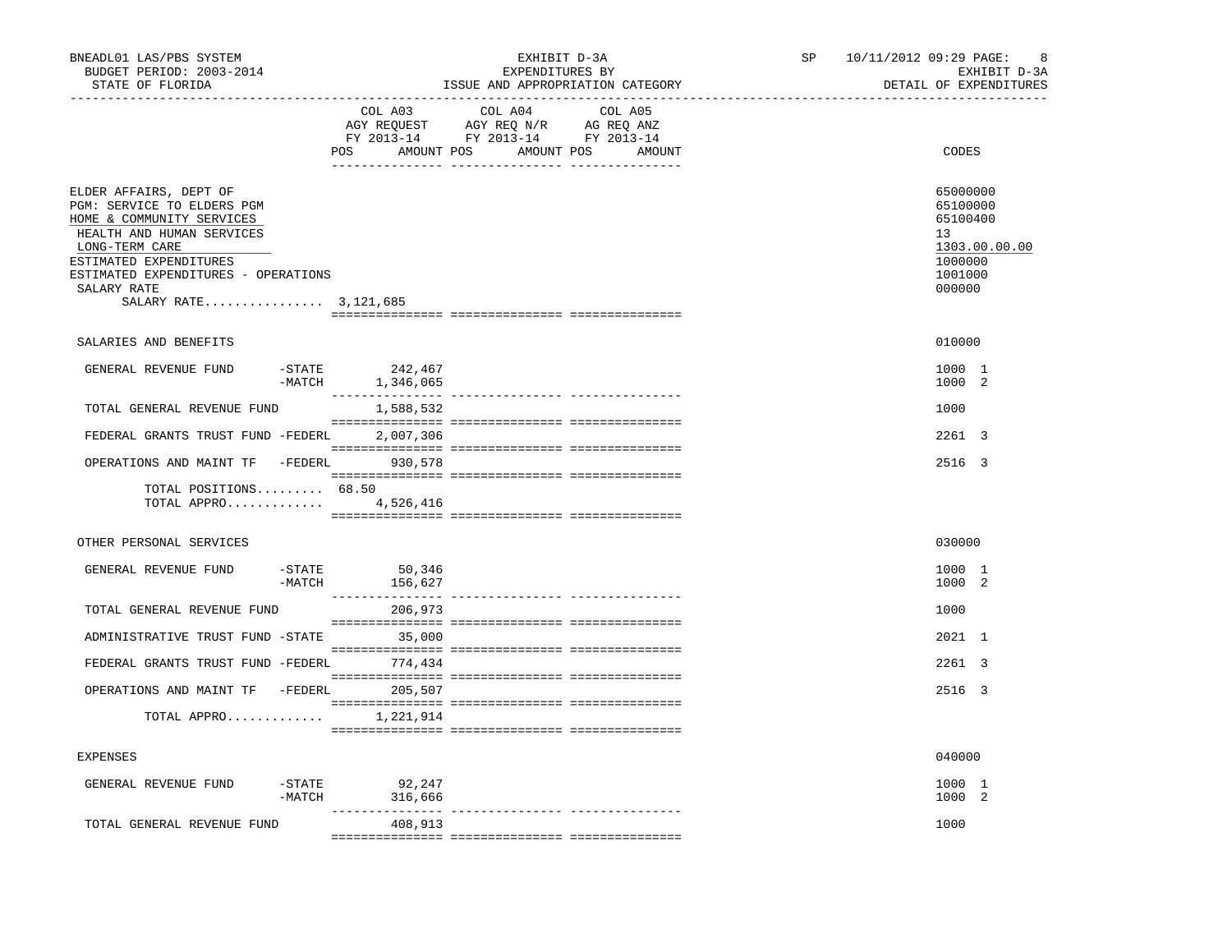| BNEADL01 LAS/PBS SYSTEM<br>BUDGET PERIOD: 2003-2014<br>STATE OF FLORIDA                                                                                                                                                                                  |          | EXHIBIT D-3A<br>EXPENDITURES BY<br>ISSUE AND APPROPRIATION CATEGORY<br>--------------------------------- |                                                                                                                       |                                 |  | -9<br>SP <sub>2</sub><br>10/11/2012 09:29 PAGE:<br>EXHIBIT D-3A<br>DETAIL OF EXPENDITURES         |
|----------------------------------------------------------------------------------------------------------------------------------------------------------------------------------------------------------------------------------------------------------|----------|----------------------------------------------------------------------------------------------------------|-----------------------------------------------------------------------------------------------------------------------|---------------------------------|--|---------------------------------------------------------------------------------------------------|
|                                                                                                                                                                                                                                                          |          | COL A03                                                                                                  | COL A04<br>AGY REQUEST AGY REQ N/R AG REQ ANZ<br>FY 2013-14 FY 2013-14 FY 2013-14<br>POS AMOUNT POS AMOUNT POS AMOUNT | COL A05                         |  | CODES                                                                                             |
| ELDER AFFAIRS, DEPT OF<br>PGM: SERVICE TO ELDERS PGM<br>HOME & COMMUNITY SERVICES<br>HEALTH AND HUMAN SERVICES<br>LONG-TERM CARE<br>ESTIMATED EXPENDITURES<br>ESTIMATED EXPENDITURES - OPERATIONS<br><b>EXPENSES</b><br>ADMINISTRATIVE TRUST FUND -STATE |          | 5,958                                                                                                    |                                                                                                                       |                                 |  | 65000000<br>65100000<br>65100400<br>13<br>1303.00.00.00<br>1000000<br>1001000<br>040000<br>2021 1 |
| FEDERAL GRANTS TRUST FUND -FEDERL 1,085,024                                                                                                                                                                                                              |          |                                                                                                          |                                                                                                                       |                                 |  | 2261 3                                                                                            |
| OPERATIONS AND MAINT TF -FEDERL 456,251<br>TOTAL APPRO $1,956,146$                                                                                                                                                                                       |          |                                                                                                          |                                                                                                                       |                                 |  | 2516 3                                                                                            |
| OPERATING CAPITAL OUTLAY                                                                                                                                                                                                                                 |          |                                                                                                          |                                                                                                                       |                                 |  | 060000                                                                                            |
| GENERAL REVENUE FUND -STATE<br>FEDERAL GRANTS TRUST FUND -FEDERL<br>OPERATIONS AND MAINT TF -FEDERL                                                                                                                                                      |          | 5,905<br>5,000<br>5,000<br>__________                                                                    |                                                                                                                       | -------------- ---------------- |  | 1000 1<br>2261 3<br>2516 3                                                                        |
| TOTAL APPRO                                                                                                                                                                                                                                              |          | 15,905                                                                                                   |                                                                                                                       |                                 |  |                                                                                                   |
| SPECIAL CATEGORIES<br>AAS TRAINING & EDUCATION                                                                                                                                                                                                           |          |                                                                                                          |                                                                                                                       |                                 |  | 100000<br>100007                                                                                  |
| FEDERAL GRANTS TRUST FUND -FEDERL 119,493                                                                                                                                                                                                                |          |                                                                                                          |                                                                                                                       |                                 |  | $2261 \quad 3$                                                                                    |
| G/A-ALZHEIMER'S RESP/PROJ                                                                                                                                                                                                                                |          |                                                                                                          |                                                                                                                       |                                 |  | 100092                                                                                            |
| GENERAL REVENUE FUND                                                                                                                                                                                                                                     |          | -STATE 10,629,878<br>-MATCH 2,010,000                                                                    |                                                                                                                       |                                 |  | 1000 1<br>1000 2                                                                                  |
| TOTAL GENERAL REVENUE FUND                                                                                                                                                                                                                               |          | 12,639,878                                                                                               |                                                                                                                       |                                 |  | 1000                                                                                              |
| TOTAL APPRO                                                                                                                                                                                                                                              |          | 12,639,878                                                                                               |                                                                                                                       |                                 |  |                                                                                                   |
| G/A-COMMUNITY CARE/ELDERLY                                                                                                                                                                                                                               |          |                                                                                                          |                                                                                                                       |                                 |  | 100547                                                                                            |
| GENERAL REVENUE FUND                                                                                                                                                                                                                                     | $-MATCH$ | -STATE 45,733,402<br>5,644,697                                                                           |                                                                                                                       |                                 |  | 1000 1<br>1000 2                                                                                  |
| TOTAL GENERAL REVENUE FUND                                                                                                                                                                                                                               |          | ----------<br>51,378,099                                                                                 |                                                                                                                       | -------------- ---------------- |  | 1000                                                                                              |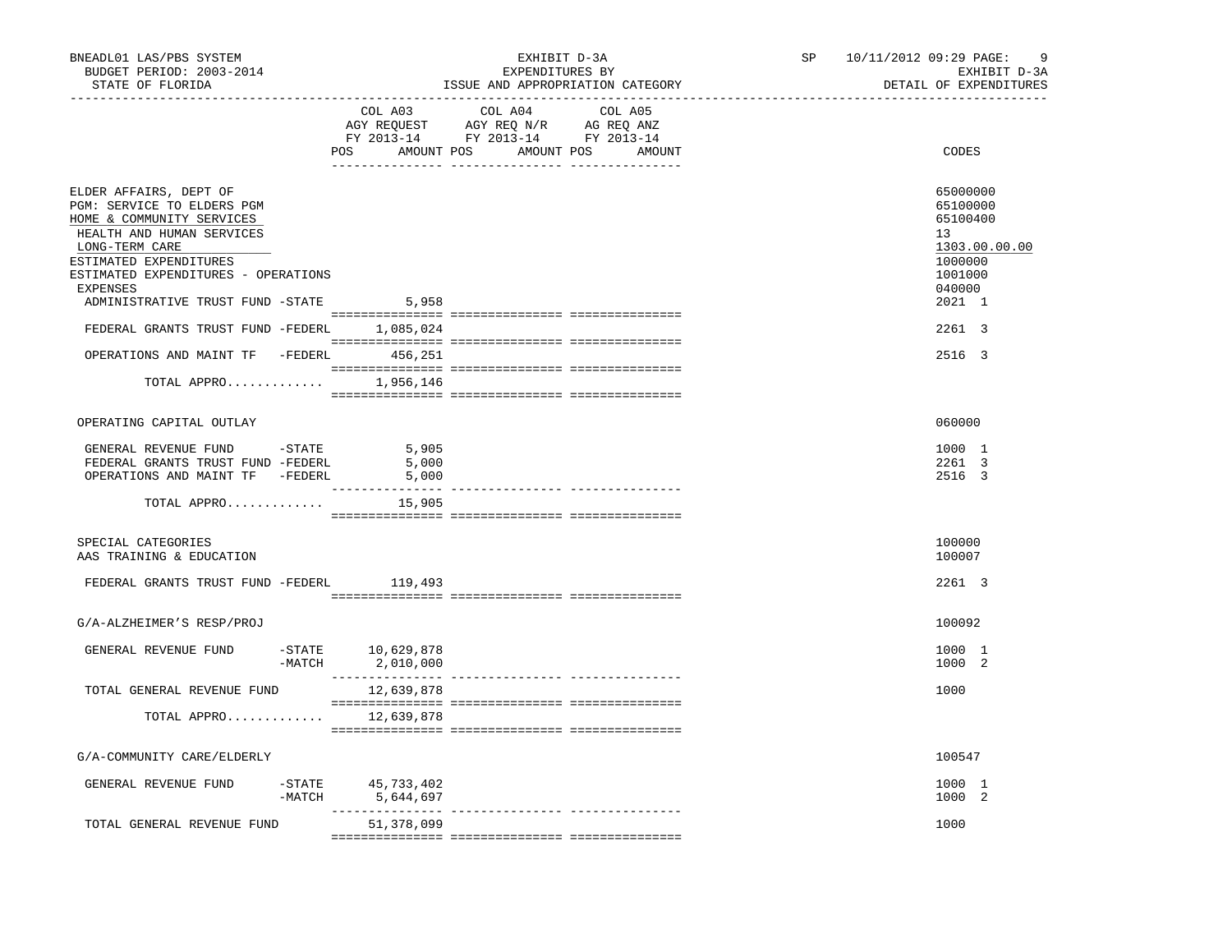| BNEADL01 LAS/PBS SYSTEM<br>BUDGET PERIOD: 2003-2014<br>STATE OF FLORIDA                                                          |                       |                                             | EXHIBIT D-3A<br>EXPENDITURES BY                                                   | ISSUE AND APPROPRIATION CATEGORY | SP | 10/11/2012 09:29 PAGE: 10<br>EXHIBIT D-3A<br>DETAIL OF EXPENDITURES |
|----------------------------------------------------------------------------------------------------------------------------------|-----------------------|---------------------------------------------|-----------------------------------------------------------------------------------|----------------------------------|----|---------------------------------------------------------------------|
|                                                                                                                                  |                       | COL A03<br>POS AMOUNT POS AMOUNT POS AMOUNT | COL A04<br>AGY REQUEST AGY REQ N/R AG REQ ANZ<br>FY 2013-14 FY 2013-14 FY 2013-14 | COL A05                          |    | CODES                                                               |
| ELDER AFFAIRS, DEPT OF<br>PGM: SERVICE TO ELDERS PGM<br>HOME & COMMUNITY SERVICES<br>HEALTH AND HUMAN SERVICES<br>LONG-TERM CARE |                       |                                             |                                                                                   |                                  |    | 65000000<br>65100000<br>65100400<br>13<br>1303.00.00.00             |
| ESTIMATED EXPENDITURES<br>ESTIMATED EXPENDITURES - OPERATIONS<br>SPECIAL CATEGORIES<br>G/A-COMMUNITY CARE/ELDERLY                |                       |                                             |                                                                                   |                                  |    | 1000000<br>1001000<br>100000<br>100547                              |
| FEDERAL GRANTS TRUST FUND -FEDERL 277,928                                                                                        |                       |                                             |                                                                                   |                                  |    | 2261 3                                                              |
| OPERATIONS AND MAINT TF -FEDERL                                                                                                  |                       | 2,388,969                                   |                                                                                   |                                  |    | 2516 3                                                              |
| TOTAL APPRO                                                                                                                      |                       | 54,044,996                                  |                                                                                   |                                  |    |                                                                     |
| G/A-HOME ENERGY ASSISTANCE                                                                                                       |                       |                                             |                                                                                   |                                  |    | 100570                                                              |
| FEDERAL GRANTS TRUST FUND -FEDERL                                                                                                |                       | 5,963,764                                   |                                                                                   |                                  |    | 2261 3                                                              |
| G/A-OLDER AMERICANS ACT                                                                                                          |                       |                                             |                                                                                   |                                  |    | 100604                                                              |
| GENERAL REVENUE FUND -MATCH<br>FEDERAL GRANTS TRUST FUND -FEDERL 96,743,728                                                      |                       | 346,998                                     |                                                                                   |                                  |    | 1000 2<br>2261 3                                                    |
| TOTAL APPRO                                                                                                                      |                       | 97,090,726                                  |                                                                                   |                                  |    |                                                                     |
| CONTRACTED SERVICES                                                                                                              |                       |                                             |                                                                                   |                                  |    | 100777                                                              |
|                                                                                                                                  |                       |                                             |                                                                                   |                                  |    |                                                                     |
| GENERAL REVENUE FUND -MATCH 115,400<br>ADMINISTRATIVE TRUST FUND -STATE                                                          |                       | 33,131<br>461,867                           |                                                                                   |                                  |    | 1000 2<br>2021 1                                                    |
| FEDERAL GRANTS TRUST FUND -FEDERL<br>GRANTS AND DONATIONS TF -STATE                                                              |                       | 22,700                                      |                                                                                   |                                  |    | 2261 3<br>2339 1                                                    |
| OPERATIONS AND MAINT TF -FEDERL                                                                                                  |                       | 53,564                                      |                                                                                   |                                  |    | 2516 3                                                              |
| TOTAL APPRO                                                                                                                      |                       | 686,662                                     |                                                                                   |                                  |    |                                                                     |
| G/A-CONTRACTED SERVICES                                                                                                          |                       |                                             |                                                                                   |                                  |    | 100778                                                              |
|                                                                                                                                  |                       |                                             |                                                                                   |                                  |    |                                                                     |
| GENERAL REVENUE FUND                                                                                                             | $-$ STATE<br>$-MATCH$ | 957,035<br>796,510                          |                                                                                   |                                  |    | 1000 1<br>1000 2                                                    |
| TOTAL GENERAL REVENUE FUND                                                                                                       |                       | 1,753,545                                   |                                                                                   |                                  |    | 1000                                                                |
| ADMINISTRATIVE TRUST FUND -STATE 31,397                                                                                          |                       |                                             |                                                                                   |                                  |    | 2021 1                                                              |
|                                                                                                                                  |                       |                                             |                                                                                   |                                  |    |                                                                     |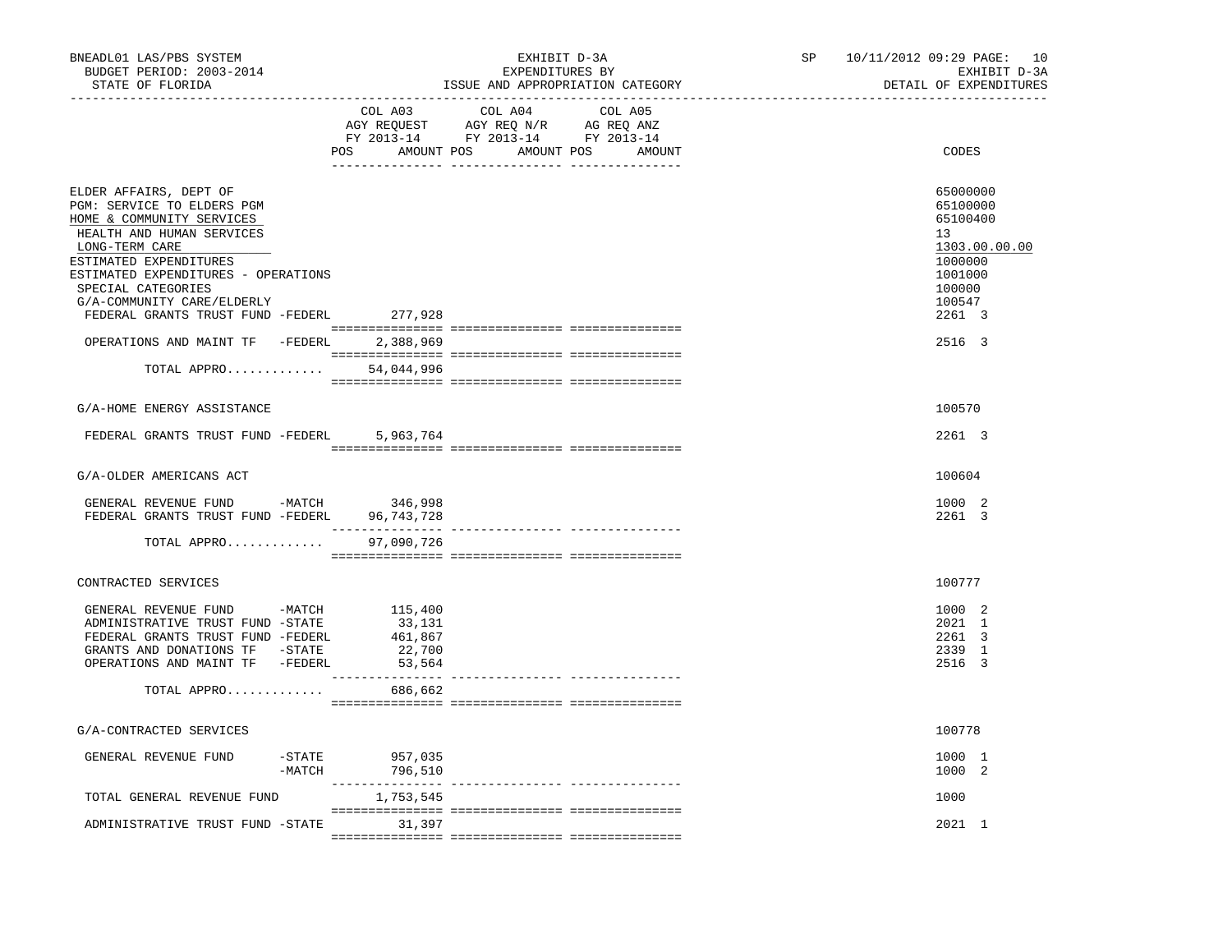| BNEADL01 LAS/PBS SYSTEM<br>BUDGET PERIOD: 2003-2014<br>STATE OF FLORIDA                                                                                                                                                                                                                                                                      | EXHIBIT D-3A<br>EXPENDITURES BY<br>ISSUE AND APPROPRIATION CATEGORY |                         | SP                                                                                                                                                                                                                                           | 10/11/2012 09:29 PAGE: 11<br>EXHIBIT D-3A<br>DETAIL OF EXPENDITURES |  |                                                                                                                       |
|----------------------------------------------------------------------------------------------------------------------------------------------------------------------------------------------------------------------------------------------------------------------------------------------------------------------------------------------|---------------------------------------------------------------------|-------------------------|----------------------------------------------------------------------------------------------------------------------------------------------------------------------------------------------------------------------------------------------|---------------------------------------------------------------------|--|-----------------------------------------------------------------------------------------------------------------------|
|                                                                                                                                                                                                                                                                                                                                              |                                                                     | COL A03<br>POS          | COL A04<br>$\begin{tabular}{lllllll} \bf AGY \,\,\, REQUEST \,\, & \bf AGY \,\, REQ \,\, N/R & \bf AG \,\, REQ \,\, ANZ \\ \bf FY \,\, 2013-14 & \bf FY \,\, 2013-14 & \bf FY \,\, 2013-14 \\ \end{tabular}$<br>AMOUNT POS AMOUNT POS AMOUNT | COL A05                                                             |  | CODES                                                                                                                 |
| ELDER AFFAIRS, DEPT OF<br>PGM: SERVICE TO ELDERS PGM<br>HOME & COMMUNITY SERVICES<br>HEALTH AND HUMAN SERVICES<br>LONG-TERM CARE<br>ESTIMATED EXPENDITURES<br>ESTIMATED EXPENDITURES - OPERATIONS<br>SPECIAL CATEGORIES<br>G/A-CONTRACTED SERVICES<br>FEDERAL GRANTS TRUST FUND -FEDERL 9,135,359<br>OPERATIONS AND MAINT TF -FEDERL 796,511 |                                                                     |                         |                                                                                                                                                                                                                                              |                                                                     |  | 65000000<br>65100000<br>65100400<br>13<br>1303.00.00.00<br>1000000<br>1001000<br>100000<br>100778<br>2261 3<br>2516 3 |
| TOTAL APPRO $11,716,812$                                                                                                                                                                                                                                                                                                                     |                                                                     |                         |                                                                                                                                                                                                                                              |                                                                     |  |                                                                                                                       |
| HOME/COMM SERVICES WAIVER                                                                                                                                                                                                                                                                                                                    |                                                                     |                         |                                                                                                                                                                                                                                              |                                                                     |  | 101555                                                                                                                |
| GENERAL REVENUE FUND -MATCH 48,633,691                                                                                                                                                                                                                                                                                                       |                                                                     |                         |                                                                                                                                                                                                                                              |                                                                     |  | 1000 2                                                                                                                |
| OPERATIONS AND MAINT TF -FEDERL                                                                                                                                                                                                                                                                                                              | $-$ RECPNT                                                          | 501,805<br>66, 257, 121 |                                                                                                                                                                                                                                              |                                                                     |  | 2516 3<br>2516 9                                                                                                      |
| TOTAL OPERATIONS AND MAINT TF                                                                                                                                                                                                                                                                                                                |                                                                     | 66,758,926              |                                                                                                                                                                                                                                              |                                                                     |  | 2516                                                                                                                  |
| TOTAL APPRO $115,392,617$                                                                                                                                                                                                                                                                                                                    |                                                                     |                         |                                                                                                                                                                                                                                              |                                                                     |  |                                                                                                                       |
| ALF WAIVER                                                                                                                                                                                                                                                                                                                                   |                                                                     |                         |                                                                                                                                                                                                                                              |                                                                     |  | 101557                                                                                                                |
| GENERAL REVENUE FUND                                                                                                                                                                                                                                                                                                                         |                                                                     | -MATCH 15,748,662       |                                                                                                                                                                                                                                              |                                                                     |  | 1000 2                                                                                                                |
| OPERATIONS AND MAINT TF -FEDERL 196,767                                                                                                                                                                                                                                                                                                      | $-$ RECPNT                                                          | 21, 311, 874            |                                                                                                                                                                                                                                              |                                                                     |  | 2516 3<br>2516 9                                                                                                      |
| TOTAL OPERATIONS AND MAINT TF 21,508,641                                                                                                                                                                                                                                                                                                     |                                                                     |                         |                                                                                                                                                                                                                                              |                                                                     |  | 2516                                                                                                                  |
| TOTAL APPRO 37,257,303                                                                                                                                                                                                                                                                                                                       |                                                                     |                         |                                                                                                                                                                                                                                              |                                                                     |  |                                                                                                                       |
| G/A-LOCAL SVCS PROGRAMS                                                                                                                                                                                                                                                                                                                      |                                                                     |                         |                                                                                                                                                                                                                                              |                                                                     |  | 102011                                                                                                                |
| GENERAL REVENUE FUND                                                                                                                                                                                                                                                                                                                         | $-$ STATE                                                           | 7,465,811               |                                                                                                                                                                                                                                              |                                                                     |  | 1000 1                                                                                                                |
|                                                                                                                                                                                                                                                                                                                                              |                                                                     |                         |                                                                                                                                                                                                                                              |                                                                     |  |                                                                                                                       |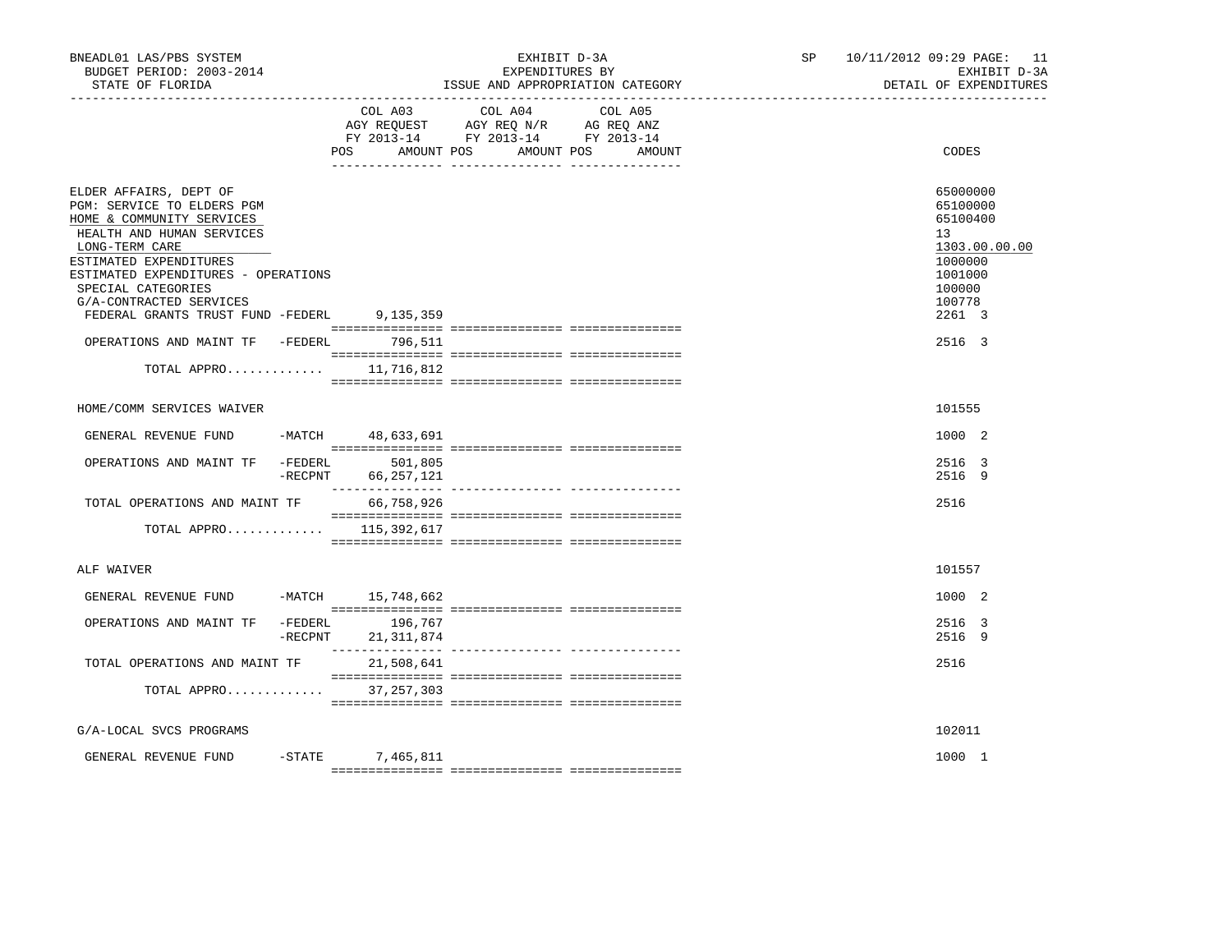| BNEADL01 LAS/PBS SYSTEM<br>BUDGET PERIOD: 2003-2014<br>STATE OF FLORIDA                                                                                                                                                                              |          |                           | EXHIBIT D-3A<br>EXPENDITURES BY<br>ISSUE AND APPROPRIATION CATEGORY                                                                   | SP and the set of the set of the set of the set of the set of the set of the set of the set of the set of the set of the set of the set of the set of the set of the set of the set of the set of the set of the set of the se | 10/11/2012 09:29 PAGE: 12<br>EXHIBIT D-3A<br>DETAIL OF EXPENDITURES                               |
|------------------------------------------------------------------------------------------------------------------------------------------------------------------------------------------------------------------------------------------------------|----------|---------------------------|---------------------------------------------------------------------------------------------------------------------------------------|--------------------------------------------------------------------------------------------------------------------------------------------------------------------------------------------------------------------------------|---------------------------------------------------------------------------------------------------|
|                                                                                                                                                                                                                                                      |          |                           | COL A03 COL A04 COL A05<br>AGY REQUEST AGY REQ N/R AG REQ ANZ<br>FY 2013-14 FY 2013-14 FY 2013-14<br>POS AMOUNT POS AMOUNT POS AMOUNT |                                                                                                                                                                                                                                | CODES                                                                                             |
| ELDER AFFAIRS, DEPT OF<br>PGM: SERVICE TO ELDERS PGM<br>HOME & COMMUNITY SERVICES<br>HEALTH AND HUMAN SERVICES<br>LONG-TERM CARE<br>ESTIMATED EXPENDITURES<br>ESTIMATED EXPENDITURES - OPERATIONS<br>SPECIAL CATEGORIES<br>RISK MANAGEMENT INSURANCE |          |                           |                                                                                                                                       |                                                                                                                                                                                                                                | 65000000<br>65100000<br>65100400<br>13<br>1303.00.00.00<br>1000000<br>1001000<br>100000<br>103241 |
| GENERAL REVENUE FUND -MATCH 82,022<br>FEDERAL GRANTS TRUST FUND -FEDERL                                                                                                                                                                              |          | 30,160                    |                                                                                                                                       |                                                                                                                                                                                                                                | 1000 2<br>2261 3                                                                                  |
| TOTAL APPRO $112,182$                                                                                                                                                                                                                                |          |                           |                                                                                                                                       |                                                                                                                                                                                                                                |                                                                                                   |
| LEASE/PURCHASE/EQUIPMENT                                                                                                                                                                                                                             |          |                           |                                                                                                                                       |                                                                                                                                                                                                                                | 105281                                                                                            |
| GENERAL REVENUE FUND $-$ STATE 2,353<br>-MATCH 3,286                                                                                                                                                                                                 |          |                           |                                                                                                                                       |                                                                                                                                                                                                                                | 1000 1<br>1000 2                                                                                  |
| TOTAL GENERAL REVENUE FUND                                                                                                                                                                                                                           |          | 5,639                     |                                                                                                                                       |                                                                                                                                                                                                                                | 1000                                                                                              |
| ADMINISTRATIVE TRUST FUND -STATE 91                                                                                                                                                                                                                  |          |                           |                                                                                                                                       |                                                                                                                                                                                                                                | 2021 1                                                                                            |
| FEDERAL GRANTS TRUST FUND -FEDERL 6,635                                                                                                                                                                                                              |          |                           |                                                                                                                                       |                                                                                                                                                                                                                                | 2261 3                                                                                            |
| OPERATIONS AND MAINT TF -FEDERL 2,182                                                                                                                                                                                                                |          |                           |                                                                                                                                       |                                                                                                                                                                                                                                | 2516 3                                                                                            |
| TOTAL APPRO $14,547$                                                                                                                                                                                                                                 |          |                           |                                                                                                                                       |                                                                                                                                                                                                                                |                                                                                                   |
| TR/DMS/HR SVCS/STW CONTRCT                                                                                                                                                                                                                           |          |                           |                                                                                                                                       |                                                                                                                                                                                                                                | 107040                                                                                            |
| GENERAL REVENUE FUND                                                                                                                                                                                                                                 | $-MATCH$ | $-$ STATE 2, 116<br>7,311 |                                                                                                                                       |                                                                                                                                                                                                                                | 1000 1<br>1000 2                                                                                  |
| TOTAL GENERAL REVENUE FUND                                                                                                                                                                                                                           |          | 9,427                     |                                                                                                                                       |                                                                                                                                                                                                                                | 1000                                                                                              |
| FEDERAL GRANTS TRUST FUND -FEDERL 13,091                                                                                                                                                                                                             |          |                           |                                                                                                                                       |                                                                                                                                                                                                                                | 2261 3                                                                                            |
| OPERATIONS AND MAINT TF -FEDERL 5,274                                                                                                                                                                                                                |          |                           |                                                                                                                                       |                                                                                                                                                                                                                                | 2516 3                                                                                            |
| TOTAL APPRO                                                                                                                                                                                                                                          |          | 27,792                    |                                                                                                                                       |                                                                                                                                                                                                                                |                                                                                                   |
|                                                                                                                                                                                                                                                      |          |                           |                                                                                                                                       |                                                                                                                                                                                                                                |                                                                                                   |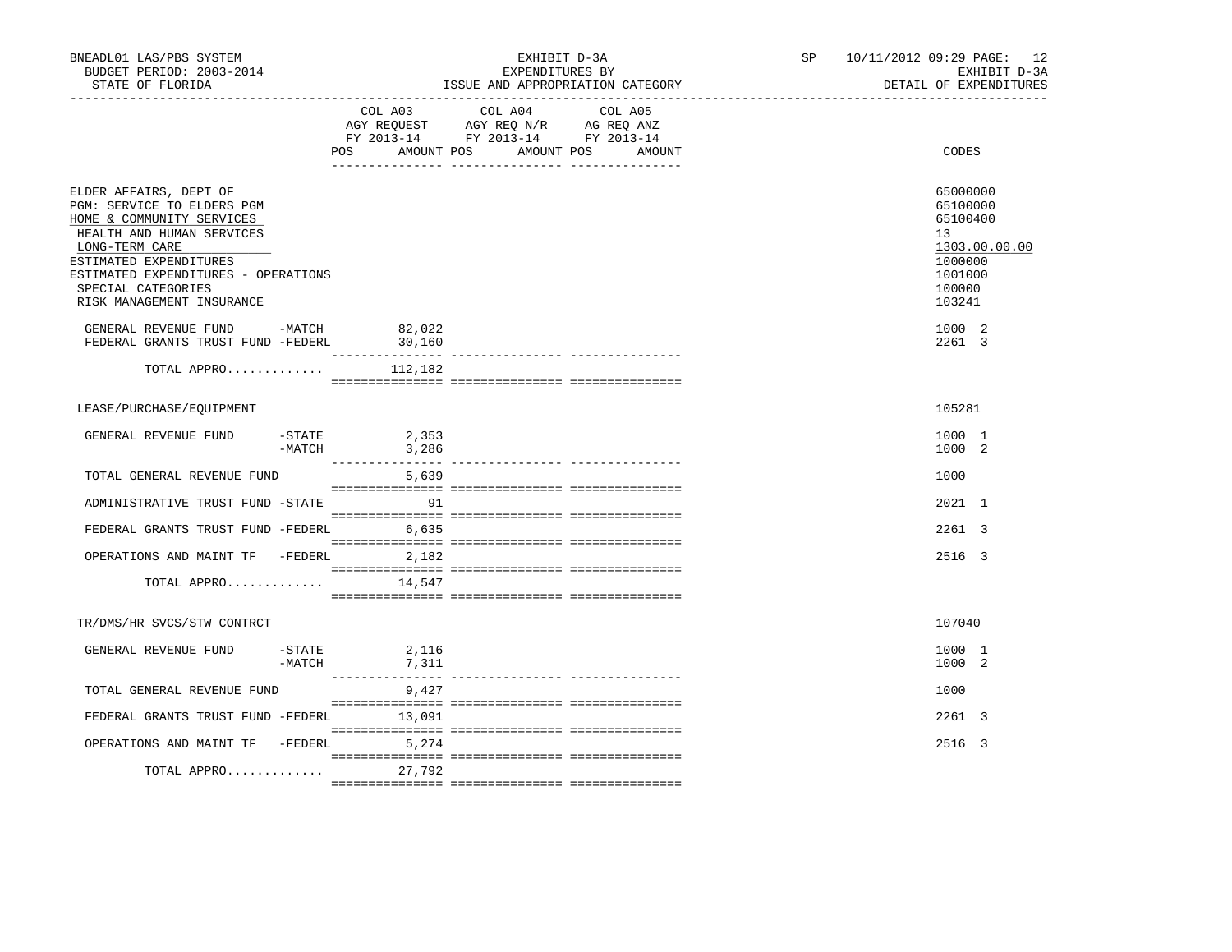| BNEADL01 LAS/PBS SYSTEM<br>BUDGET PERIOD: 2003-2014                                                                                                                                                                                                   |                                     | EXHIBIT D-3A<br>EXPENDITURES BY                                                                                      | SP 10/11/2012 09:29 PAGE: 13<br>EXHIBIT D-3A                                                                   |
|-------------------------------------------------------------------------------------------------------------------------------------------------------------------------------------------------------------------------------------------------------|-------------------------------------|----------------------------------------------------------------------------------------------------------------------|----------------------------------------------------------------------------------------------------------------|
| STATE OF FLORIDA                                                                                                                                                                                                                                      |                                     | ISSUE AND APPROPRIATION CATEGORY                                                                                     | DETAIL OF EXPENDITURES                                                                                         |
|                                                                                                                                                                                                                                                       | COL A03<br><b>POS</b><br>AMOUNT POS | COL A04<br>COL A05<br>AGY REQUEST AGY REQ N/R AG REQ ANZ<br>FY 2013-14 FY 2013-14 FY 2013-14<br>AMOUNT POS<br>AMOUNT | CODES                                                                                                          |
| ELDER AFFAIRS, DEPT OF<br>PGM: SERVICE TO ELDERS PGM<br>HOME & COMMUNITY SERVICES<br>HEALTH AND HUMAN SERVICES<br>LONG-TERM CARE<br>ESTIMATED EXPENDITURES<br>ESTIMATED EXPENDITURES - OPERATIONS<br>SPECIAL CATEGORIES<br>G/A-OLD AMER ACT-ARRA 2009 |                                     |                                                                                                                      | 65000000<br>65100000<br>65100400<br>13 <sup>°</sup><br>1303.00.00.00<br>1000000<br>1001000<br>100000<br>109904 |
| FEDERAL GRANTS TRUST FUND -FEDERL 500,000                                                                                                                                                                                                             |                                     |                                                                                                                      | 2261 3                                                                                                         |
| NURSNG HOME DIVRSN WAIVER                                                                                                                                                                                                                             |                                     |                                                                                                                      | 109970                                                                                                         |
| GENERAL REVENUE FUND -MATCH 151,764,563<br>OPERATIONS AND MAINT TF -RECPNT 207,271,547                                                                                                                                                                |                                     |                                                                                                                      | 1000 2<br>2516 9                                                                                               |
| TOTAL APPRO                                                                                                                                                                                                                                           | 359,036,110                         |                                                                                                                      |                                                                                                                |
| PROG CARE FOR THE ELDERLY                                                                                                                                                                                                                             |                                     |                                                                                                                      | 109971                                                                                                         |
| GENERAL REVENUE FUND -MATCH 11,234,924<br>OPERATIONS AND MAINT TF -RECPNT 15,344,027                                                                                                                                                                  |                                     |                                                                                                                      | 1000 2<br>2516 9                                                                                               |
| TOTAL APPRO<br>TOTAL: ESTIMATED EXPENDITURES - OPERATIONS<br>TOTAL POSITIONS 68.50<br>TOTAL ISSUE 736,368,025<br>TOTAL SALARY RATE 3,121,685                                                                                                          | 26,578,951                          |                                                                                                                      | 1001000                                                                                                        |
| CASUALTY INSURANCE PREMIUM<br>ADJUSTMENT<br>SPECIAL CATEGORIES<br>RISK MANAGEMENT INSURANCE                                                                                                                                                           |                                     |                                                                                                                      | 1001090<br>100000<br>103241                                                                                    |
| GENERAL REVENUE FUND                                                                                                                                                                                                                                  | $-MATCH$ 8,403-                     |                                                                                                                      | 1000 2                                                                                                         |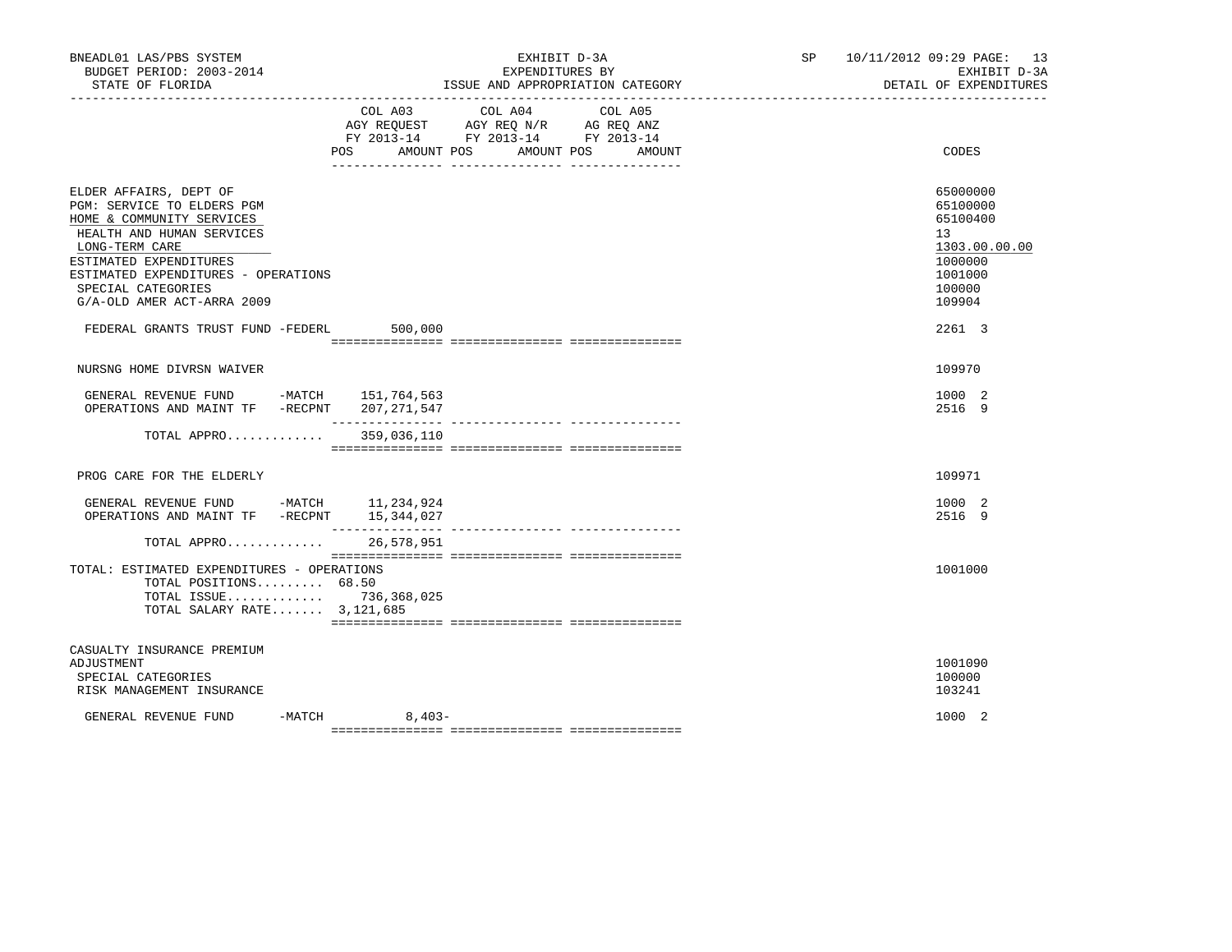| BNEADL01 LAS/PBS SYSTEM<br>BUDGET PERIOD: 2003-2014<br>STATE OF FLORIDA                                                                                                                                                |                    |                                                                                                                                                                                                                                                                   | EXHIBIT D-3A<br>EXPENDITURES BY<br>ISSUE AND APPROPRIATION CATEGORY | SP 10/11/2012 09:29 PAGE: 14<br>EXHIBIT D-3A<br>DETAIL OF EXPENDITURES |
|------------------------------------------------------------------------------------------------------------------------------------------------------------------------------------------------------------------------|--------------------|-------------------------------------------------------------------------------------------------------------------------------------------------------------------------------------------------------------------------------------------------------------------|---------------------------------------------------------------------|------------------------------------------------------------------------|
|                                                                                                                                                                                                                        |                    | COL A03 COL A04<br>COL A05<br>$\begin{tabular}{lllllll} AGY & \texttt{REQUEST} & \texttt{AGY} & \texttt{REG} & \texttt{N/R} & \texttt{AG} & \texttt{REG} & \texttt{ANZ} \end{tabular}$<br>FY 2013-14 FY 2013-14 FY 2013-14<br>POS AMOUNT POS AMOUNT POS<br>AMOUNT | CODES                                                               |                                                                        |
| ELDER AFFAIRS, DEPT OF<br>PGM: SERVICE TO ELDERS PGM<br>HOME & COMMUNITY SERVICES<br>HEALTH AND HUMAN SERVICES<br>LONG-TERM CARE<br>ESTIMATED EXPENDITURES<br>FLORIDA RETIREMENT SYSTEM<br>CONTRIBUTION ADJUSTMENT FOR |                    |                                                                                                                                                                                                                                                                   |                                                                     | 65000000<br>65100000<br>65100400<br>13<br>1303.00.00.00<br>1000000     |
| FISCAL YEAR 2012-2013<br>SALARIES AND BENEFITS                                                                                                                                                                         |                    |                                                                                                                                                                                                                                                                   |                                                                     | 1001240<br>010000                                                      |
| GENERAL REVENUE FUND                                                                                                                                                                                                   | $-STATE$<br>-MATCH | 508<br>2,821                                                                                                                                                                                                                                                      |                                                                     | 1000 1<br>1000 2                                                       |
| TOTAL GENERAL REVENUE FUND                                                                                                                                                                                             |                    | 3,329                                                                                                                                                                                                                                                             |                                                                     | 1000                                                                   |
| FEDERAL GRANTS TRUST FUND -FEDERL 4,207                                                                                                                                                                                |                    |                                                                                                                                                                                                                                                                   |                                                                     | 2261 3                                                                 |
| OPERATIONS AND MAINT TF -FEDERL                                                                                                                                                                                        |                    | 1,950                                                                                                                                                                                                                                                             |                                                                     | 2516 3                                                                 |
| TOTAL APPRO                                                                                                                                                                                                            |                    | 9,486                                                                                                                                                                                                                                                             |                                                                     |                                                                        |
| ADJUSTMENT TO STATE HEALTH<br>INSURANCE PREMIUM CONTRIBUTION -<br>FISCAL YEAR 2012-13<br>SALARIES AND BENEFITS                                                                                                         |                    |                                                                                                                                                                                                                                                                   |                                                                     | 1001830<br>010000                                                      |
| GENERAL REVENUE FUND                                                                                                                                                                                                   | -MATCH             | $-STATE$ 395<br>2,194                                                                                                                                                                                                                                             |                                                                     | 1000 1<br>1000 2                                                       |
| TOTAL GENERAL REVENUE FUND                                                                                                                                                                                             |                    | 2,589                                                                                                                                                                                                                                                             |                                                                     | 1000                                                                   |
| FEDERAL GRANTS TRUST FUND -FEDERL                                                                                                                                                                                      |                    | 3,273                                                                                                                                                                                                                                                             |                                                                     | 2261 3                                                                 |
| OPERATIONS AND MAINT TF -FEDERL                                                                                                                                                                                        |                    | 1,517                                                                                                                                                                                                                                                             |                                                                     | 2516 3                                                                 |
| TOTAL APPRO                                                                                                                                                                                                            |                    | 7,379                                                                                                                                                                                                                                                             |                                                                     |                                                                        |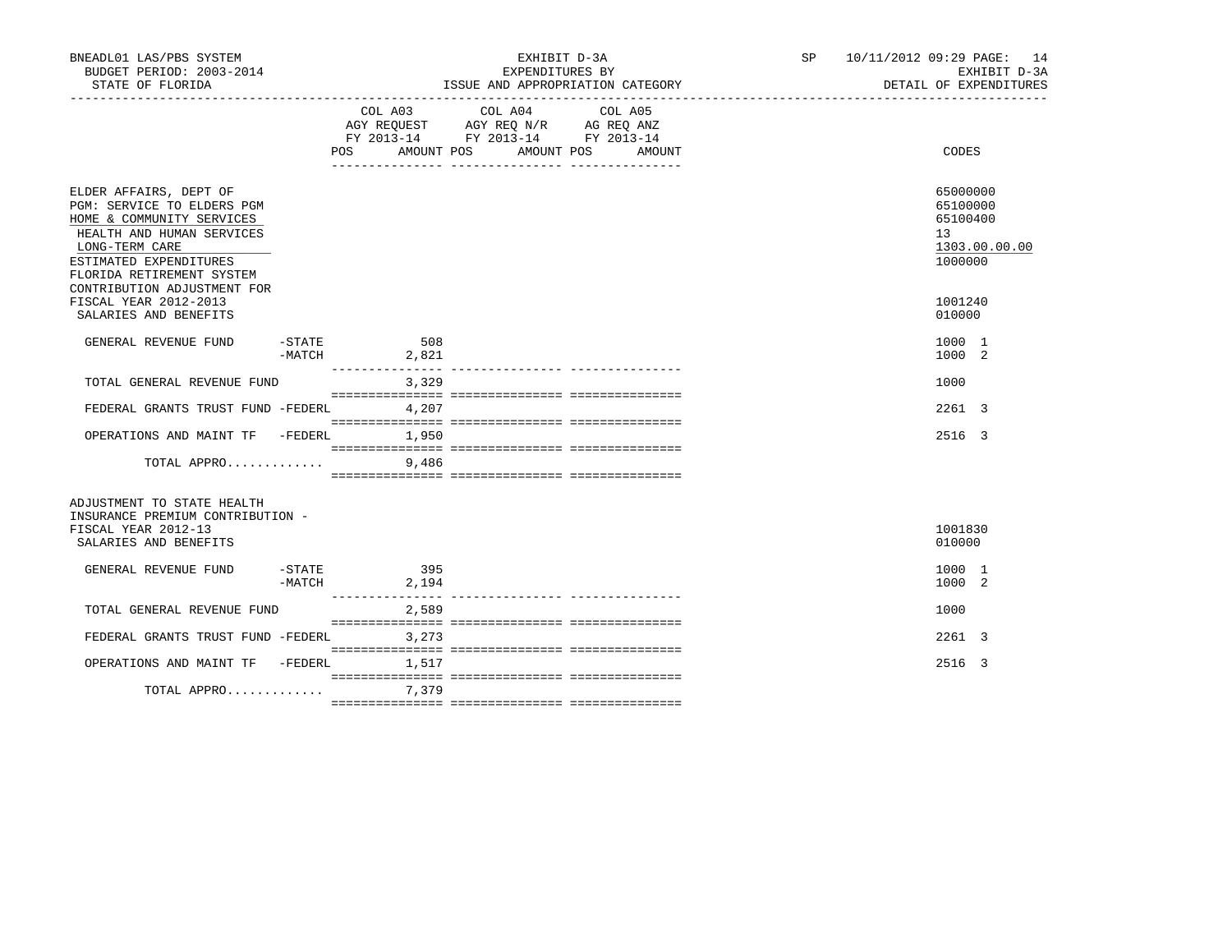| BNEADL01 LAS/PBS SYSTEM<br>BUDGET PERIOD: 2003-2014<br>STATE OF FLORIDA                                                                                                                                                                                          |                     |                                                                                                                                   | EXHIBIT D-3A<br>EXPENDITURES BY<br>ISSUE AND APPROPRIATION CATEGORY | SP 10/11/2012 09:29 PAGE: 15<br>EXHIBIT D-3A<br>DETAIL OF EXPENDITURES                            |
|------------------------------------------------------------------------------------------------------------------------------------------------------------------------------------------------------------------------------------------------------------------|---------------------|-----------------------------------------------------------------------------------------------------------------------------------|---------------------------------------------------------------------|---------------------------------------------------------------------------------------------------|
|                                                                                                                                                                                                                                                                  |                     | COL A03 COL A04 COL A05<br>AGY REQUEST AGY REQ N/R AG REQ ANZ<br>FY 2013-14 FY 2013-14 FY 2013-14<br>AMOUNT POS AMOUNT POS<br>POS | AMOUNT                                                              | CODES                                                                                             |
| ELDER AFFAIRS, DEPT OF<br>PGM: SERVICE TO ELDERS PGM<br>HOME & COMMUNITY SERVICES<br>HEALTH AND HUMAN SERVICES<br>LONG-TERM CARE<br>ESTIMATED EXPENDITURES<br>REALLOCATION OF HUMAN RESOURCES<br>OUTSOURCING<br>SPECIAL CATEGORIES<br>TR/DMS/HR SVCS/STW CONTRCT |                     |                                                                                                                                   |                                                                     | 65000000<br>65100000<br>65100400<br>13<br>1303.00.00.00<br>1000000<br>1005900<br>100000<br>107040 |
| GENERAL REVENUE FUND                                                                                                                                                                                                                                             | $-$ STATE<br>-MATCH | $14-$<br>$49 -$                                                                                                                   |                                                                     | 1000 1<br>1000 2                                                                                  |
| TOTAL GENERAL REVENUE FUND                                                                                                                                                                                                                                       |                     | $63 -$                                                                                                                            |                                                                     | 1000                                                                                              |
| FEDERAL GRANTS TRUST FUND -FEDERL                                                                                                                                                                                                                                |                     | $88 -$                                                                                                                            |                                                                     | 2261 3                                                                                            |
| OPERATIONS AND MAINT TF -FEDERL                                                                                                                                                                                                                                  |                     | $36 -$                                                                                                                            |                                                                     | 2516 3                                                                                            |
| TOTAL APPRO                                                                                                                                                                                                                                                      |                     | $187 -$                                                                                                                           |                                                                     |                                                                                                   |
| ADJUSTMENTS TO CURRENT YEAR<br>ESTIMATED EXPENDITURES<br>REALIGNMENT TO FUND OTHER PERSONAL<br>SERVICES (OPS) NEEDS - DEDUCT<br>SALARIES AND BENEFITS                                                                                                            |                     |                                                                                                                                   |                                                                     | 1600000<br>160F050<br>010000                                                                      |
| GENERAL REVENUE FUND -STATE 53,247-                                                                                                                                                                                                                              |                     |                                                                                                                                   |                                                                     | 1000 1                                                                                            |
|                                                                                                                                                                                                                                                                  |                     |                                                                                                                                   |                                                                     |                                                                                                   |
| AGENCY ISSUE NARRATIVE:<br>2013-2014 BUDGET YEAR NARRATIVE:                                                                                                                                                                                                      |                     | Title: Realignment to Fund Other Personal Services Needs - Deduct 160F050                                                         | IT COMPONENT? NO                                                    |                                                                                                   |

 Summary: This issue requests the transfer of \$53,247 in General Revenue from the Salaries category (010000) to Other Personal Services (OPS) category (030000) in the Home and Community Services Budget Entity to fully fund the program needs.

 Background: In 2012-2013, a request for additional OPS funding was submitted and approved (budget amendment 13-006, EOG #B7082). These OPS funds will be used to address increased workload issues associated with the significant expansion of the program over the past several years. As the Adult Care Food Program (ACFP) expands, current staffing levels are inadequate to complete all assigned tasks. This realignment will help to relieve and redistribute the aforementioned workload and fully staff this unit and facilitate efficiency.

 Solution/Justification: This issue requests the transfer of Salaries budget authority to Other Personal Services (OPS) budget authority in the Home and Community Services budget entity. The offset to this issue is 160F060.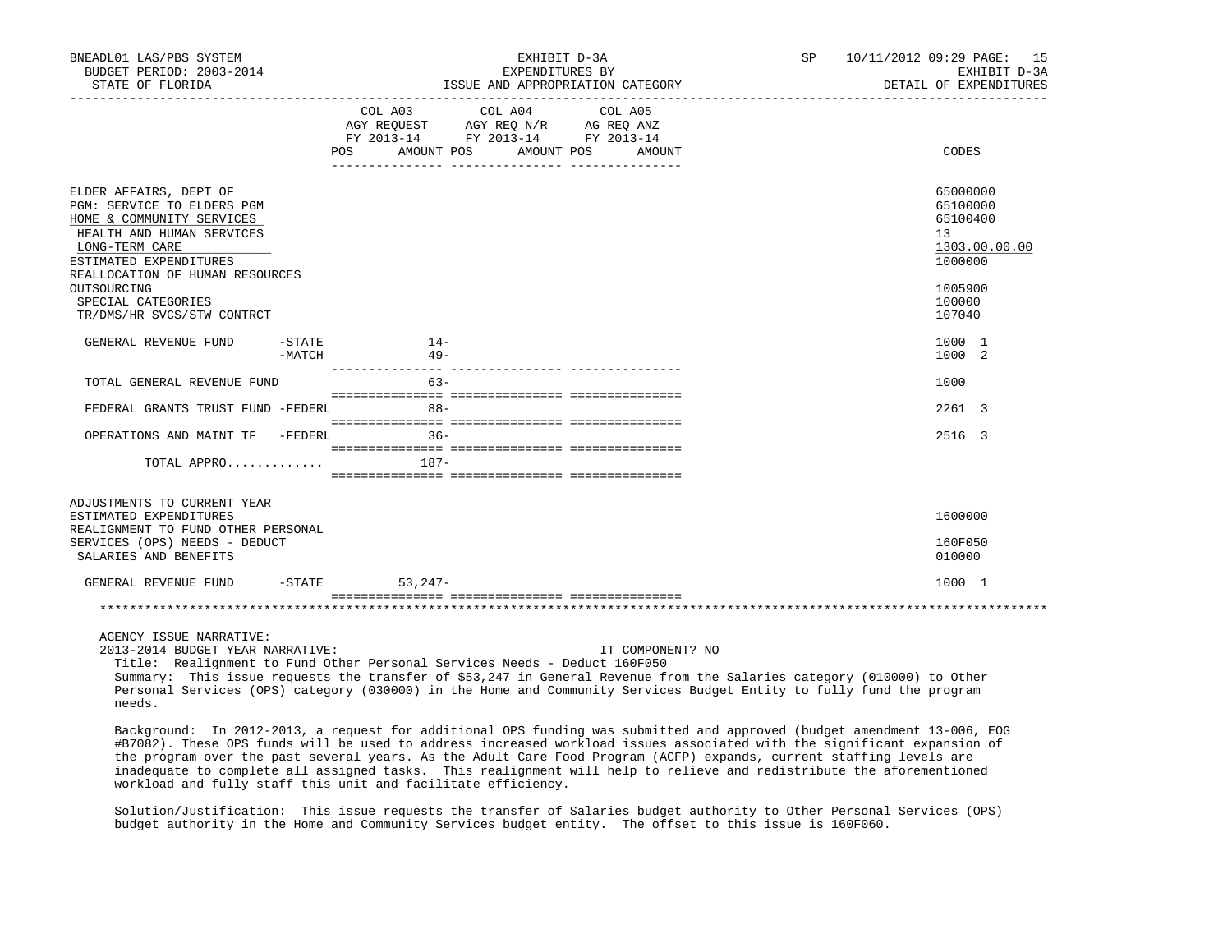| BNEADL01 LAS/PBS SYSTEM<br>BUDGET PERIOD: 2003-2014<br>STATE OF FLORIDA                                                               | EXHIBIT D-3A<br>EXPENDITURES BY<br>ISSUE AND APPROPRIATION CATEGORY |        |               |  |                                                                                                                                                                                                |  | SP                                                                                                     | 10/11/2012 09:29 PAGE: 16<br>EXHIBIT D-3A<br>DETAIL OF EXPENDITURES |                                                         |
|---------------------------------------------------------------------------------------------------------------------------------------|---------------------------------------------------------------------|--------|---------------|--|------------------------------------------------------------------------------------------------------------------------------------------------------------------------------------------------|--|--------------------------------------------------------------------------------------------------------|---------------------------------------------------------------------|---------------------------------------------------------|
|                                                                                                                                       |                                                                     |        |               |  | $\begin{tabular}{lcccc} COL A03 & COL A04 & COL A05 \\ AGY REQUEST & AGY REQ N/R & AG REQ ANZ \\ FY & 2013-14 & FY & 2013-14 & FY & 2013-14 \end{tabular}$<br>POS AMOUNT POS AMOUNT POS AMOUNT |  |                                                                                                        |                                                                     | CODES                                                   |
|                                                                                                                                       |                                                                     |        |               |  |                                                                                                                                                                                                |  |                                                                                                        |                                                                     |                                                         |
| ELDER AFFAIRS, DEPT OF<br>PGM: SERVICE TO ELDERS PGM<br>HOME & COMMUNITY SERVICES<br>HEALTH AND HUMAN SERVICES<br>LONG-TERM CARE      |                                                                     |        |               |  |                                                                                                                                                                                                |  |                                                                                                        |                                                                     | 65000000<br>65100000<br>65100400<br>13<br>1303.00.00.00 |
| ADJUSTMENTS TO CURRENT YEAR<br>ESTIMATED EXPENDITURES<br>REALIGNMENT TO FUND OTHER PERSONAL<br>SERVICES (OPS) NEEDS - DEDUCT          |                                                                     |        |               |  |                                                                                                                                                                                                |  |                                                                                                        |                                                                     | 1600000<br>160F050                                      |
|                                                                                                                                       |                                                                     |        |               |  |                                                                                                                                                                                                |  |                                                                                                        |                                                                     |                                                         |
| Salaries (010000)<br>Other Personal Services (030000) 65100400                                                                        |                                                                     |        |               |  |                                                                                                                                                                                                |  | Budget Entity Fund Amount Activity #<br>65100400 1000 (53,247) ACT4100<br>65100400 1000 53,247 ACT4100 |                                                                     |                                                         |
|                                                                                                                                       |                                                                     |        |               |  |                                                                                                                                                                                                |  |                                                                                                        |                                                                     |                                                         |
|                                                                                                                                       |                                                                     |        |               |  |                                                                                                                                                                                                |  |                                                                                                        |                                                                     |                                                         |
| POSITION DETAIL OF SALARIES AND BENEFITS:                                                                                             |                                                                     |        | FTE BASE RATE |  |                                                                                                                                                                                                |  | ADDITIVES BENEFITS                                                                                     |                                                                     | LAPSE LAPSED SALARIES<br>SUBTOTAL % AND BENEFITS        |
| A03 - AGY REQUEST FY 2013-14                                                                                                          |                                                                     |        |               |  |                                                                                                                                                                                                |  |                                                                                                        |                                                                     |                                                         |
| CHANGES TO CURRENTLY AUTHORIZED POSITIONS<br>OTHER SALARY AMOUNT                                                                      |                                                                     |        |               |  |                                                                                                                                                                                                |  |                                                                                                        |                                                                     |                                                         |
| 1000 GENERAL REVENUE FUND                                                                                                             |                                                                     |        |               |  |                                                                                                                                                                                                |  |                                                                                                        |                                                                     | 53,247-<br>______________                               |
|                                                                                                                                       |                                                                     |        |               |  |                                                                                                                                                                                                |  |                                                                                                        |                                                                     | $53,247-$<br>==============                             |
|                                                                                                                                       |                                                                     |        |               |  |                                                                                                                                                                                                |  |                                                                                                        |                                                                     |                                                         |
| REALIGNMENT TO FUND OTHER PERSONAL                                                                                                    |                                                                     |        |               |  |                                                                                                                                                                                                |  |                                                                                                        |                                                                     |                                                         |
| SERVICES (OPS) NEEDS - ADD<br>OTHER PERSONAL SERVICES                                                                                 |                                                                     |        |               |  |                                                                                                                                                                                                |  |                                                                                                        |                                                                     | 160F060<br>030000                                       |
| GENERAL REVENUE FUND                                                                                                                  | $-STATE$                                                            | 53,247 |               |  |                                                                                                                                                                                                |  |                                                                                                        |                                                                     | 1000 1                                                  |
|                                                                                                                                       |                                                                     |        |               |  |                                                                                                                                                                                                |  |                                                                                                        |                                                                     |                                                         |
| AGENCY ISSUE NARRATIVE:<br>2013-2014 BUDGET YEAR NARRATIVE:<br>Title: Realignment to Fund Other Personal Services Needs - Add 160F060 |                                                                     |        |               |  | IT COMPONENT? NO                                                                                                                                                                               |  |                                                                                                        |                                                                     |                                                         |
| Summary: This issue requests the transfer of \$53,247 in General Revenue from the Salaries category (010000) to Other                 |                                                                     |        |               |  |                                                                                                                                                                                                |  |                                                                                                        |                                                                     |                                                         |

 Personal Services (OPS) category (030000) in the Home and Community Services Budget Entity to fully fund the program needs.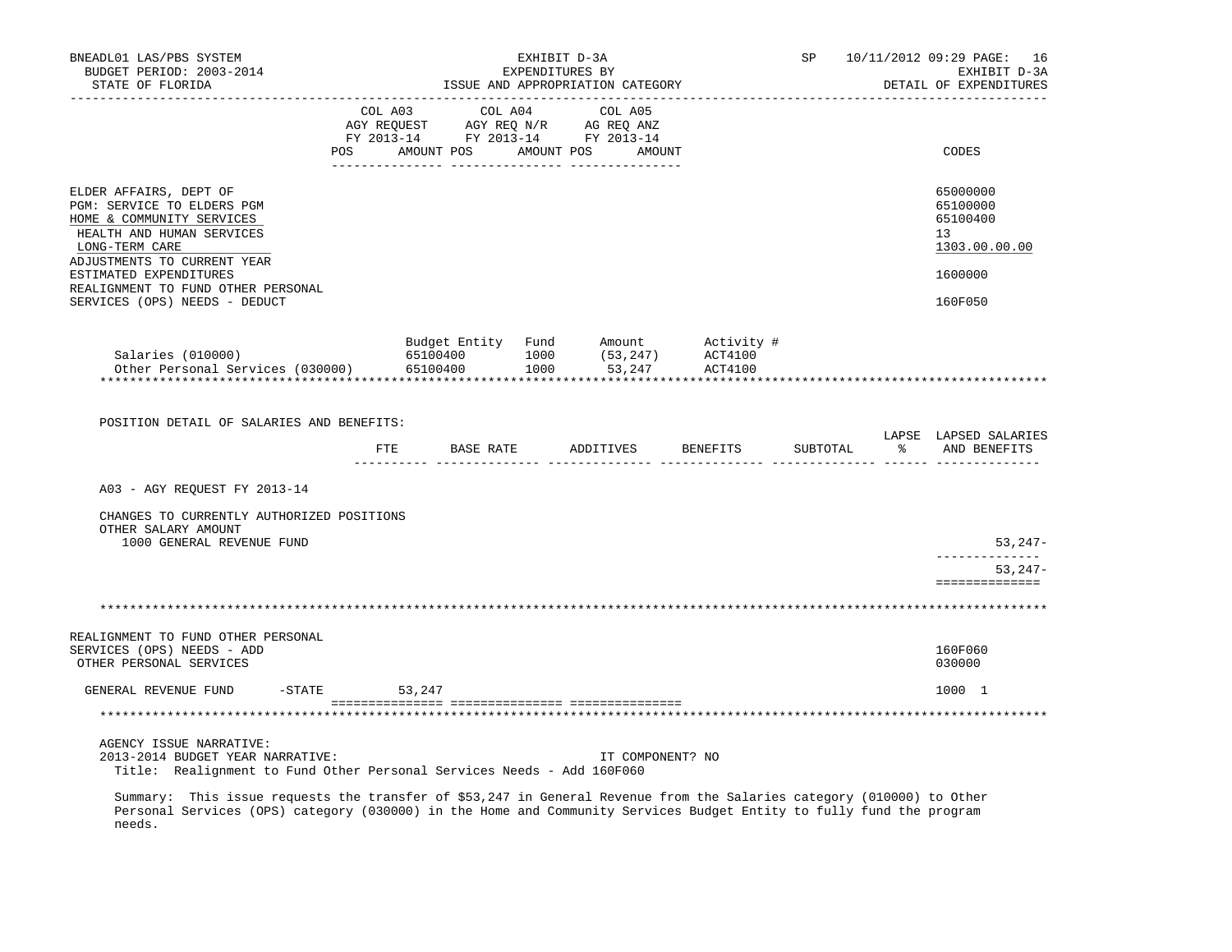| BNEADL01 LAS/PBS SYSTEM<br>BUDGET PERIOD: 2003-2014<br>STATE OF FLORIDA                                                          |                                                                                                                | EXHIBIT D-3A<br>EXPENDITURES BY<br>ISSUE AND APPROPRIATION CATEGORY                                                               | SP | 10/11/2012 09:29 PAGE: 17<br>EXHIBIT D-3A<br>DETAIL OF EXPENDITURES |
|----------------------------------------------------------------------------------------------------------------------------------|----------------------------------------------------------------------------------------------------------------|-----------------------------------------------------------------------------------------------------------------------------------|----|---------------------------------------------------------------------|
|                                                                                                                                  | POS FOR THE POST OF THE STATE STATE STATE STATE STATE STATE STATE STATE STATE STATE STATE STATE STATE STATE ST | COL A03 COL A04 COL A05<br>AGY REQUEST AGY REO N/R AG REO ANZ<br>FY 2013-14 FY 2013-14 FY 2013-14<br>AMOUNT POS AMOUNT POS AMOUNT |    | CODES                                                               |
| ELDER AFFAIRS, DEPT OF<br>PGM: SERVICE TO ELDERS PGM<br>HOME & COMMUNITY SERVICES<br>HEALTH AND HUMAN SERVICES<br>LONG-TERM CARE |                                                                                                                |                                                                                                                                   |    | 65000000<br>65100000<br>65100400<br>13<br>1303.00.00.00             |
| ADJUSTMENTS TO CURRENT YEAR<br>ESTIMATED EXPENDITURES                                                                            |                                                                                                                |                                                                                                                                   |    | 1600000                                                             |
| REALIGNMENT TO FUND OTHER PERSONAL<br>SERVICES (OPS) NEEDS - ADD                                                                 |                                                                                                                |                                                                                                                                   |    | 160F060                                                             |

 Background: In 2012-2013, a request for additional OPS funding was submitted and approved (budget amendment 13-006, EOG #B7082). These OPS funds will be used to address increased workload issues associated with the significant expansion of the program over the past several years. As the Adult Care Food Program (ACFP) expands, current staffing levels are inadequate to complete all assigned tasks. This realignment will help to relieve and redistribute the aforementioned workload and fully staff this unit and facilitate efficiency.

 Solution/Justification: This issue requests the transfer of Salaries budget authority to Other Personal Services (OPS) budget authority in the Home and Community Services budget entity. The offset to this issue is 160F050.

|                                  | Budget Entity | Fund | Amount    | Activity # |  |
|----------------------------------|---------------|------|-----------|------------|--|
| Salaries (010000)                | 65100400      | 1000 | (53, 247) | ACT4100    |  |
| Other Personal Services (030000) | 65100400      | 1000 | 53,247    | ACT4100    |  |
|                                  |               |      |           |            |  |

| REALIGNMENT OF LEASE OR LEASE<br>PURCHASE EQUIPMENT - DEDUCT<br>EXPENSES |                       | 160M100<br>040000 |
|--------------------------------------------------------------------------|-----------------------|-------------------|
| -MATCH<br>GENERAL REVENUE FUND<br>-FEDERL<br>OPERATIONS AND MAINT TF     | $4,000-$<br>$4.000 -$ | 1000 2<br>2516 3  |
| TOTAL APPRO                                                              | $8.000 -$             |                   |
|                                                                          |                       |                   |

AGENCY ISSUE NARRATIVE:

 2013-2014 BUDGET YEAR NARRATIVE: IT COMPONENT? NO Title: Realignment of Lease or Lease-Purchase of Equipment - Deduct 160M100

 Summary: This issue requests a transfer of \$4,000 in General Revenue from Expenses category (040000) and \$4,000 in Operations and Maintenance Trust Fund Expenses category (040000) to Lease or Lease-Purchase of Equipment category (105281) in the Home and Community Services Budget Entity.

 Background: Currently, an insufficient budget authority exists within Lease or Lease-Purchase of Equipment category (105281) to cover contractual obligations, as defined in section 216.011(1)(vv), Florida Statutes. Therefore, in 2012-2013, a request for the transfer of additional funds was submitted and approved (budget amendment 13-005, EOG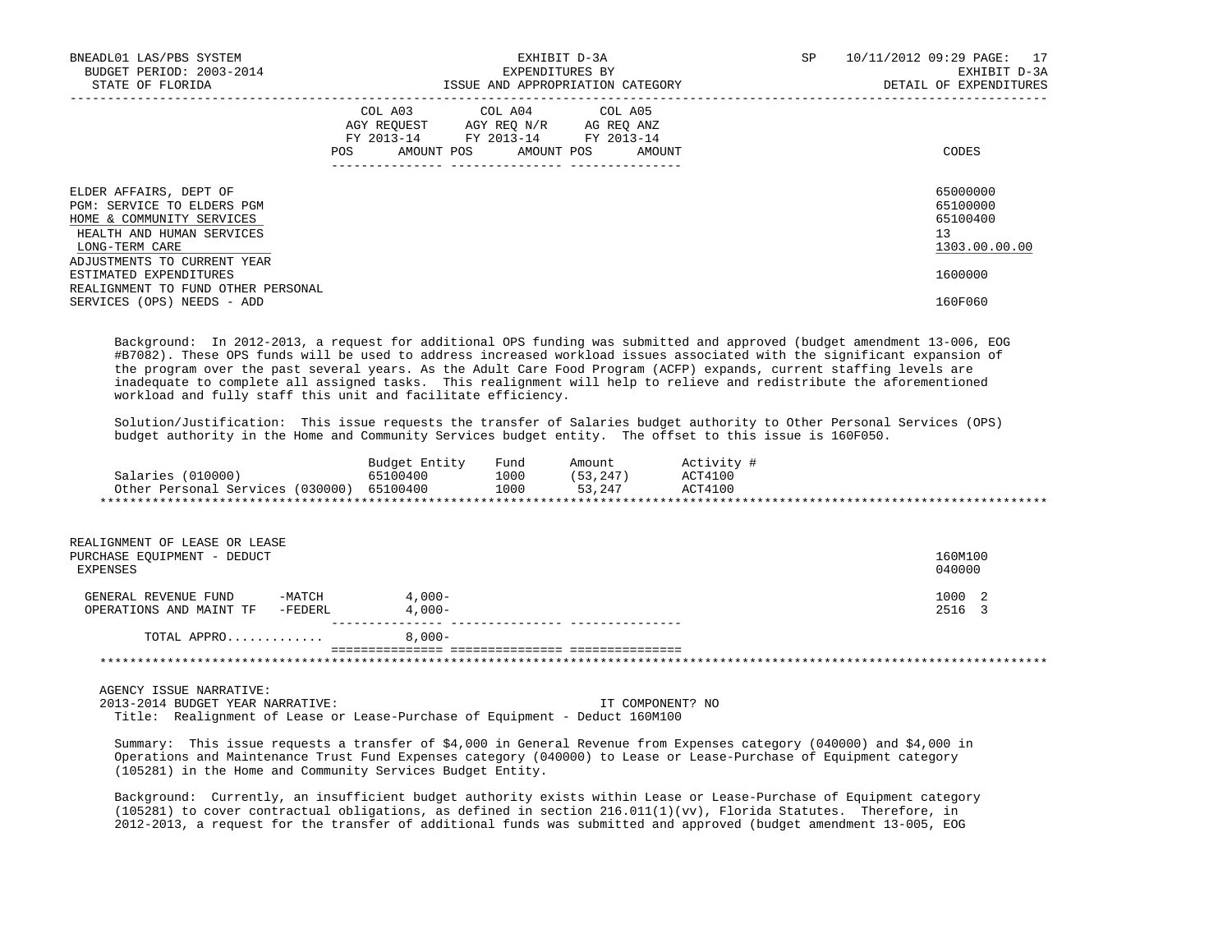| BNEADL01 LAS/PBS SYSTEM<br>BUDGET PERIOD: 2003-2014<br>STATE OF FLORIDA                                                          | EXHIBIT D-3A<br>EXPENDITURES BY<br>ISSUE AND APPROPRIATION CATEGORY                                                                         | SP<br>10/11/2012 09:29 PAGE: 18<br>EXHIBIT D-3A<br>DETAIL OF EXPENDITURES |
|----------------------------------------------------------------------------------------------------------------------------------|---------------------------------------------------------------------------------------------------------------------------------------------|---------------------------------------------------------------------------|
|                                                                                                                                  | COL A03 COL A04 COL A05<br>AGY REQUEST AGY REQ N/R AG REQ ANZ<br>FY 2013-14 FY 2013-14 FY 2013-14<br>AMOUNT POS AMOUNT POS<br>POS<br>AMOUNT | CODES                                                                     |
| ELDER AFFAIRS, DEPT OF<br>PGM: SERVICE TO ELDERS PGM<br>HOME & COMMUNITY SERVICES<br>HEALTH AND HUMAN SERVICES<br>LONG-TERM CARE |                                                                                                                                             | 65000000<br>65100000<br>65100400<br>13<br>1303.00.00.00                   |
| ADJUSTMENTS TO CURRENT YEAR<br>ESTIMATED EXPENDITURES<br>REALIGNMENT OF LEASE OR LEASE<br>PURCHASE EQUIPMENT - DEDUCT            |                                                                                                                                             | 1600000<br>160M100                                                        |

 #B7078). These Lease or Lease-Purchase of Equipment funds will allow staff to utilize network multi-function systems (printer, copier, fax and scan) to send and receive pertinent information.

 Solution/Justification: The Department is requesting budget authority to Lease or Lease Purchase of Equipment category to cover anticipated contractual obligations: The offset to this issue is 160M110.

|                            | Budget Entity | Fund | Amount  | Activity # |
|----------------------------|---------------|------|---------|------------|
| Expenses $(040000)$        | 65100400      | 1000 | (4,000) | ACT4500    |
| Lease or Lease-Purchase of | 65100400      | 1000 | 4,000   | ACT4500    |
| Equipment (105281)         |               |      |         |            |
| Expenses $(040000)$        | 65100400      | 2516 | (4,000) | ACT4500    |
| Lease or Lease-Purchase of | 65100400      | 2516 | 4,000   | ACT4500    |
| Equipment (105281)         |               |      |         |            |

| REALIGNMENT OF LEASE OR LEASE      |       |         |
|------------------------------------|-------|---------|
| PURCHASE OF EOUIPMENT - ADD        |       | 160M110 |
| SPECIAL CATEGORIES                 |       | 100000  |
| LEASE/PURCHASE/EOUIPMENT           |       | 105281  |
| -MATCH<br>GENERAL REVENUE FUND     | 4,000 | 1000 2  |
| OPERATIONS AND MAINT TF<br>-FEDERL | 4,000 | 2516 3  |
| TOTAL APPRO                        | 8,000 |         |
|                                    |       |         |

AGENCY ISSUE NARRATIVE:

 2013-2014 BUDGET YEAR NARRATIVE: IT COMPONENT? NO Title: Realignment of Lease or Lease-Purchase of Equipment - Add 160M110

 Summary: This issue requests a transfer of \$4,000 in General Revenue from Expenses category (040000) and \$4,000 in Operations and Maintenance Trust Fund Expenses category (040000) to Lease or Lease-Purchase of Equipment category (105281) in the Home and Community Services Budget Entity.

Background: Currently, an insufficient budget authority exists within Lease or Lease-Purchase of Equipment category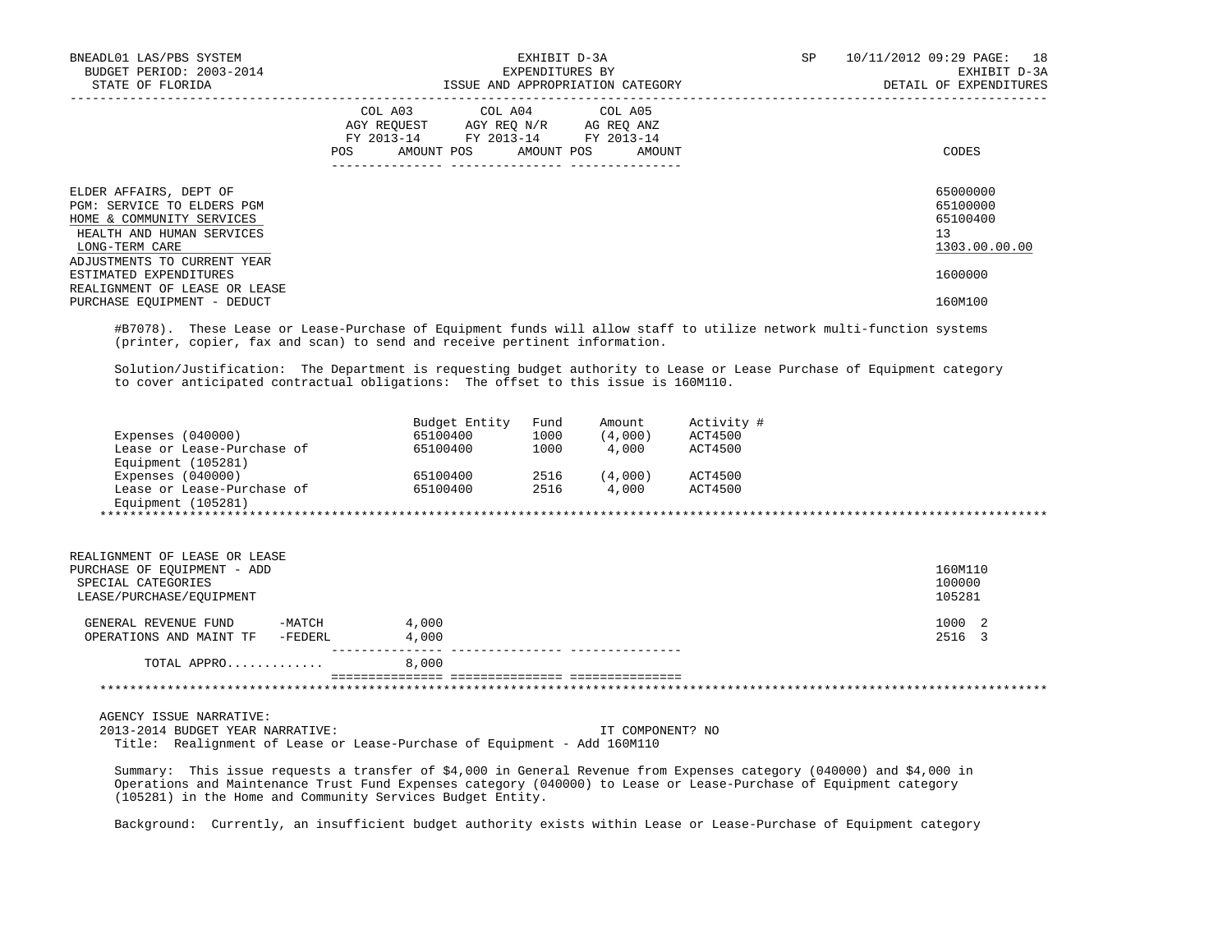| BNEADL01 LAS/PBS SYSTEM<br>BUDGET PERIOD: 2003-2014<br>STATE OF FLORIDA                                                          |                                                                                                                                                                                                                     | EXHIBIT D-3A<br>EXPENDITURES BY<br>ISSUE AND APPROPRIATION CATEGORY | SP | 10/11/2012 09:29 PAGE: 19<br>EXHIBIT D-3A<br>DETAIL OF EXPENDITURES |
|----------------------------------------------------------------------------------------------------------------------------------|---------------------------------------------------------------------------------------------------------------------------------------------------------------------------------------------------------------------|---------------------------------------------------------------------|----|---------------------------------------------------------------------|
|                                                                                                                                  | COL A03 COL A04 COL A05<br>AGY REOUEST AGY REO N/R AG REO ANZ<br>FY 2013-14 FY 2013-14 FY 2013-14<br>POS FOR THE POST OF THE POST OF THE POST OF THE POST OF THE POST OF THE POST OF THE POST OF THE POST OF THE PO | AMOUNT POS AMOUNT POS AMOUNT                                        |    | CODES                                                               |
| ELDER AFFAIRS, DEPT OF<br>PGM: SERVICE TO ELDERS PGM<br>HOME & COMMUNITY SERVICES<br>HEALTH AND HUMAN SERVICES<br>LONG-TERM CARE |                                                                                                                                                                                                                     |                                                                     |    | 65000000<br>65100000<br>65100400<br>13<br>1303.00.00.00             |
| ADJUSTMENTS TO CURRENT YEAR<br>ESTIMATED EXPENDITURES<br>REALIGNMENT OF LEASE OR LEASE<br>PURCHASE OF EOUIPMENT - ADD            |                                                                                                                                                                                                                     |                                                                     |    | 1600000<br>160M110                                                  |

 (105281) to cover contractual obligations, as defined in section 216.011(1)(vv), Florida Statutes. Therefore, in 2012-2013, a request for the transfer of additional funds was submitted and approved (budget amendment 13-005, EOG #B7078). These Lease or Lease-Purchase of Equipment funds will allow staff to utilize network multi-function systems (printer, copier, fax and scan) to send and receive pertinent information.

 Solution/Justification: The Department is requesting budget authority to Lease or Lease Purchase of Equipment category to cover anticipated contractual obligations: The offset to this issue is 160M100.

|                            | Budget Entity | Fund | Amount  | Activity # |  |
|----------------------------|---------------|------|---------|------------|--|
| Expenses $(040000)$        | 65100400      | 1000 | (4,000) | ACT4500    |  |
| Lease or Lease-Purchase of | 65100400      | 1000 | 4,000   | ACT4500    |  |
| Equipment (105281)         |               |      |         |            |  |
| Expenses $(040000)$        | 65100400      | 2516 | (4,000) | ACT4500    |  |
| Lease or Lease-Purchase of | 65100400      | 2516 | 4,000   | ACT4500    |  |
| Equipment (105281)         |               |      |         |            |  |

| INTER-AGENCY REORGANIZATIONS<br>TRANSFER ELDER RELATED WAIVERS TO<br>THE AGENCY FOR HEALTH CARE |                    |                            |  | 1700000           |  |
|-------------------------------------------------------------------------------------------------|--------------------|----------------------------|--|-------------------|--|
| ADMINISTRATION - DEDUCT<br>SPECIAL CATEGORIES                                                   |                    |                            |  | 1700010<br>100000 |  |
| HOME/COMM SERVICES WAIVER                                                                       |                    |                            |  | 101555            |  |
| GENERAL REVENUE FUND                                                                            | -MATCH             | $47,333,691 -$             |  | 1000 2            |  |
| OPERATIONS AND MAINT TF                                                                         | -FEDERL<br>-RECPNT | $501.805 -$<br>64,481,654- |  | 2516 3<br>2516 9  |  |
| TOTAL OPERATIONS AND MAINT TF                                                                   |                    | 64,983,459-                |  | 2516              |  |
| TOTAL APPRO                                                                                     |                    | 112,317,150-               |  |                   |  |
|                                                                                                 |                    |                            |  |                   |  |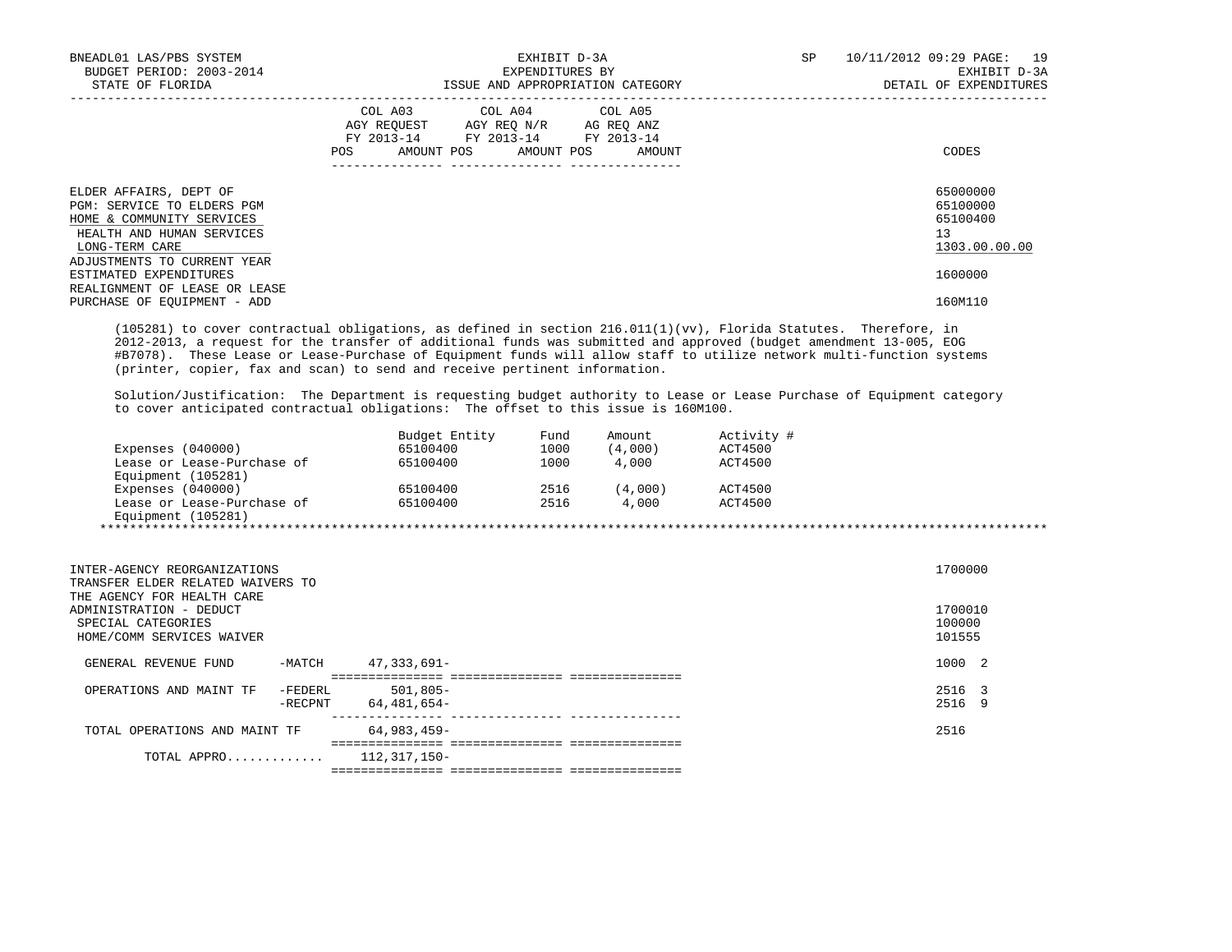| BNEADL01 LAS/PBS SYSTEM<br>BUDGET PERIOD: 2003-2014<br>STATE OF FLORIDA                                                                                                                                                             | EXHIBIT D-3A<br>EXPENDITURES BY<br>ISSUE AND APPROPRIATION CATEGORY                                                                                  | SP 10/11/2012 09:29 PAGE: 20<br>EXHIBIT D-3A<br>DETAIL OF EXPENDITURES |
|-------------------------------------------------------------------------------------------------------------------------------------------------------------------------------------------------------------------------------------|------------------------------------------------------------------------------------------------------------------------------------------------------|------------------------------------------------------------------------|
|                                                                                                                                                                                                                                     | COL A03<br>COL A04<br>COL A05<br>AGY REQUEST AGY REQ N/R AG REQ ANZ<br>FY 2013-14 FY 2013-14 FY 2013-14<br>AMOUNT POS<br>POS DO<br>AMOUNT POS AMOUNT | CODES                                                                  |
| ELDER AFFAIRS, DEPT OF<br>PGM: SERVICE TO ELDERS PGM<br>HOME & COMMUNITY SERVICES<br>HEALTH AND HUMAN SERVICES<br>LONG-TERM CARE<br>INTER-AGENCY REORGANIZATIONS<br>TRANSFER ELDER RELATED WAIVERS TO<br>THE AGENCY FOR HEALTH CARE |                                                                                                                                                      | 65000000<br>65100000<br>65100400<br>13<br>1303.00.00.00<br>1700000     |
| ADMINISTRATION - DEDUCT<br>SPECIAL CATEGORIES<br>ALF WAIVER                                                                                                                                                                         |                                                                                                                                                      | 1700010<br>100000<br>101557                                            |
| GENERAL REVENUE FUND -MATCH 15,748,662-                                                                                                                                                                                             |                                                                                                                                                      | 1000 2                                                                 |
| -FEDERL<br>OPERATIONS AND MAINT TF<br>$-$ RECPNT                                                                                                                                                                                    | $196,767-$<br>21, 311, 874-                                                                                                                          | 2516 3<br>2516 9                                                       |
| TOTAL OPERATIONS AND MAINT TF                                                                                                                                                                                                       | $21,508,641-$                                                                                                                                        | 2516                                                                   |
| TOTAL APPRO                                                                                                                                                                                                                         | $37, 257, 303 -$                                                                                                                                     |                                                                        |
| NURSNG HOME DIVRSN WAIVER                                                                                                                                                                                                           |                                                                                                                                                      | 109970                                                                 |
| GENERAL REVENUE FUND -MATCH 151,764,563-<br>OPERATIONS AND MAINT TF -RECPNT 207, 271, 547-                                                                                                                                          |                                                                                                                                                      | 1000 2<br>2516 9                                                       |
| TOTAL APPRO                                                                                                                                                                                                                         | 359,036,110-                                                                                                                                         |                                                                        |
| TOTAL: TRANSFER ELDER RELATED WAIVERS TO<br>THE AGENCY FOR HEALTH CARE<br>ADMINISTRATION - DEDUCT                                                                                                                                   |                                                                                                                                                      | 1700010                                                                |
| TOTAL ISSUE                                                                                                                                                                                                                         | $508,610,563-$                                                                                                                                       |                                                                        |
|                                                                                                                                                                                                                                     |                                                                                                                                                      |                                                                        |
| AGENCY ISSUE NARRATIVE:<br>2013-2014 BUDGET YEAR NARRATIVE:                                                                                                                                                                         | IT COMPONENT? NO<br>Title: Transfer Elder Related Waivers to the Agency for Health Care Administration - Deduct 1700010                              |                                                                        |

 Summary: This issue requests the transfer of elder related waivers in the amount of \$214,846,916 in General Revenue and \$293,763,647 in the Operations and Maintenance Trust Fund to the Agency for Health Care Administration. This would eliminate the Home and Community Based Services Waiver category (101555 General Revenue \$47,333,691 and \$64,983,459 Operations and Maintenance Trust Fund), the Assisted Living Facility Waiver category (101557 General Revenue \$15,748,662 and \$21,508,641 Operations and Maintenance Trust Fund), and the Capitated Nursing Home Diversion Waiver category (109904 General Revenue \$151,764,563 and \$207,271,547 Operations and Maintenance Trust Fund) from the Department's base budget.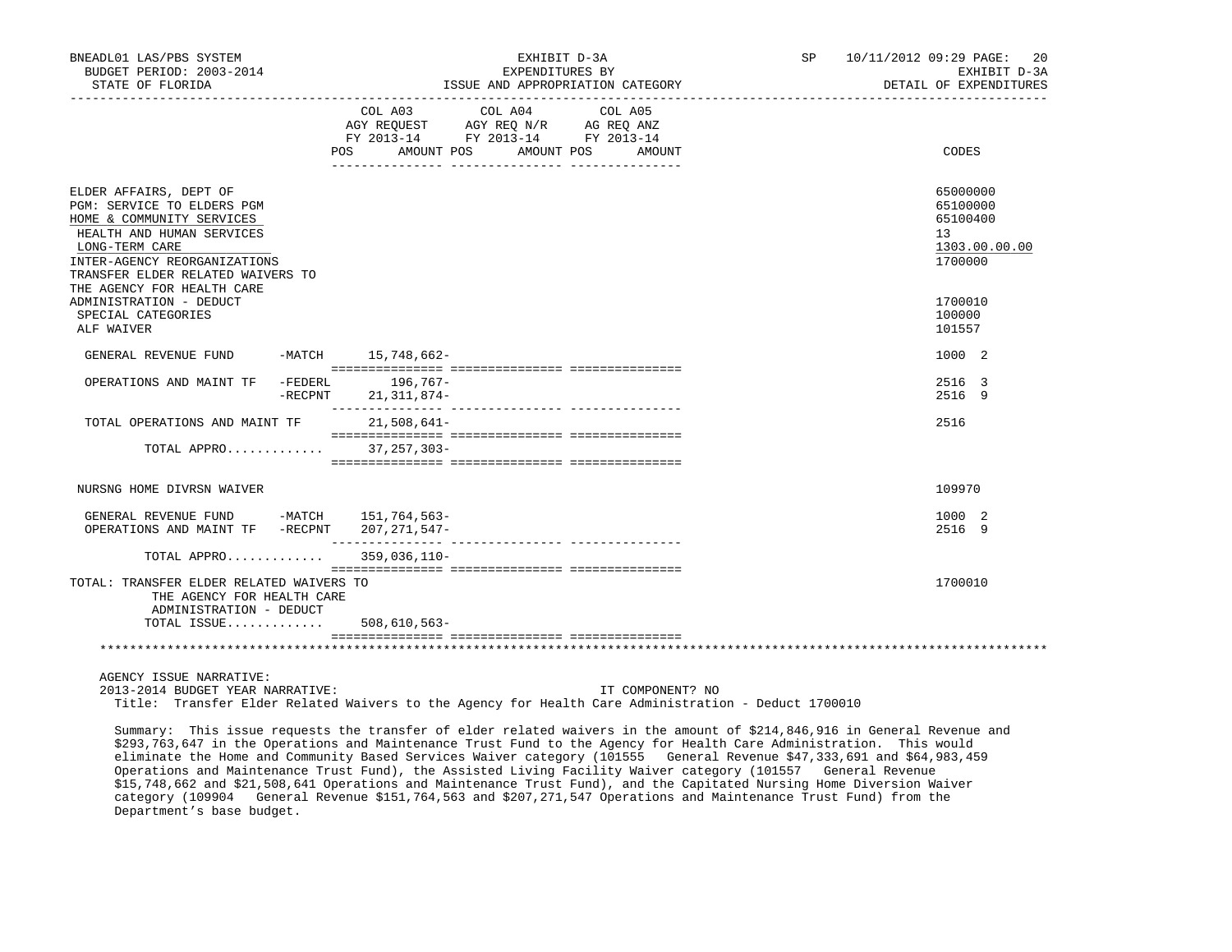| BNEADL01 LAS/PBS SYSTEM<br>BUDGET PERIOD: 2003-2014<br>STATE OF FLORIDA                                                          |     | EXHIBIT D-3A<br>EXPENDITURES BY<br>ISSUE AND APPROPRIATION CATEGORY |                                                                                                                                   |  |  | SP | 10/11/2012 09:29 PAGE: 21<br>EXHIBIT D-3A<br>DETAIL OF EXPENDITURES |                                                         |
|----------------------------------------------------------------------------------------------------------------------------------|-----|---------------------------------------------------------------------|-----------------------------------------------------------------------------------------------------------------------------------|--|--|----|---------------------------------------------------------------------|---------------------------------------------------------|
|                                                                                                                                  | POS |                                                                     | COL A03 COL A04 COL A05<br>AGY REQUEST AGY REO N/R AG REO ANZ<br>FY 2013-14 FY 2013-14 FY 2013-14<br>AMOUNT POS AMOUNT POS AMOUNT |  |  |    |                                                                     | CODES                                                   |
| ELDER AFFAIRS, DEPT OF<br>PGM: SERVICE TO ELDERS PGM<br>HOME & COMMUNITY SERVICES<br>HEALTH AND HUMAN SERVICES<br>LONG-TERM CARE |     |                                                                     |                                                                                                                                   |  |  |    |                                                                     | 65000000<br>65100000<br>65100400<br>13<br>1303.00.00.00 |
| INTER-AGENCY REORGANIZATIONS<br>TRANSFER ELDER RELATED WAIVERS TO<br>THE AGENCY FOR HEALTH CARE<br>ADMINISTRATION - DEDUCT       |     |                                                                     |                                                                                                                                   |  |  |    |                                                                     | 1700000<br>1700010                                      |

 Background: In 2011, the Florida Legislature created Part IV of Chapter 409, Florida Statutes, directing the Agency for Health Care Administration to create the Statewide Medicaid Managed Care (SMMC) program. There will be two different components that make up the SMMC program: the Florida Long-term Care Managed Care program and the Florida Managed Medical Assistance program. Upon implementation of the SMMC program in 2013, the Aged and Disabled Waiver, Channeling Waiver, Assisted Living Waiver, and the Capitated Nursing Home Diversion Waiver with the Department of Elder Affairs will cease to exist and the respective recipients will be enrolled in SMMC.

 Solution/Justification: This issue requests transferring the Home and Community Based Services Waiver, the Assisted Living Facility Waiver and the Capitated Nursing Home Diversion Waiver to the Agency for Health Care Administration as of July 1, 2013.

|                       | Budget Entity | Program Component | Fund | Amount          | Activity # |
|-----------------------|---------------|-------------------|------|-----------------|------------|
| Home and Community    | 65100400      | 1303000000        | 1000 | (43, 375, 827)  | ACT4500    |
| Based Services Waiver | 65100400      | 1303000000        | 1000 | (3, 957, 864)   | ACT4800    |
| (101555)              | 65100400      | 1303000000        | 2516 | (64, 983, 459)  | ACT4500    |
| Assisted Living       |               |                   |      |                 |            |
| Facility Waiver       | 65100400      | 1303000000        | 1000 | (15, 748, 662)  | ACT4300    |
| (101557)              | 65100400      | 1303000000        | 2516 | (21, 508, 641)  | ACT4500    |
| Capitated Nursing     |               |                   |      |                 |            |
| Home Diversion        | 65100400      | 1303000000        | 1000 | (151, 764, 563) | ACT4800    |
| Waiver (109970)       | 65100400      | 1303000000        | 2516 | (207, 271, 547) | ACT4500    |
|                       |               |                   |      |                 |            |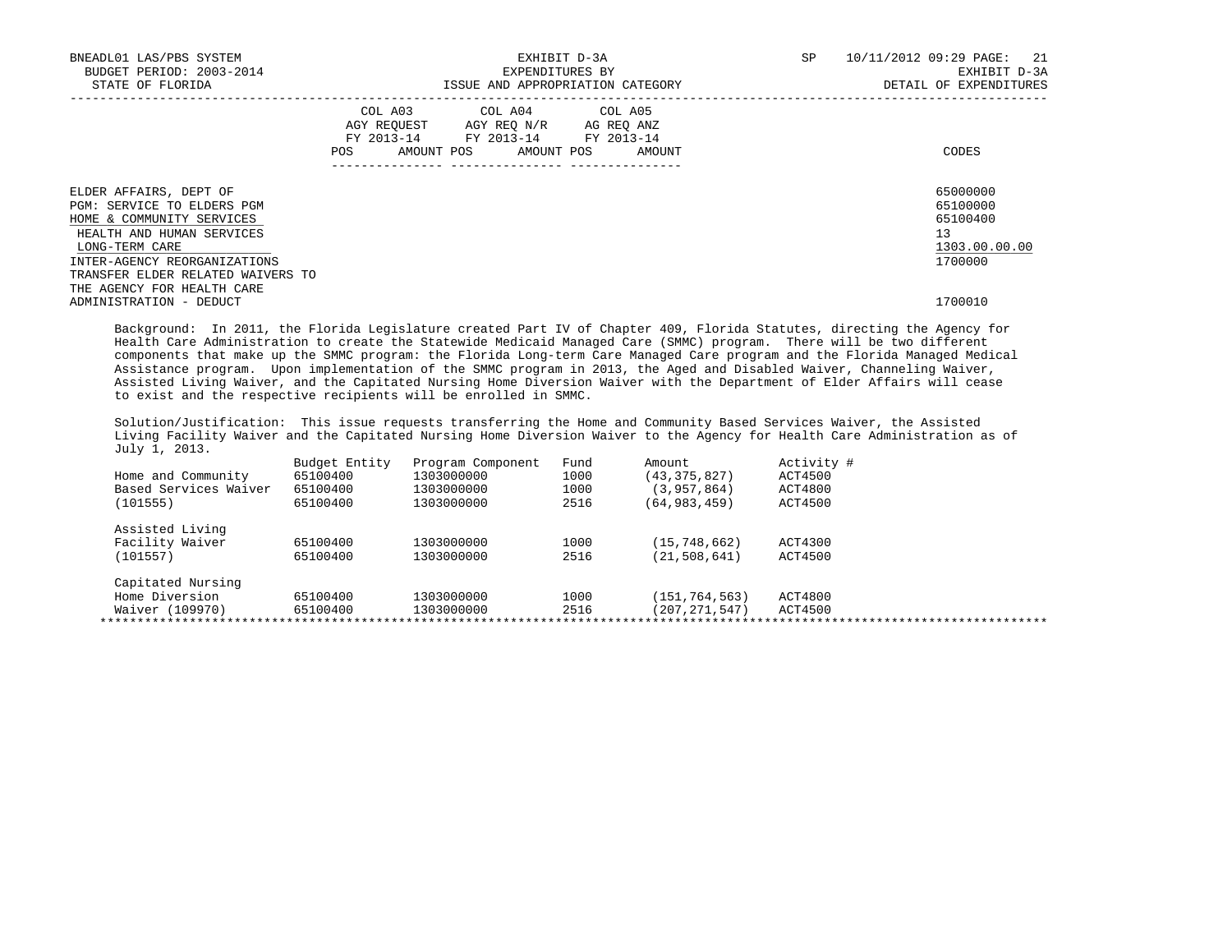| BNEADL01 LAS/PBS SYSTEM<br>BUDGET PERIOD: 2003-2014<br>STATE OF FLORIDA                                                                                                                                                                                                                   | EXHIBIT D-3A<br>EXPENDITURES BY<br>ISSUE AND APPROPRIATION CATEGORY                                                                                      | SP 10/11/2012 09:29 PAGE: 22<br>EXHIBIT D-3A<br>DETAIL OF EXPENDITURES                            |
|-------------------------------------------------------------------------------------------------------------------------------------------------------------------------------------------------------------------------------------------------------------------------------------------|----------------------------------------------------------------------------------------------------------------------------------------------------------|---------------------------------------------------------------------------------------------------|
|                                                                                                                                                                                                                                                                                           | COL A03 COL A04<br>COL A05<br>AGY REQUEST AGY REQ N/R AG REQ ANZ<br>FY 2013-14 FY 2013-14 FY 2013-14<br><b>POS</b><br>AMOUNT POS<br>AMOUNT POS<br>AMOUNT | CODES                                                                                             |
| ELDER AFFAIRS, DEPT OF<br>PGM: SERVICE TO ELDERS PGM<br>HOME & COMMUNITY SERVICES<br>HEALTH AND HUMAN SERVICES<br>LONG-TERM CARE<br>NONRECURRING EXPENDITURES<br>ALZHEIMER'S DISEASE INITIATIVE -<br>FRAIL ELDERS WAITING FOR SERVICES<br>SPECIAL CATEGORIES<br>G/A-ALZHEIMER'S RESP/PROJ |                                                                                                                                                          | 65000000<br>65100000<br>65100400<br>13<br>1303.00.00.00<br>2100000<br>2103001<br>100000<br>100092 |
| GENERAL REVENUE FUND                                                                                                                                                                                                                                                                      | -STATE 150,000-                                                                                                                                          | 1000 1                                                                                            |
| COMPREHENSIVE ASSESSMENT AND REVIEW<br>OF LONG TERM CARE SERVICES<br><b>EXPENSES</b>                                                                                                                                                                                                      |                                                                                                                                                          | 2103006<br>040000                                                                                 |
| GENERAL REVENUE FUND -MATCH<br>OPERATIONS AND MAINT TF -FEDERL                                                                                                                                                                                                                            | $1,824-$<br>$1,824-$                                                                                                                                     | 1000 2<br>2516 3                                                                                  |
| TOTAL APPRO                                                                                                                                                                                                                                                                               | $3,648-$                                                                                                                                                 |                                                                                                   |
| SERVE ADDITIONAL CLIENTS IN THE<br>AGED AND DISABLED ADULT MEDICAID<br>WAIVER PROGRAM (ADA)<br>SPECIAL CATEGORIES<br>HOME/COMM SERVICES WAIVER                                                                                                                                            |                                                                                                                                                          | 2103009<br>100000<br>101555                                                                       |
| GENERAL REVENUE FUND -MATCH 1,300,000-<br>OPERATIONS AND MAINT TF -RECPNT 1,775,467-                                                                                                                                                                                                      |                                                                                                                                                          | 1000 2<br>2516 9                                                                                  |
| TOTAL APPRO                                                                                                                                                                                                                                                                               | $3,075,467-$                                                                                                                                             |                                                                                                   |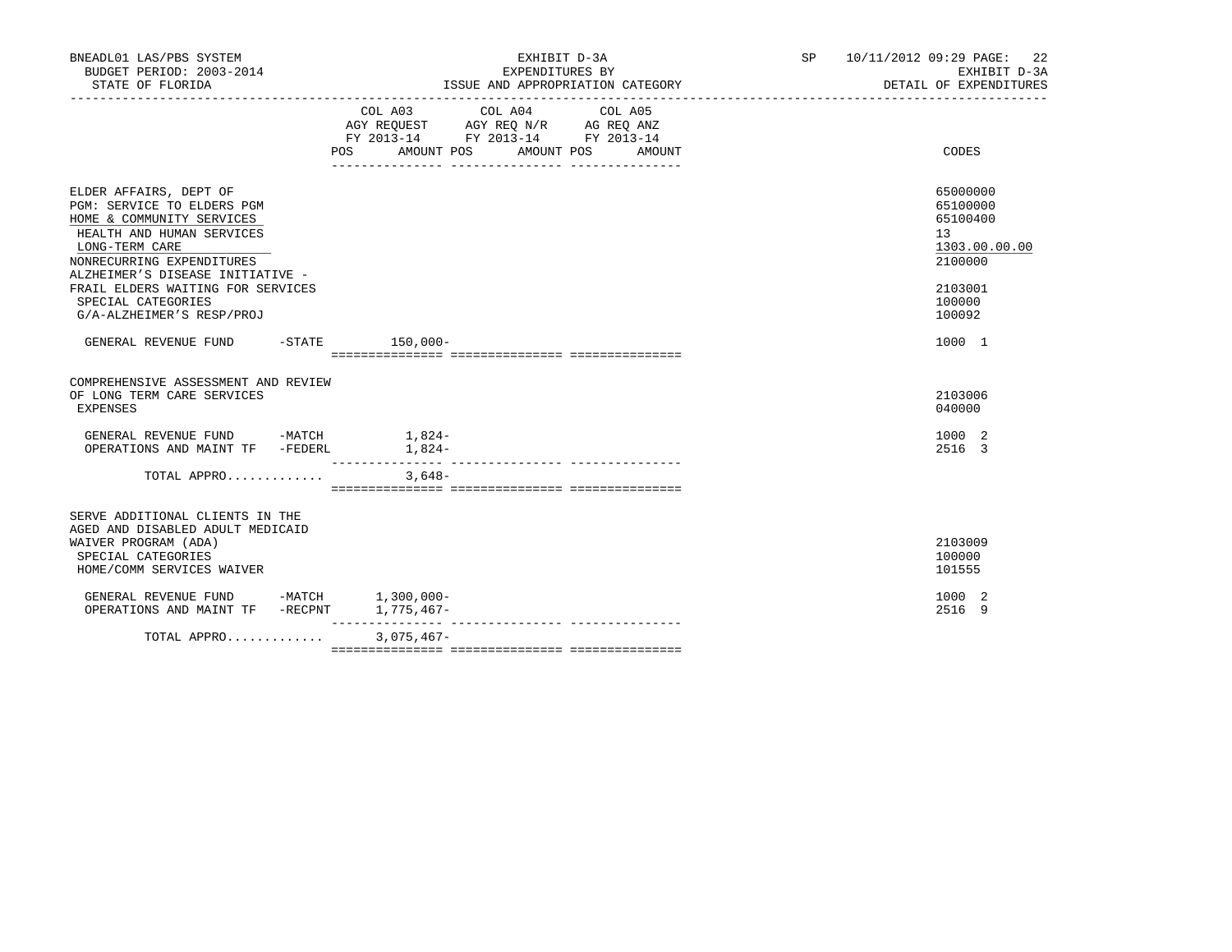| BNEADL01 LAS/PBS SYSTEM<br>BUDGET PERIOD: 2003-2014<br>STATE OF FLORIDA                                                                                           |                                       | EXHIBIT D-3A<br>EXPENDITURES BY<br>ISSUE AND APPROPRIATION CATEGORY                                                                   | SP 10/11/2012 09:29 PAGE: 23<br>EXHIBIT D-3A<br>DETAIL OF EXPENDITURES |
|-------------------------------------------------------------------------------------------------------------------------------------------------------------------|---------------------------------------|---------------------------------------------------------------------------------------------------------------------------------------|------------------------------------------------------------------------|
|                                                                                                                                                                   |                                       | COL A03 COL A04 COL A05<br>AGY REQUEST AGY REQ N/R AG REQ ANZ<br>FY 2013-14 FY 2013-14 FY 2013-14<br>POS AMOUNT POS AMOUNT POS AMOUNT | CODES                                                                  |
| ELDER AFFAIRS, DEPT OF<br>PGM: SERVICE TO ELDERS PGM<br>HOME & COMMUNITY SERVICES<br>HEALTH AND HUMAN SERVICES<br>LONG-TERM CARE<br>ANNUALIZATION OF ADMINISTERED |                                       |                                                                                                                                       | 65000000<br>65100000<br>65100400<br>13<br>1303.00.00.00                |
| FUNDS APPROPRIATIONS<br>STATE HEALTH INSURANCE ADJUSTMENT<br>FOR FY 2012-13 - 10 MONTHS<br><b>ANNUALIZATION</b><br>SALARIES AND BENEFITS                          |                                       |                                                                                                                                       | 26A0000<br>26A1830<br>010000                                           |
| GENERAL REVENUE FUND                                                                                                                                              | $-$ STATE $1,975$<br>-MATCH<br>10,970 |                                                                                                                                       | 1000 1<br>1000 2                                                       |
| TOTAL GENERAL REVENUE FUND                                                                                                                                        | 12,945                                |                                                                                                                                       | 1000                                                                   |
| FEDERAL GRANTS TRUST FUND -FEDERL 16,365                                                                                                                          |                                       |                                                                                                                                       | 2261 3                                                                 |
| OPERATIONS AND MAINT TF -FEDERL 7,585                                                                                                                             |                                       |                                                                                                                                       | 2516 3                                                                 |
|                                                                                                                                                                   |                                       |                                                                                                                                       |                                                                        |
| TOTAL: LONG-TERM CARE<br>BY FUND TYPE<br>GENERAL REVENUE FUND                                                                                                     | 87,100,639                            |                                                                                                                                       | 1303.00.00.00<br>1000                                                  |
| TRUST FUNDS                                                                                                                                                       | 137,472,878                           |                                                                                                                                       | 2000                                                                   |
| TOTAL POSITIONS 68.50<br>TOTAL PROG COMP 224,573,517<br>TOTAL SALARY RATE 3, 121, 685                                                                             |                                       |                                                                                                                                       |                                                                        |
|                                                                                                                                                                   |                                       |                                                                                                                                       |                                                                        |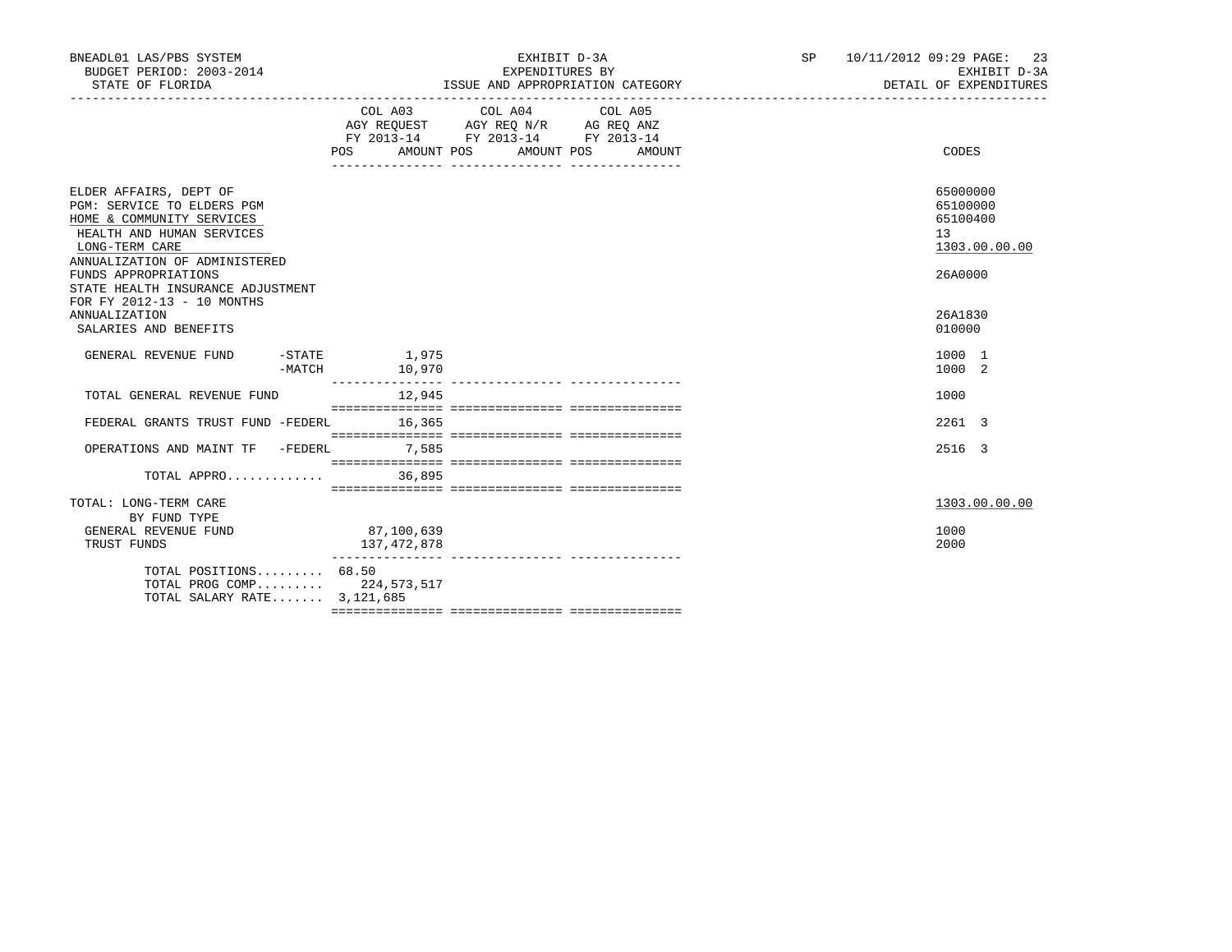| BNEADL01 LAS/PBS SYSTEM<br>BUDGET PERIOD: 2003-2014<br>STATE OF FLORIDA                                                                                                                                                                     |                                      | EXHIBIT D-3A<br>EXPENDITURES BY<br>ISSUE AND APPROPRIATION CATEGORY                                                               | <b>SP</b> | 10/11/2012 09:29 PAGE:<br>24<br>EXHIBIT D-3A<br>DETAIL OF EXPENDITURES                  |
|---------------------------------------------------------------------------------------------------------------------------------------------------------------------------------------------------------------------------------------------|--------------------------------------|-----------------------------------------------------------------------------------------------------------------------------------|-----------|-----------------------------------------------------------------------------------------|
|                                                                                                                                                                                                                                             | POS                                  | COL A03 COL A04 COL A05<br>AGY REQUEST AGY REQ N/R AG REQ ANZ<br>FY 2013-14 FY 2013-14 FY 2013-14<br>AMOUNT POS AMOUNT POS AMOUNT |           | CODES                                                                                   |
| ELDER AFFAIRS, DEPT OF<br>PGM: SERVICE TO ELDERS PGM<br>EXECUTIVE DIR/SUPPORT SVCS<br>PUBLIC PROTECTION<br>EMERGENCY PREV/PREP/RESPNS<br>ESTIMATED EXPENDITURES<br>ESTIMATED EXPENDITURES - OPERATIONS<br>SALARY RATE<br>SALARY RATE 50,871 |                                      |                                                                                                                                   |           | 65000000<br>65100000<br>65100600<br>12<br>1208.00.00.00<br>1000000<br>1001000<br>000000 |
| SALARIES AND BENEFITS                                                                                                                                                                                                                       |                                      |                                                                                                                                   |           | 010000                                                                                  |
| GENERAL REVENUE FUND                                                                                                                                                                                                                        | $-STATE$ 2,338<br>$-MATCH$<br>67,254 |                                                                                                                                   |           | 1000 1<br>1000 2                                                                        |
| TOTAL GENERAL REVENUE FUND                                                                                                                                                                                                                  | 69,592                               |                                                                                                                                   |           | 1000                                                                                    |
| FEDERAL GRANTS TRUST FUND -FEDERL 766<br>TOTAL POSITIONS 1.00<br>TOTAL APPRO 70,358                                                                                                                                                         |                                      |                                                                                                                                   |           | 2261 3                                                                                  |
| <b>EXPENSES</b>                                                                                                                                                                                                                             |                                      |                                                                                                                                   |           | 040000                                                                                  |
| GENERAL REVENUE FUND                                                                                                                                                                                                                        | 962<br>$-$ STATE<br>-MATCH<br>24,769 |                                                                                                                                   |           | 1000 1<br>1000 2                                                                        |
| TOTAL GENERAL REVENUE FUND                                                                                                                                                                                                                  | 25,731                               |                                                                                                                                   |           | 1000                                                                                    |
| FEDERAL GRANTS TRUST FUND -FEDERL 10,000                                                                                                                                                                                                    |                                      |                                                                                                                                   |           | 2261 3                                                                                  |
| TOTAL APPRO                                                                                                                                                                                                                                 | 35,731                               |                                                                                                                                   |           |                                                                                         |
| SPECIAL CATEGORIES<br>CONTRACTED SERVICES                                                                                                                                                                                                   |                                      |                                                                                                                                   |           | 100000<br>100777                                                                        |
| GENERAL REVENUE FUND                                                                                                                                                                                                                        | $-MATCH$ 1,800                       |                                                                                                                                   |           | 1000 2                                                                                  |
| TR/DMS/HR SVCS/STW CONTRCT                                                                                                                                                                                                                  |                                      |                                                                                                                                   |           | 107040                                                                                  |
| GENERAL REVENUE FUND                                                                                                                                                                                                                        | -MATCH<br>685                        |                                                                                                                                   |           | 1000 2                                                                                  |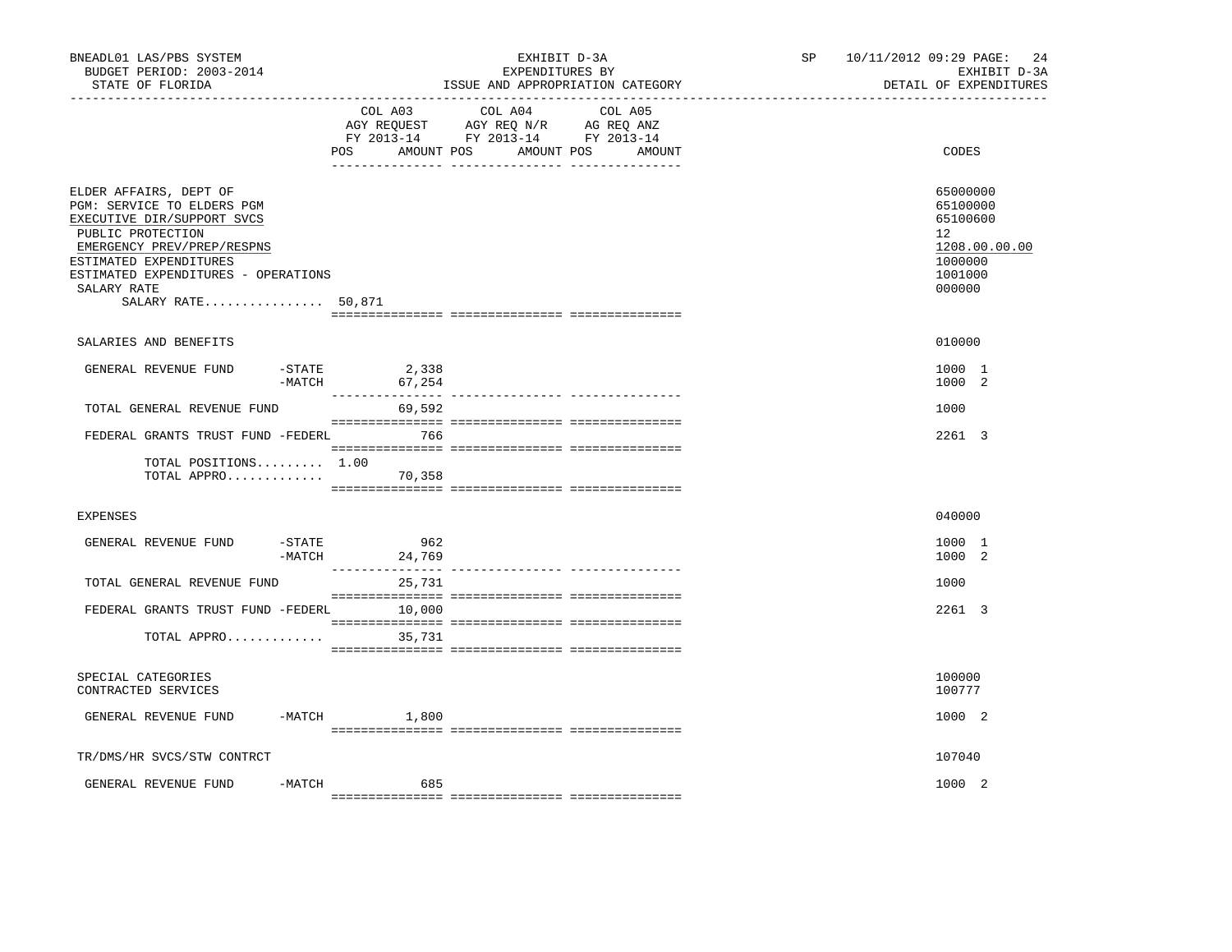| BNEADL01 LAS/PBS SYSTEM<br>BUDGET PERIOD: 2003-2014<br>STATE OF FLORIDA                                                                                                                                |                           | EXHIBIT D-3A<br>EXPENDITURES BY<br>ISSUE AND APPROPRIATION CATEGORY                               | SP <sub>2</sub> | 10/11/2012 09:29 PAGE: 25<br>EXHIBIT D-3A<br>DETAIL OF EXPENDITURES |                                                                               |
|--------------------------------------------------------------------------------------------------------------------------------------------------------------------------------------------------------|---------------------------|---------------------------------------------------------------------------------------------------|-----------------|---------------------------------------------------------------------|-------------------------------------------------------------------------------|
|                                                                                                                                                                                                        | POS AMOUNT POS AMOUNT POS | COL A03 COL A04 COL A05<br>AGY REQUEST AGY REQ N/R AG REQ ANZ<br>FY 2013-14 FY 2013-14 FY 2013-14 | AMOUNT          |                                                                     | CODES                                                                         |
| ELDER AFFAIRS, DEPT OF<br>PGM: SERVICE TO ELDERS PGM<br>EXECUTIVE DIR/SUPPORT SVCS<br>PUBLIC PROTECTION<br>EMERGENCY PREV/PREP/RESPNS<br>ESTIMATED EXPENDITURES<br>ESTIMATED EXPENDITURES - OPERATIONS |                           |                                                                                                   |                 |                                                                     | 65000000<br>65100000<br>65100600<br>12<br>1208.00.00.00<br>1000000<br>1001000 |
| TOTAL: ESTIMATED EXPENDITURES - OPERATIONS<br>TOTAL POSITIONS 1.00<br>TOTAL ISSUE 108,574<br>TOTAL SALARY RATE 50,871                                                                                  |                           |                                                                                                   |                 |                                                                     | 1001000                                                                       |
| FLORIDA RETIREMENT SYSTEM<br>CONTRIBUTION ADJUSTMENT FOR<br>FISCAL YEAR 2012-2013<br>SALARIES AND BENEFITS                                                                                             |                           |                                                                                                   |                 |                                                                     | 1001240<br>010000                                                             |
| GENERAL REVENUE FUND -MATCH<br>FEDERAL GRANTS TRUST FUND -FEDERL                                                                                                                                       | 31<br>93                  |                                                                                                   |                 |                                                                     | 1000 2<br>2261 3                                                              |
| TOTAL APPRO                                                                                                                                                                                            | 124                       |                                                                                                   |                 |                                                                     |                                                                               |
| ADJUSTMENT TO STATE HEALTH<br>INSURANCE PREMIUM CONTRIBUTION -<br>FISCAL YEAR 2012-13<br>SALARIES AND BENEFITS                                                                                         |                           |                                                                                                   |                 |                                                                     | 1001830<br>010000                                                             |
| GENERAL REVENUE FUND<br>$-MATCH$<br>FEDERAL GRANTS TRUST FUND -FEDERL                                                                                                                                  | 22<br>64                  |                                                                                                   |                 |                                                                     | 1000 2<br>2261 3                                                              |
| TOTAL APPRO                                                                                                                                                                                            | 86                        |                                                                                                   |                 |                                                                     |                                                                               |
| REALLOCATION OF HUMAN RESOURCES<br>OUTSOURCING<br>SPECIAL CATEGORIES<br>TR/DMS/HR SVCS/STW CONTRCT                                                                                                     |                           |                                                                                                   |                 |                                                                     | 1005900<br>100000<br>107040                                                   |
| GENERAL REVENUE FUND                                                                                                                                                                                   | $-MATCH$<br>$5 -$         |                                                                                                   |                 |                                                                     | 1000 2                                                                        |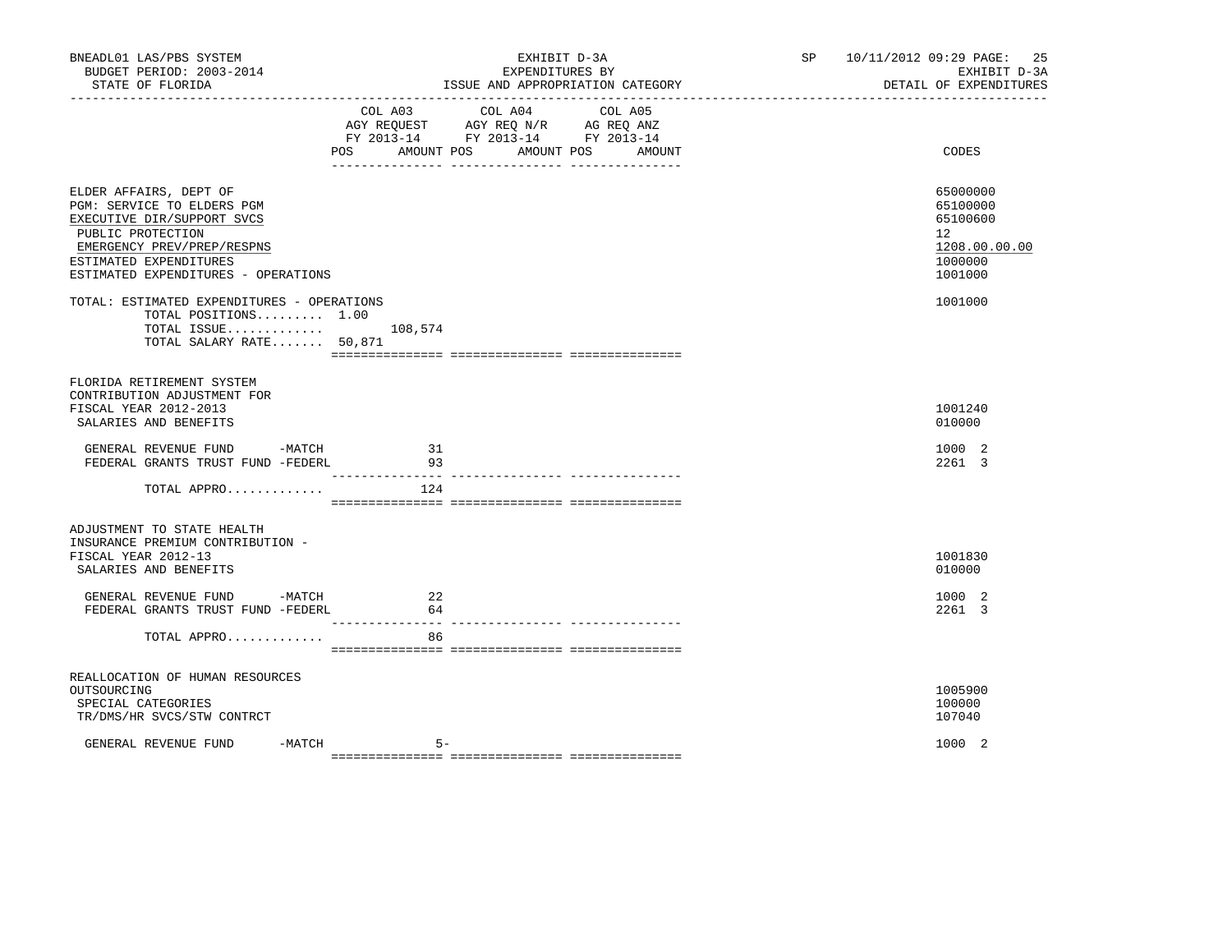| BNEADL01 LAS/PBS SYSTEM<br>BUDGET PERIOD: 2003-2014<br>STATE OF FLORIDA                                                                                                                                                                                                                                            |                  | EXHIBIT D-3A<br>EXPENDITURES BY<br>ISSUE AND APPROPRIATION CATEGORY                                                                   | SP | 10/11/2012 09:29 PAGE: 26<br>EXHIBIT D-3A<br>DETAIL OF EXPENDITURES |                                                                                         |
|--------------------------------------------------------------------------------------------------------------------------------------------------------------------------------------------------------------------------------------------------------------------------------------------------------------------|------------------|---------------------------------------------------------------------------------------------------------------------------------------|----|---------------------------------------------------------------------|-----------------------------------------------------------------------------------------|
|                                                                                                                                                                                                                                                                                                                    |                  | COL A03 COL A04 COL A05<br>AGY REQUEST AGY REQ N/R AG REQ ANZ<br>FY 2013-14 FY 2013-14 FY 2013-14<br>POS AMOUNT POS AMOUNT POS AMOUNT |    |                                                                     | CODES                                                                                   |
| ELDER AFFAIRS, DEPT OF<br>PGM: SERVICE TO ELDERS PGM<br>EXECUTIVE DIR/SUPPORT SVCS<br>PUBLIC PROTECTION<br>EMERGENCY PREV/PREP/RESPNS<br>ANNUALIZATION OF ADMINISTERED<br>FUNDS APPROPRIATIONS<br>STATE HEALTH INSURANCE ADJUSTMENT<br>FOR FY 2012-13 - 10 MONTHS<br><b>ANNUALIZATION</b><br>SALARIES AND BENEFITS |                  |                                                                                                                                       |    |                                                                     | 65000000<br>65100000<br>65100600<br>12<br>1208.00.00.00<br>26A0000<br>26A1830<br>010000 |
| GENERAL REVENUE FUND -MATCH<br>FEDERAL GRANTS TRUST FUND -FEDERL                                                                                                                                                                                                                                                   | 110<br>320       |                                                                                                                                       |    |                                                                     | 1000 2<br>2261 3                                                                        |
| TOTAL APPRO<br>TOTAL: EMERGENCY PREV/PREP/RESPNS                                                                                                                                                                                                                                                                   | 430              |                                                                                                                                       |    |                                                                     | 1208.00.00.00                                                                           |
| BY FUND TYPE<br>GENERAL REVENUE FUND<br>TRUST FUNDS                                                                                                                                                                                                                                                                | 97,966<br>11,243 |                                                                                                                                       |    |                                                                     | 1000<br>2000                                                                            |
| TOTAL POSITIONS 1.00<br>TOTAL PROG COMP $109,209$<br>TOTAL SALARY RATE 50,871                                                                                                                                                                                                                                      |                  |                                                                                                                                       |    |                                                                     |                                                                                         |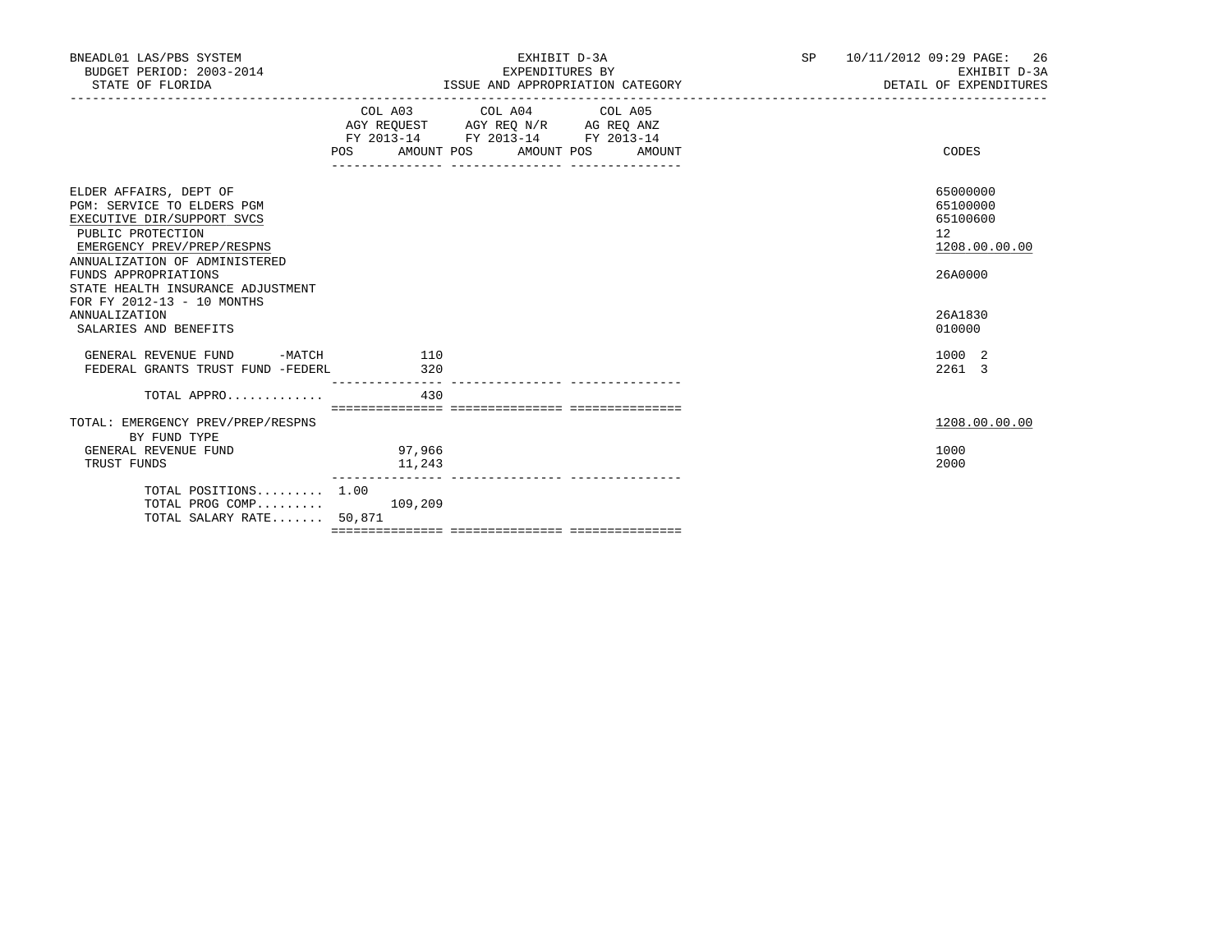| BNEADL01 LAS/PBS SYSTEM<br>BUDGET PERIOD: 2003-2014<br>STATE OF FLORIDA                                                                                                                                                                             | ---------------------------------    | EXHIBIT D-3A<br>EXPENDITURES BY<br>ISSUE AND APPROPRIATION CATEGORY                                                                                                                                                                                                | SP <sub>2</sub><br>-------------------------------- | 10/11/2012 09:29 PAGE:<br>27<br>EXHIBIT D-3A<br>DETAIL OF EXPENDITURES |                                                                                         |
|-----------------------------------------------------------------------------------------------------------------------------------------------------------------------------------------------------------------------------------------------------|--------------------------------------|--------------------------------------------------------------------------------------------------------------------------------------------------------------------------------------------------------------------------------------------------------------------|-----------------------------------------------------|------------------------------------------------------------------------|-----------------------------------------------------------------------------------------|
|                                                                                                                                                                                                                                                     | COL A03                              | COL A04<br>$\begin{tabular}{lllllllll} \bf{AGY} & \bf{REQUEST} & \bf{AGY} & \bf{REQ} & \bf{IN/R} & \bf{AG} & \bf{REQ} & \bf{ANZ} \\ \bf{FY} & \bf{2013-14} & \bf{FY} & \bf{2013-14} & \bf{FY} & \bf{2013-14} \\ \end{tabular}$<br>POS AMOUNT POS AMOUNT POS AMOUNT | COL A05                                             |                                                                        | CODES                                                                                   |
| ELDER AFFAIRS, DEPT OF<br>PGM: SERVICE TO ELDERS PGM<br>EXECUTIVE DIR/SUPPORT SVCS<br>GOV OPERATIONS/SUPPORT<br>EXEC LEADERSHIP/SUPPRT SVC<br>ESTIMATED EXPENDITURES<br>ESTIMATED EXPENDITURES - OPERATIONS<br>SALARY RATE<br>SALARY RATE 2,981,093 |                                      |                                                                                                                                                                                                                                                                    |                                                     |                                                                        | 65000000<br>65100000<br>65100600<br>16<br>1602.00.00.00<br>1000000<br>1001000<br>000000 |
| SALARIES AND BENEFITS                                                                                                                                                                                                                               |                                      |                                                                                                                                                                                                                                                                    |                                                     |                                                                        | 010000                                                                                  |
| GENERAL REVENUE FUND                                                                                                                                                                                                                                | -STATE 1,273,241<br>$-MATCH$ 340,146 |                                                                                                                                                                                                                                                                    |                                                     |                                                                        | 1000 1<br>1000 2                                                                        |
| TOTAL GENERAL REVENUE FUND                                                                                                                                                                                                                          | 1,613,387                            |                                                                                                                                                                                                                                                                    |                                                     |                                                                        | 1000                                                                                    |
| ADMINISTRATIVE TRUST FUND -FEDERL 1,444,288                                                                                                                                                                                                         |                                      |                                                                                                                                                                                                                                                                    |                                                     |                                                                        | $2021 \quad 3$                                                                          |
| FEDERAL GRANTS TRUST FUND -FEDERL 942,905                                                                                                                                                                                                           |                                      |                                                                                                                                                                                                                                                                    |                                                     |                                                                        | $2261 \quad 3$                                                                          |
| TOTAL POSITIONS 56.50<br>TOTAL APPRO 4,000,580                                                                                                                                                                                                      |                                      |                                                                                                                                                                                                                                                                    |                                                     |                                                                        |                                                                                         |
| OTHER PERSONAL SERVICES                                                                                                                                                                                                                             |                                      |                                                                                                                                                                                                                                                                    |                                                     |                                                                        | 030000                                                                                  |
| $-$ STATE<br>GENERAL REVENUE FUND<br>$-MATCH$                                                                                                                                                                                                       | 16,182<br>64,802                     |                                                                                                                                                                                                                                                                    |                                                     |                                                                        | 1000 1<br>1000 2                                                                        |
| TOTAL GENERAL REVENUE FUND                                                                                                                                                                                                                          | 80,984                               |                                                                                                                                                                                                                                                                    |                                                     |                                                                        | 1000                                                                                    |
| ADMINISTRATIVE TRUST FUND -FEDERL 91,868                                                                                                                                                                                                            |                                      |                                                                                                                                                                                                                                                                    |                                                     |                                                                        | 2021 3                                                                                  |
| FEDERAL GRANTS TRUST FUND -FEDERL 473,170                                                                                                                                                                                                           |                                      |                                                                                                                                                                                                                                                                    |                                                     |                                                                        | 2261 3                                                                                  |
| TOTAL APPRO                                                                                                                                                                                                                                         | 646,022                              |                                                                                                                                                                                                                                                                    |                                                     |                                                                        |                                                                                         |
| <b>EXPENSES</b>                                                                                                                                                                                                                                     |                                      |                                                                                                                                                                                                                                                                    |                                                     |                                                                        | 040000                                                                                  |
| $-$ STATE<br>GENERAL REVENUE FUND<br>$-MATCH$                                                                                                                                                                                                       | 165,553<br>71,723                    |                                                                                                                                                                                                                                                                    |                                                     |                                                                        | 1000 1<br>1000 2                                                                        |
| TOTAL GENERAL REVENUE FUND                                                                                                                                                                                                                          | 237,276                              |                                                                                                                                                                                                                                                                    |                                                     |                                                                        | 1000                                                                                    |
| ADMINISTRATIVE TRUST FUND -FEDERL                                                                                                                                                                                                                   | 275,655                              |                                                                                                                                                                                                                                                                    |                                                     |                                                                        | 2021 3                                                                                  |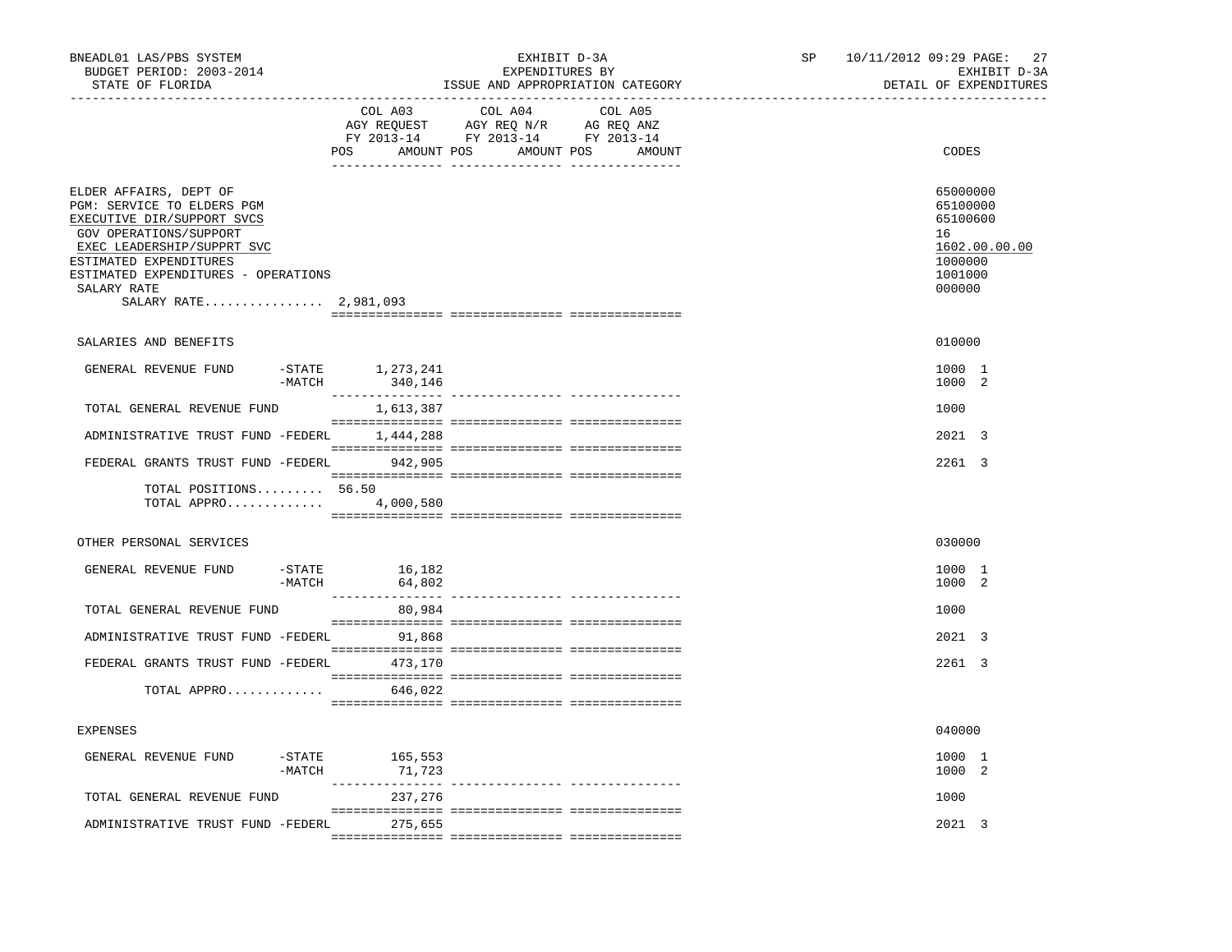| COL A03 COL A04<br>COL A05<br>AGY REQUEST AGY REQ N/R AG REQ ANZ<br>FY 2013-14 FY 2013-14 FY 2013-14<br>AMOUNT POS<br>AMOUNT POS<br>CODES<br>POS<br>AMOUNT<br>65000000<br>ELDER AFFAIRS, DEPT OF<br>PGM: SERVICE TO ELDERS PGM<br>65100000<br>EXECUTIVE DIR/SUPPORT SVCS<br>65100600<br>GOV OPERATIONS/SUPPORT<br>16<br>EXEC LEADERSHIP/SUPPRT SVC<br>1602.00.00.00<br>ESTIMATED EXPENDITURES<br>1000000<br>ESTIMATED EXPENDITURES - OPERATIONS<br>1001000<br><b>EXPENSES</b><br>040000<br>FEDERAL GRANTS TRUST FUND -FEDERL<br>663,982<br>2261 3<br>TOTAL APPRO 1,176,913<br>060000<br>OPERATING CAPITAL OUTLAY<br>FEDERAL GRANTS TRUST FUND -FEDERL<br>2261 3<br>2,000<br>SPECIAL CATEGORIES<br>100000<br>TRANS TO DIV ADM HEARINGS<br>100565<br>$-$ STATE 12,611<br>1000 1<br>GENERAL REVENUE FUND<br>CONTRACTED SERVICES<br>100777<br>$-$ STATE<br>GENERAL REVENUE FUND<br>2,485<br>1000 1<br>$-MATCH$<br>1,200<br>1000 2<br>TOTAL GENERAL REVENUE FUND<br>3,685<br>1000<br>ADMINISTRATIVE TRUST FUND -FEDERL 100,012<br>$2021 \quad 3$<br>FEDERAL GRANTS TRUST FUND -FEDERL 115,077<br>2261 3<br>TOTAL APPRO<br>218,774<br>RISK MANAGEMENT INSURANCE<br>103241<br>GENERAL REVENUE FUND -STATE<br>78,697<br>1000 1<br>FEDERAL GRANTS TRUST FUND -FEDERL<br>20,686<br>2261 3<br>____________<br>__ ________________ _______________<br>TOTAL APPRO<br>99,383 | BNEADL01 LAS/PBS SYSTEM<br>BUDGET PERIOD: 2003-2014<br>STATE OF FLORIDA | EXHIBIT D-3A<br>EXPENDITURES BY<br>ISSUE AND APPROPRIATION CATEGORY | SP <sub>2</sub> | 10/11/2012 09:29 PAGE: 28<br>EXHIBIT D-3A<br>DETAIL OF EXPENDITURES |
|-----------------------------------------------------------------------------------------------------------------------------------------------------------------------------------------------------------------------------------------------------------------------------------------------------------------------------------------------------------------------------------------------------------------------------------------------------------------------------------------------------------------------------------------------------------------------------------------------------------------------------------------------------------------------------------------------------------------------------------------------------------------------------------------------------------------------------------------------------------------------------------------------------------------------------------------------------------------------------------------------------------------------------------------------------------------------------------------------------------------------------------------------------------------------------------------------------------------------------------------------------------------------------------------------------------------------------------------------------------------|-------------------------------------------------------------------------|---------------------------------------------------------------------|-----------------|---------------------------------------------------------------------|
|                                                                                                                                                                                                                                                                                                                                                                                                                                                                                                                                                                                                                                                                                                                                                                                                                                                                                                                                                                                                                                                                                                                                                                                                                                                                                                                                                                 |                                                                         |                                                                     |                 |                                                                     |
|                                                                                                                                                                                                                                                                                                                                                                                                                                                                                                                                                                                                                                                                                                                                                                                                                                                                                                                                                                                                                                                                                                                                                                                                                                                                                                                                                                 |                                                                         |                                                                     |                 |                                                                     |
|                                                                                                                                                                                                                                                                                                                                                                                                                                                                                                                                                                                                                                                                                                                                                                                                                                                                                                                                                                                                                                                                                                                                                                                                                                                                                                                                                                 |                                                                         |                                                                     |                 |                                                                     |
|                                                                                                                                                                                                                                                                                                                                                                                                                                                                                                                                                                                                                                                                                                                                                                                                                                                                                                                                                                                                                                                                                                                                                                                                                                                                                                                                                                 |                                                                         |                                                                     |                 |                                                                     |
|                                                                                                                                                                                                                                                                                                                                                                                                                                                                                                                                                                                                                                                                                                                                                                                                                                                                                                                                                                                                                                                                                                                                                                                                                                                                                                                                                                 |                                                                         |                                                                     |                 |                                                                     |
|                                                                                                                                                                                                                                                                                                                                                                                                                                                                                                                                                                                                                                                                                                                                                                                                                                                                                                                                                                                                                                                                                                                                                                                                                                                                                                                                                                 |                                                                         |                                                                     |                 |                                                                     |
|                                                                                                                                                                                                                                                                                                                                                                                                                                                                                                                                                                                                                                                                                                                                                                                                                                                                                                                                                                                                                                                                                                                                                                                                                                                                                                                                                                 |                                                                         |                                                                     |                 |                                                                     |
|                                                                                                                                                                                                                                                                                                                                                                                                                                                                                                                                                                                                                                                                                                                                                                                                                                                                                                                                                                                                                                                                                                                                                                                                                                                                                                                                                                 |                                                                         |                                                                     |                 |                                                                     |
|                                                                                                                                                                                                                                                                                                                                                                                                                                                                                                                                                                                                                                                                                                                                                                                                                                                                                                                                                                                                                                                                                                                                                                                                                                                                                                                                                                 |                                                                         |                                                                     |                 |                                                                     |
|                                                                                                                                                                                                                                                                                                                                                                                                                                                                                                                                                                                                                                                                                                                                                                                                                                                                                                                                                                                                                                                                                                                                                                                                                                                                                                                                                                 |                                                                         |                                                                     |                 |                                                                     |
|                                                                                                                                                                                                                                                                                                                                                                                                                                                                                                                                                                                                                                                                                                                                                                                                                                                                                                                                                                                                                                                                                                                                                                                                                                                                                                                                                                 |                                                                         |                                                                     |                 |                                                                     |
|                                                                                                                                                                                                                                                                                                                                                                                                                                                                                                                                                                                                                                                                                                                                                                                                                                                                                                                                                                                                                                                                                                                                                                                                                                                                                                                                                                 |                                                                         |                                                                     |                 |                                                                     |
|                                                                                                                                                                                                                                                                                                                                                                                                                                                                                                                                                                                                                                                                                                                                                                                                                                                                                                                                                                                                                                                                                                                                                                                                                                                                                                                                                                 |                                                                         |                                                                     |                 |                                                                     |
|                                                                                                                                                                                                                                                                                                                                                                                                                                                                                                                                                                                                                                                                                                                                                                                                                                                                                                                                                                                                                                                                                                                                                                                                                                                                                                                                                                 |                                                                         |                                                                     |                 |                                                                     |
|                                                                                                                                                                                                                                                                                                                                                                                                                                                                                                                                                                                                                                                                                                                                                                                                                                                                                                                                                                                                                                                                                                                                                                                                                                                                                                                                                                 |                                                                         |                                                                     |                 |                                                                     |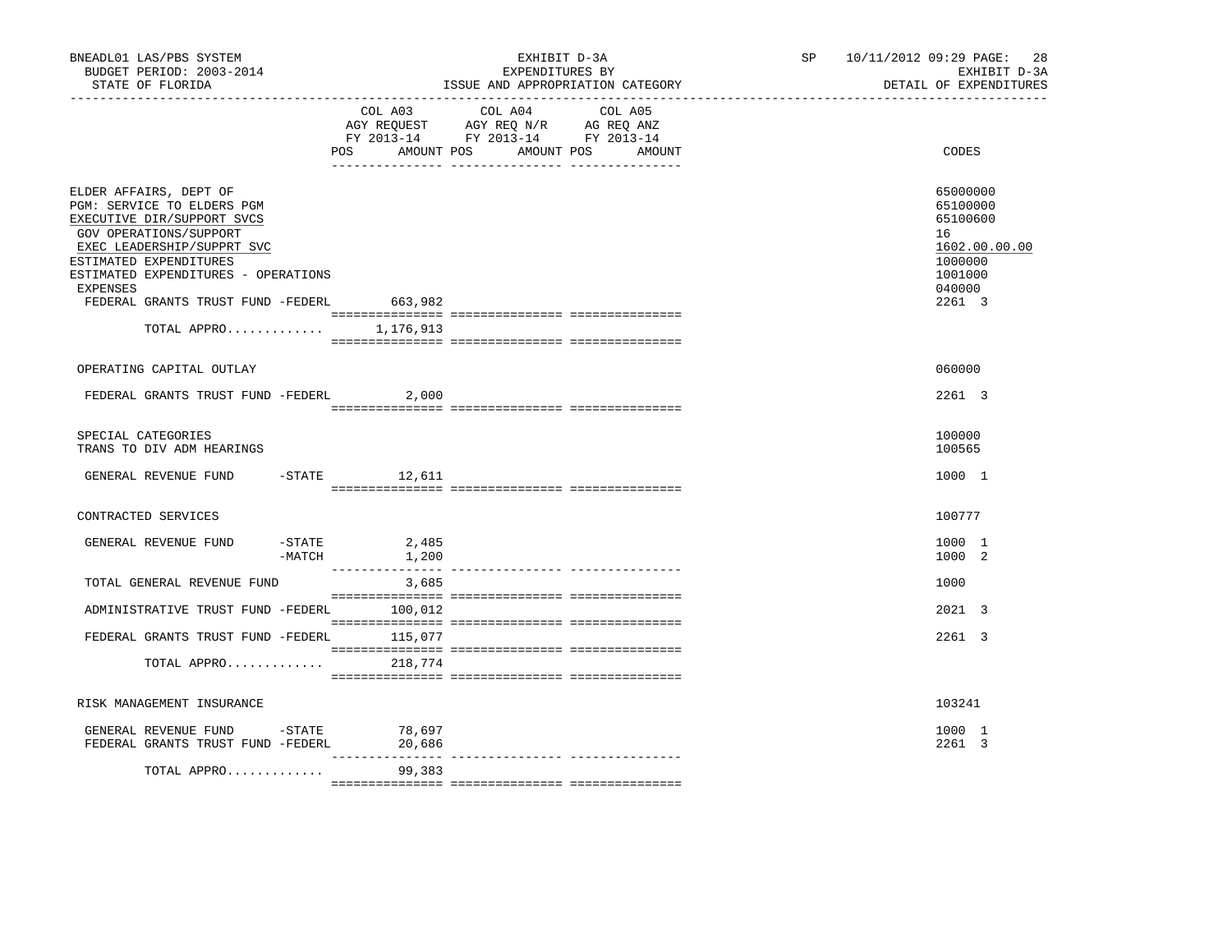| BNEADL01 LAS/PBS SYSTEM<br>BUDGET PERIOD: 2003-2014<br>STATE OF FLORIDA                                                                                                                                                                                       |        |                                                                                                            |        | ISSUE AND APPROPRIATION CATEGORY | EXHIBIT D-3A<br>EXPENDITURES BY |         |  | SP 10/11/2012 09:29 PAGE: 29 |                                                                                  | EXHIBIT D-3A<br>DETAIL OF EXPENDITURES |
|---------------------------------------------------------------------------------------------------------------------------------------------------------------------------------------------------------------------------------------------------------------|--------|------------------------------------------------------------------------------------------------------------|--------|----------------------------------|---------------------------------|---------|--|------------------------------|----------------------------------------------------------------------------------|----------------------------------------|
|                                                                                                                                                                                                                                                               |        | AGY REQUEST AGY REQ N/R AG REQ ANZ<br>FY 2013-14 FY 2013-14 FY 2013-14<br>POS AMOUNT POS AMOUNT POS AMOUNT |        | COL A03 COL A04                  |                                 | COL A05 |  |                              | CODES                                                                            |                                        |
| ELDER AFFAIRS, DEPT OF<br>PGM: SERVICE TO ELDERS PGM<br>EXECUTIVE DIR/SUPPORT SVCS<br>GOV OPERATIONS/SUPPORT<br>EXEC LEADERSHIP/SUPPRT SVC<br>ESTIMATED EXPENDITURES<br>ESTIMATED EXPENDITURES - OPERATIONS<br>SPECIAL CATEGORIES<br>LEASE/PURCHASE/EQUIPMENT |        |                                                                                                            |        |                                  |                                 |         |  |                              | 65000000<br>65100000<br>65100600<br>16<br>1000000<br>1001000<br>100000<br>105281 | 1602.00.00.00                          |
| GENERAL REVENUE FUND                                                                                                                                                                                                                                          |        | $-$ STATE 2,713<br>$-MATCH$ 2,309                                                                          |        |                                  |                                 |         |  |                              | 1000 1<br>1000 2                                                                 |                                        |
| TOTAL GENERAL REVENUE FUND                                                                                                                                                                                                                                    |        |                                                                                                            | 5,022  |                                  |                                 |         |  |                              | 1000                                                                             |                                        |
| ADMINISTRATIVE TRUST FUND -FEDERL 4,068                                                                                                                                                                                                                       |        |                                                                                                            |        |                                  |                                 |         |  |                              | 2021 3                                                                           |                                        |
| FEDERAL GRANTS TRUST FUND -FEDERL 7,016                                                                                                                                                                                                                       |        |                                                                                                            |        |                                  |                                 |         |  |                              | 2261 3                                                                           |                                        |
| TOTAL APPRO $16,106$                                                                                                                                                                                                                                          |        |                                                                                                            |        |                                  |                                 |         |  |                              |                                                                                  |                                        |
| TR/DMS/HR SVCS/STW CONTRCT                                                                                                                                                                                                                                    |        |                                                                                                            |        |                                  |                                 |         |  |                              | 107040                                                                           |                                        |
| GENERAL REVENUE FUND -STATE 9,284                                                                                                                                                                                                                             | -MATCH |                                                                                                            | 177    |                                  |                                 |         |  |                              | 1000 1<br>1000 2                                                                 |                                        |
| TOTAL GENERAL REVENUE FUND                                                                                                                                                                                                                                    |        | 9,461                                                                                                      |        |                                  |                                 |         |  |                              | 1000                                                                             |                                        |
| ADMINISTRATIVE TRUST FUND -FEDERL 10,800                                                                                                                                                                                                                      |        |                                                                                                            |        |                                  |                                 |         |  |                              | 2021 3                                                                           |                                        |
| TOTAL APPRO                                                                                                                                                                                                                                                   |        |                                                                                                            | 20,261 |                                  |                                 |         |  |                              |                                                                                  |                                        |
| TOTAL: ESTIMATED EXPENDITURES - OPERATIONS<br>TOTAL POSITIONS 56.50<br>TOTAL ISSUE<br>TOTAL SALARY RATE 2,981,093                                                                                                                                             |        | 6,192,650                                                                                                  |        |                                  |                                 |         |  |                              | 1001000                                                                          |                                        |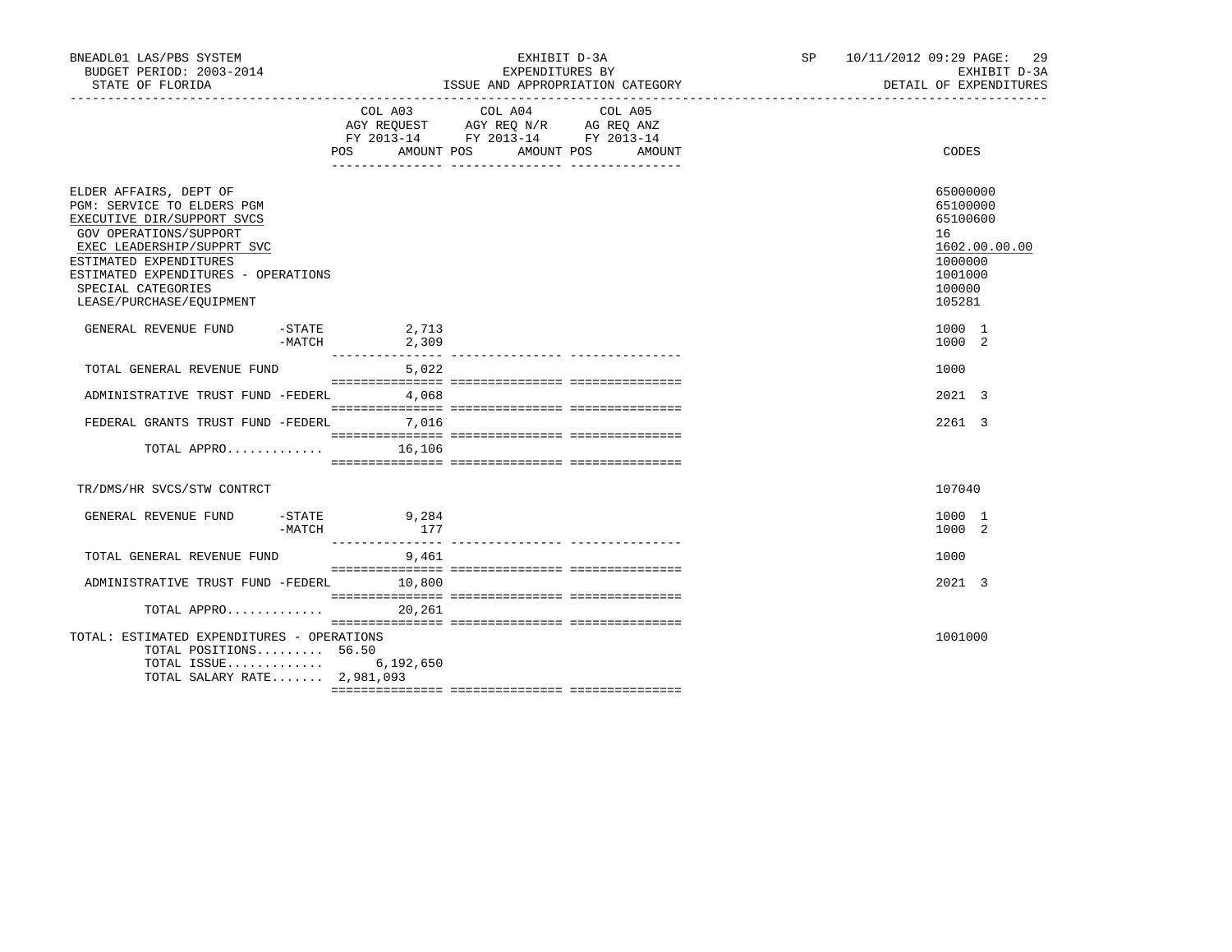| BNEADL01 LAS/PBS SYSTEM<br>BUDGET PERIOD: 2003-2014<br>STATE OF FLORIDA                                                                                                                                          |                           | EXHIBIT D-3A<br>EXPENDITURES BY<br>ISSUE AND APPROPRIATION CATEGORY                                                                   | SP and the set of the set of the set of the set of the set of the set of the set of the set of the set of the set of the set of the set of the set of the set of the set of the set of the set of the set of the set of the se | 10/11/2012 09:29 PAGE: 30<br>EXHIBIT D-3A<br>DETAIL OF EXPENDITURES           |
|------------------------------------------------------------------------------------------------------------------------------------------------------------------------------------------------------------------|---------------------------|---------------------------------------------------------------------------------------------------------------------------------------|--------------------------------------------------------------------------------------------------------------------------------------------------------------------------------------------------------------------------------|-------------------------------------------------------------------------------|
|                                                                                                                                                                                                                  |                           | COL A03 COL A04 COL A05<br>AGY REQUEST AGY REQ N/R AG REQ ANZ<br>FY 2013-14 FY 2013-14 FY 2013-14<br>POS AMOUNT POS AMOUNT POS AMOUNT |                                                                                                                                                                                                                                | CODES                                                                         |
| ELDER AFFAIRS, DEPT OF<br>PGM: SERVICE TO ELDERS PGM<br>EXECUTIVE DIR/SUPPORT SVCS<br>GOV OPERATIONS/SUPPORT<br>EXEC LEADERSHIP/SUPPRT SVC<br>ESTIMATED EXPENDITURES<br>CASUALTY INSURANCE PREMIUM<br>ADJUSTMENT |                           |                                                                                                                                       |                                                                                                                                                                                                                                | 65000000<br>65100000<br>65100600<br>16<br>1602.00.00.00<br>1000000<br>1001090 |
| SPECIAL CATEGORIES<br>RISK MANAGEMENT INSURANCE                                                                                                                                                                  |                           |                                                                                                                                       |                                                                                                                                                                                                                                | 100000<br>103241                                                              |
| ADMINISTRATIVE TRUST FUND -FEDERL 3,242                                                                                                                                                                          |                           |                                                                                                                                       |                                                                                                                                                                                                                                | 2021 3                                                                        |
| FLORIDA RETIREMENT SYSTEM<br>CONTRIBUTION ADJUSTMENT FOR<br>FISCAL YEAR 2012-2013<br>SALARIES AND BENEFITS                                                                                                       |                           |                                                                                                                                       |                                                                                                                                                                                                                                | 1001240<br>010000                                                             |
| GENERAL REVENUE FUND<br>-MATCH                                                                                                                                                                                   | $-STATE$<br>2,586<br>928  |                                                                                                                                       |                                                                                                                                                                                                                                | 1000 1<br>1000 2                                                              |
| TOTAL GENERAL REVENUE FUND                                                                                                                                                                                       | ________________<br>3,514 | __________________________________                                                                                                    |                                                                                                                                                                                                                                | 1000                                                                          |
| ADMINISTRATIVE TRUST FUND -FEDERL 3,730                                                                                                                                                                          |                           |                                                                                                                                       |                                                                                                                                                                                                                                | 2021 3                                                                        |
| FEDERAL GRANTS TRUST FUND -FEDERL 2,747                                                                                                                                                                          |                           |                                                                                                                                       |                                                                                                                                                                                                                                | 2261 3                                                                        |
| TOTAL APPRO                                                                                                                                                                                                      | 9,991                     |                                                                                                                                       |                                                                                                                                                                                                                                |                                                                               |
| ADJUSTMENT TO STATE HEALTH<br>INSURANCE PREMIUM CONTRIBUTION -<br>FISCAL YEAR 2012-13<br>SALARIES AND BENEFITS                                                                                                   |                           |                                                                                                                                       |                                                                                                                                                                                                                                | 1001830<br>010000                                                             |
| GENERAL REVENUE FUND<br>$-MATCH$                                                                                                                                                                                 | $-$ STATE $1,709$<br>613  |                                                                                                                                       |                                                                                                                                                                                                                                | 1000 1<br>1000 2                                                              |
| TOTAL GENERAL REVENUE FUND                                                                                                                                                                                       | _______________<br>2,322  |                                                                                                                                       |                                                                                                                                                                                                                                | 1000                                                                          |
| ADMINISTRATIVE TRUST FUND -FEDERL                                                                                                                                                                                | 2,464                     |                                                                                                                                       |                                                                                                                                                                                                                                | 2021 3                                                                        |
| FEDERAL GRANTS TRUST FUND -FEDERL 1,814                                                                                                                                                                          |                           |                                                                                                                                       |                                                                                                                                                                                                                                | 2261 3                                                                        |
| TOTAL APPRO                                                                                                                                                                                                      | 6,600                     |                                                                                                                                       |                                                                                                                                                                                                                                |                                                                               |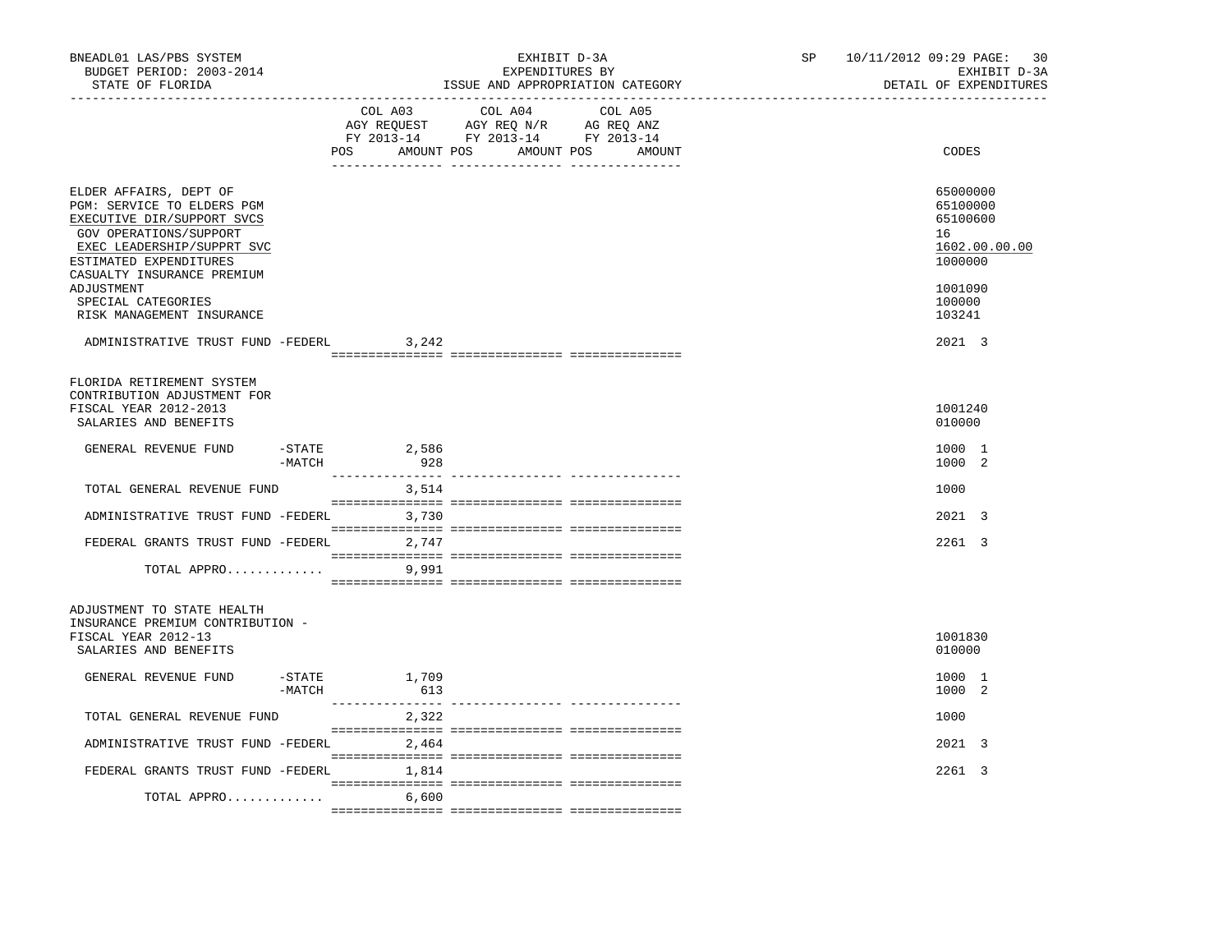| BNEADL01 LAS/PBS SYSTEM<br>BUDGET PERIOD: 2003-2014<br>STATE OF FLORIDA<br>----------------- <i>-</i>                                                                                                   | EXHIBIT D-3A<br>EXPENDITURES BY<br>ISSUE AND APPROPRIATION CATEGORY                                                                      | 10/11/2012 09:29 PAGE: 31<br>SP<br>EXHIBIT D-3A<br>DETAIL OF EXPENDITURES |
|---------------------------------------------------------------------------------------------------------------------------------------------------------------------------------------------------------|------------------------------------------------------------------------------------------------------------------------------------------|---------------------------------------------------------------------------|
|                                                                                                                                                                                                         | COL A03<br>COL A04 COL A05<br>AGY REQUEST AGY REQ N/R AG REQ ANZ<br>FY 2013-14 FY 2013-14 FY 2013-14<br>POS AMOUNT POS AMOUNT POS AMOUNT | CODES                                                                     |
| ELDER AFFAIRS, DEPT OF<br>PGM: SERVICE TO ELDERS PGM<br>EXECUTIVE DIR/SUPPORT SVCS<br>GOV OPERATIONS/SUPPORT<br>EXEC LEADERSHIP/SUPPRT SVC<br>ESTIMATED EXPENDITURES<br>REALLOCATION OF HUMAN RESOURCES |                                                                                                                                          | 65000000<br>65100000<br>65100600<br>16<br>1602.00.00.00<br>1000000        |
| OUTSOURCING<br>SPECIAL CATEGORIES<br>TR/DMS/HR SVCS/STW CONTRCT                                                                                                                                         |                                                                                                                                          | 1005900<br>100000<br>107040                                               |
| GENERAL REVENUE FUND<br>-STATE<br>-MATCH                                                                                                                                                                | $63-$<br>$1 -$                                                                                                                           | 1000 1<br>1000 2                                                          |
| TOTAL GENERAL REVENUE FUND                                                                                                                                                                              | $64-$                                                                                                                                    | 1000                                                                      |
| ADMINISTRATIVE TRUST FUND -FEDERL                                                                                                                                                                       | $73-$                                                                                                                                    | 2021 3                                                                    |
| TOTAL APPRO                                                                                                                                                                                             | 137-                                                                                                                                     |                                                                           |
| ANNUALIZATION OF ADMINISTERED<br>FUNDS APPROPRIATIONS<br>STATE HEALTH INSURANCE ADJUSTMENT<br>FOR FY 2012-13 - 10 MONTHS                                                                                |                                                                                                                                          | 26A0000                                                                   |
| ANNUALIZATION<br>SALARIES AND BENEFITS                                                                                                                                                                  |                                                                                                                                          | 26A1830<br>010000                                                         |
| GENERAL REVENUE FUND<br>$-MATCH$                                                                                                                                                                        | $-STATE$ 8,545<br>3,065                                                                                                                  | 1000 1<br>1000 2                                                          |
| TOTAL GENERAL REVENUE FUND                                                                                                                                                                              | 11,610                                                                                                                                   | 1000                                                                      |
| ADMINISTRATIVE TRUST FUND -FEDERL 12,320                                                                                                                                                                |                                                                                                                                          | 2021 3                                                                    |
| FEDERAL GRANTS TRUST FUND -FEDERL 9,070                                                                                                                                                                 |                                                                                                                                          | 2261 3                                                                    |
| TOTAL APPRO 33,000                                                                                                                                                                                      |                                                                                                                                          |                                                                           |
| TOTAL: EXEC LEADERSHIP/SUPPRT SVC<br>BY FUND TYPE                                                                                                                                                       |                                                                                                                                          | 1602.00.00.00                                                             |
| GENERAL REVENUE FUND<br>TRUST FUNDS                                                                                                                                                                     | 2,058,505<br>4,186,841                                                                                                                   | 1000<br>2000                                                              |
| TOTAL POSITIONS 56.50<br>TOTAL PROG COMP<br>TOTAL SALARY RATE 2,981,093                                                                                                                                 | 6,245,346                                                                                                                                |                                                                           |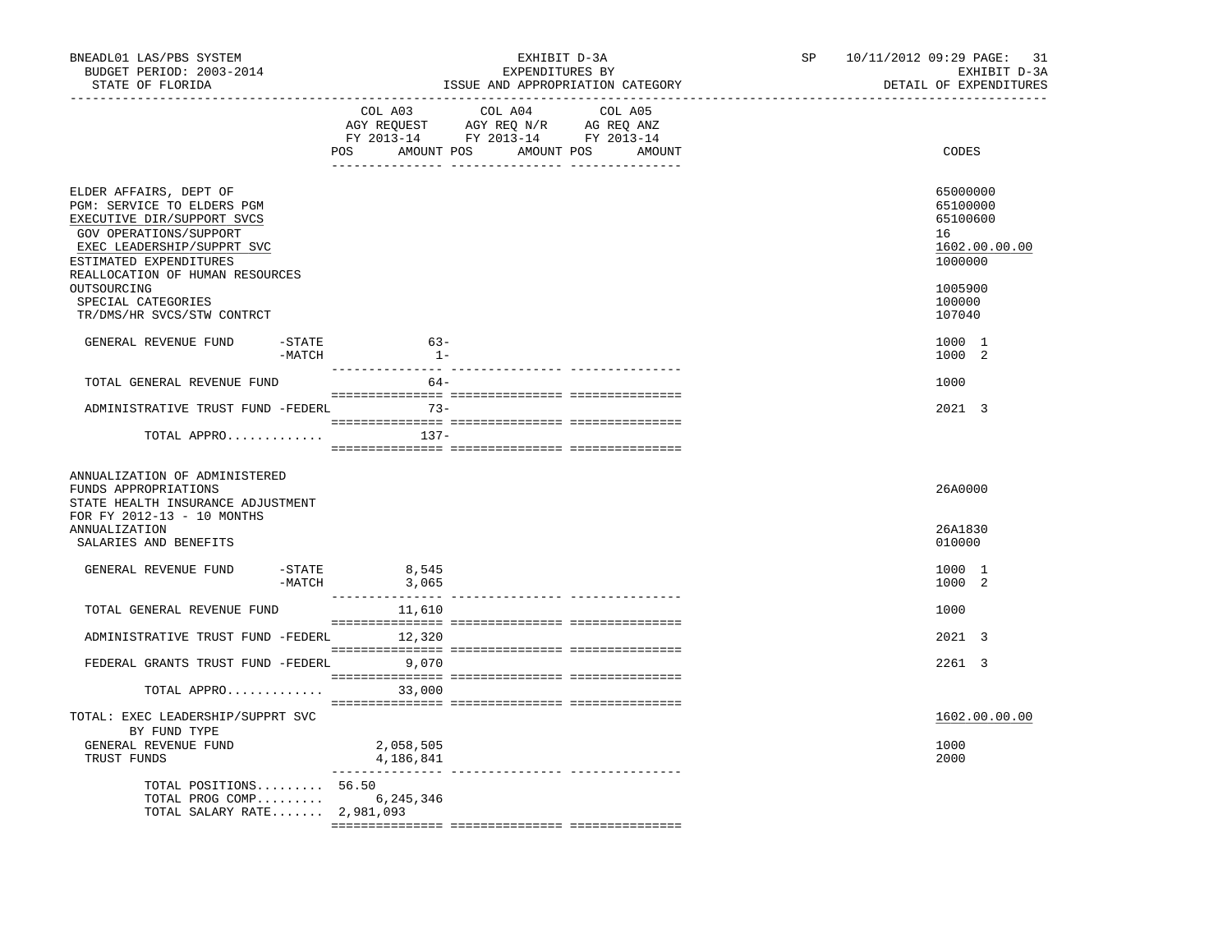| BNEADL01 LAS/PBS SYSTEM<br>BUDGET PERIOD: 2003-2014<br>STATE OF FLORIDA                                                                                                                                                                       |                                  | EXHIBIT D-3A<br>EXPENDITURES BY<br>ISSUE AND APPROPRIATION CATEGORY                                                                      | SP 10/11/2012 09:29 PAGE: 32<br>EXHIBIT D-3A<br>DETAIL OF EXPENDITURES                  |
|-----------------------------------------------------------------------------------------------------------------------------------------------------------------------------------------------------------------------------------------------|----------------------------------|------------------------------------------------------------------------------------------------------------------------------------------|-----------------------------------------------------------------------------------------|
|                                                                                                                                                                                                                                               |                                  | COL A03 COL A04 COL A05<br>AGY REQUEST AGY REQ N/R AG REQ ANZ<br>FY 2013-14 FY 2013-14 FY 2013-14<br>POS AMOUNT POS AMOUNT POS<br>AMOUNT | CODES                                                                                   |
| ELDER AFFAIRS, DEPT OF<br>PGM: SERVICE TO ELDERS PGM<br>EXECUTIVE DIR/SUPPORT SVCS<br>GOV OPERATIONS/SUPPORT<br>INFORMATION TECHNOLOGY<br>ESTIMATED EXPENDITURES<br>ESTIMATED EXPENDITURES - OPERATIONS<br>SALARY RATE<br>SALARY RATE 816,086 |                                  |                                                                                                                                          | 65000000<br>65100000<br>65100600<br>16<br>1603.00.00.00<br>1000000<br>1001000<br>000000 |
| SALARIES AND BENEFITS                                                                                                                                                                                                                         |                                  |                                                                                                                                          | 010000                                                                                  |
| GENERAL REVENUE FUND<br>$-STATE$<br>$-MATCH$                                                                                                                                                                                                  | 64,275<br>73,449                 |                                                                                                                                          | 1000 1<br>1000 2                                                                        |
| TOTAL GENERAL REVENUE FUND                                                                                                                                                                                                                    | 137,724                          |                                                                                                                                          | 1000                                                                                    |
| ADMINISTRATIVE TRUST FUND -FEDERL                                                                                                                                                                                                             | 388,658                          |                                                                                                                                          | 2021 3                                                                                  |
| FEDERAL GRANTS TRUST FUND -FEDERL 447,641                                                                                                                                                                                                     |                                  |                                                                                                                                          | 2261 3                                                                                  |
| TOTAL POSITIONS $16.50$<br>TOTAL APPRO 974,023                                                                                                                                                                                                |                                  |                                                                                                                                          |                                                                                         |
| OTHER PERSONAL SERVICES                                                                                                                                                                                                                       |                                  |                                                                                                                                          | 030000                                                                                  |
| GENERAL REVENUE FUND -MATCH<br>ADMINISTRATIVE TRUST FUND -FEDERL<br>FEDERAL GRANTS TRUST FUND -FEDERL                                                                                                                                         | 8,479<br>364,616<br>156,667      |                                                                                                                                          | 1000 2<br>2021 3<br>2261 3                                                              |
| TOTAL APPRO                                                                                                                                                                                                                                   | 529,762                          |                                                                                                                                          |                                                                                         |
| <b>EXPENSES</b>                                                                                                                                                                                                                               |                                  |                                                                                                                                          | 040000                                                                                  |
| ADMINISTRATIVE TRUST FUND -FEDERL<br>FEDERAL GRANTS TRUST FUND -FEDERL                                                                                                                                                                        | 233, 227<br>136,139<br>_________ |                                                                                                                                          | 2021 3<br>2261 3                                                                        |
| TOTAL APPRO                                                                                                                                                                                                                                   | 369,366                          |                                                                                                                                          |                                                                                         |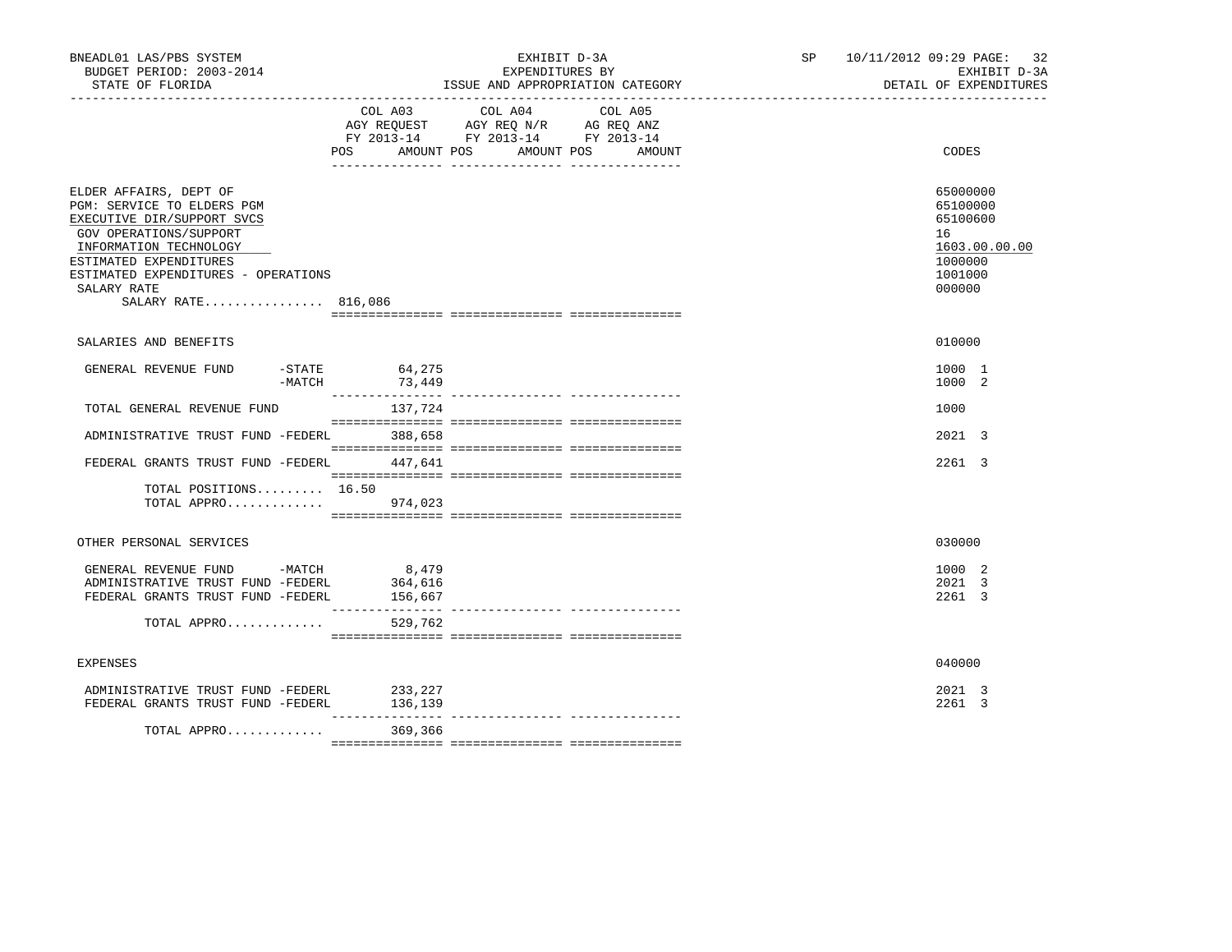| BNEADL01 LAS/PBS SYSTEM<br>BUDGET PERIOD: 2003-2014<br>STATE OF FLORIDA                                                                                                                                                                              |                                        | EXHIBIT D-3A<br>EXPENDITURES BY<br>ISSUE AND APPROPRIATION CATEGORY                                                                      | SP 10/11/2012 09:29 PAGE: 33<br>EXHIBIT D-3A<br>DETAIL OF EXPENDITURES                            |
|------------------------------------------------------------------------------------------------------------------------------------------------------------------------------------------------------------------------------------------------------|----------------------------------------|------------------------------------------------------------------------------------------------------------------------------------------|---------------------------------------------------------------------------------------------------|
|                                                                                                                                                                                                                                                      |                                        | COL A03 COL A04 COL A05<br>AGY REQUEST AGY REQ N/R AG REQ ANZ<br>FY 2013-14 FY 2013-14 FY 2013-14<br>POS AMOUNT POS AMOUNT POS<br>AMOUNT | CODES                                                                                             |
| ELDER AFFAIRS, DEPT OF<br>PGM: SERVICE TO ELDERS PGM<br>EXECUTIVE DIR/SUPPORT SVCS<br>GOV OPERATIONS/SUPPORT<br>INFORMATION TECHNOLOGY<br>ESTIMATED EXPENDITURES<br>ESTIMATED EXPENDITURES - OPERATIONS<br>SPECIAL CATEGORIES<br>CONTRACTED SERVICES |                                        |                                                                                                                                          | 65000000<br>65100000<br>65100600<br>16<br>1603.00.00.00<br>1000000<br>1001000<br>100000<br>100777 |
| ADMINISTRATIVE TRUST FUND -FEDERL 12,777<br>FEDERAL GRANTS TRUST FUND -FEDERL                                                                                                                                                                        | 110,823                                |                                                                                                                                          | 2021 3<br>2261 3                                                                                  |
| TOTAL APPRO $123,600$                                                                                                                                                                                                                                |                                        |                                                                                                                                          |                                                                                                   |
| TR/DMS/HR SVCS/STW CONTRCT                                                                                                                                                                                                                           |                                        |                                                                                                                                          | 107040                                                                                            |
| GENERAL REVENUE FUND -STATE 1,363<br>ADMINISTRATIVE TRUST FUND -FEDERL 7,213                                                                                                                                                                         |                                        |                                                                                                                                          | 1000 1<br>2021 3                                                                                  |
| TOTAL APPRO                                                                                                                                                                                                                                          | 8,576                                  |                                                                                                                                          |                                                                                                   |
| DATA PROCESSING SERVICES<br>TRC - DMS                                                                                                                                                                                                                |                                        |                                                                                                                                          | 210000<br>210010                                                                                  |
| ADMINISTRATIVE TRUST FUND -FEDERL 5,288                                                                                                                                                                                                              |                                        |                                                                                                                                          | 2021 3                                                                                            |
| SOUTHWOOD SRC                                                                                                                                                                                                                                        |                                        |                                                                                                                                          | 210021                                                                                            |
| GENERAL REVENUE FUND -MATCH<br>ADMINISTRATIVE TRUST FUND -FEDERL<br>FEDERAL GRANTS TRUST FUND -FEDERL<br>OPERATIONS AND MAINT TF -FEDERL                                                                                                             | 46,250<br>374,946<br>167,933<br>18,750 |                                                                                                                                          | 1000 2<br>2021 3<br>2261 3<br>2516 3                                                              |
| TOTAL APPRO<br>TOTAL: ESTIMATED EXPENDITURES - OPERATIONS<br>TOTAL POSITIONS 16.50<br>TOTAL ISSUE<br>TOTAL SALARY RATE 816,086                                                                                                                       | 607,879<br>2,618,494                   |                                                                                                                                          | 1001000                                                                                           |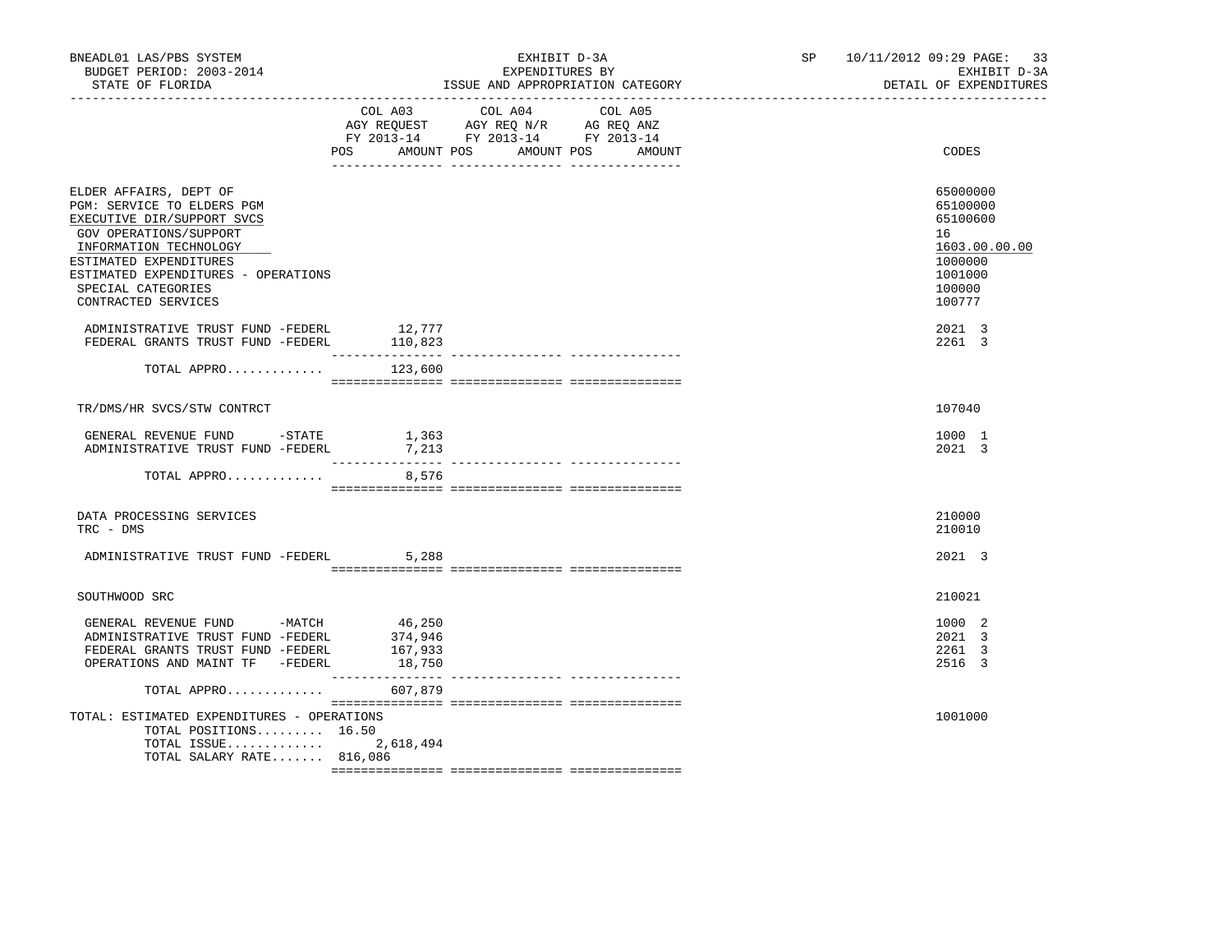| BNEADL01 LAS/PBS SYSTEM<br>BUDGET PERIOD: 2003-2014<br>STATE OF FLORIDA                                                                                                                       |                                | EXHIBIT D-3A<br>EXPENDITURES BY                                                           | ISSUE AND APPROPRIATION CATEGORY            | SP 10/11/2012 09:29 PAGE: 34 | EXHIBIT D-3A<br>DETAIL OF EXPENDITURES                       |
|-----------------------------------------------------------------------------------------------------------------------------------------------------------------------------------------------|--------------------------------|-------------------------------------------------------------------------------------------|---------------------------------------------|------------------------------|--------------------------------------------------------------|
|                                                                                                                                                                                               |                                | COL A03 COL A04<br>AGY REQUEST AGY REQ N/R AG REQ ANZ<br>FY 2013-14 FY 2013-14 FY 2013-14 | COL A05<br>POS AMOUNT POS AMOUNT POS AMOUNT |                              | CODES                                                        |
| ELDER AFFAIRS, DEPT OF<br>PGM: SERVICE TO ELDERS PGM<br>EXECUTIVE DIR/SUPPORT SVCS<br>GOV OPERATIONS/SUPPORT<br>INFORMATION TECHNOLOGY<br>ESTIMATED EXPENDITURES<br>FLORIDA RETIREMENT SYSTEM |                                |                                                                                           |                                             | 16                           | 65000000<br>65100000<br>65100600<br>1603.00.00.00<br>1000000 |
| CONTRIBUTION ADJUSTMENT FOR<br>FISCAL YEAR 2012-2013<br>SALARIES AND BENEFITS                                                                                                                 |                                |                                                                                           |                                             |                              | 1001240<br>010000                                            |
| GENERAL REVENUE FUND                                                                                                                                                                          | -STATE 861<br>$-MATCH$ 234     |                                                                                           |                                             |                              | 1000 1<br>1000 2                                             |
| TOTAL GENERAL REVENUE FUND                                                                                                                                                                    | 1,095                          |                                                                                           |                                             |                              | 1000                                                         |
| ADMINISTRATIVE TRUST FUND -FEDERL 942                                                                                                                                                         |                                |                                                                                           |                                             |                              | 2021 3                                                       |
| FEDERAL GRANTS TRUST FUND -FEDERL 691                                                                                                                                                         |                                |                                                                                           |                                             |                              | 2261 3                                                       |
| TOTAL APPRO $2,728$                                                                                                                                                                           |                                |                                                                                           |                                             |                              |                                                              |
| DATA PROCESSING SERVICES<br>SOUTHWOOD SRC                                                                                                                                                     |                                |                                                                                           |                                             |                              | 210000<br>210021                                             |
| GENERAL REVENUE FUND -MATCH<br>ADMINISTRATIVE TRUST FUND -FEDERL<br>FEDERAL GRANTS TRUST FUND -FEDERL                                                                                         | 26<br>211<br>95                |                                                                                           |                                             |                              | 1000 2<br>2021 3<br>2261 3                                   |
| OPERATIONS AND MAINT TF -FEDERL<br>TOTAL APPRO                                                                                                                                                | 11<br>_________________<br>343 |                                                                                           |                                             |                              | 2516 3                                                       |
| TOTAL: FLORIDA RETIREMENT SYSTEM<br>CONTRIBUTION ADJUSTMENT FOR<br>FISCAL YEAR 2012-2013                                                                                                      |                                |                                                                                           |                                             |                              | 1001240                                                      |
| TOTAL ISSUE $3,071$                                                                                                                                                                           |                                |                                                                                           |                                             |                              |                                                              |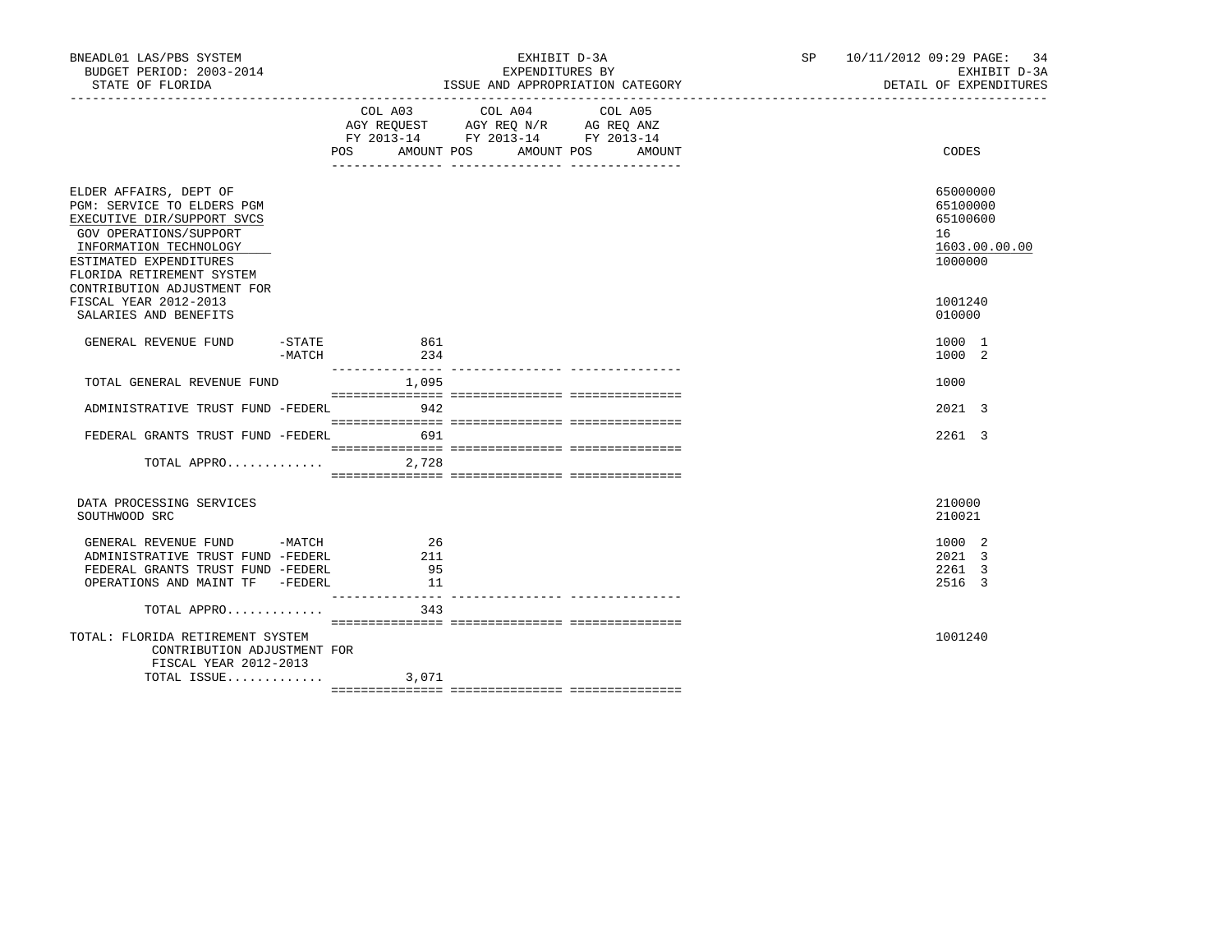| BNEADL01 LAS/PBS SYSTEM<br>BUDGET PERIOD: 2003-2014<br>STATE OF FLORIDA                                                                                                                        |            | EXHIBIT D-3A<br>EXPENDITURES BY<br>ISSUE AND APPROPRIATION CATEGORY                                                              | SP 10/11/2012 09:29 PAGE: 35<br>EXHIBIT D-3A<br>DETAIL OF EXPENDITURES |
|------------------------------------------------------------------------------------------------------------------------------------------------------------------------------------------------|------------|----------------------------------------------------------------------------------------------------------------------------------|------------------------------------------------------------------------|
|                                                                                                                                                                                                | COL A03    | COL A04<br>COL A05<br>AGY REQUEST AGY REQ N/R AG REQ ANZ<br>FY 2013-14 FY 2013-14 FY 2013-14<br>POS AMOUNT POS AMOUNT POS AMOUNT | CODES                                                                  |
| ELDER AFFAIRS, DEPT OF<br>PGM: SERVICE TO ELDERS PGM<br>EXECUTIVE DIR/SUPPORT SVCS<br>GOV OPERATIONS/SUPPORT<br>INFORMATION TECHNOLOGY<br>ESTIMATED EXPENDITURES<br>ADJUSTMENT TO STATE HEALTH |            |                                                                                                                                  | 65000000<br>65100000<br>65100600<br>16<br>1603.00.00.00<br>1000000     |
| INSURANCE PREMIUM CONTRIBUTION -<br>FISCAL YEAR 2012-13<br>SALARIES AND BENEFITS                                                                                                               |            |                                                                                                                                  | 1001830<br>010000                                                      |
| $-$ STATE<br>GENERAL REVENUE FUND<br>-MATCH                                                                                                                                                    | 643<br>175 |                                                                                                                                  | 1000 1<br>1000 2                                                       |
| TOTAL GENERAL REVENUE FUND                                                                                                                                                                     | 818        |                                                                                                                                  | 1000                                                                   |
| ADMINISTRATIVE TRUST FUND -FEDERL                                                                                                                                                              | 704        |                                                                                                                                  | 2021 3                                                                 |
| FEDERAL GRANTS TRUST FUND -FEDERL                                                                                                                                                              | 516        |                                                                                                                                  | 2261 3                                                                 |
|                                                                                                                                                                                                |            |                                                                                                                                  |                                                                        |
| DATA PROCESSING SERVICES<br>SOUTHWOOD SRC                                                                                                                                                      |            |                                                                                                                                  | 210000<br>210021                                                       |
| GENERAL REVENUE FUND -MATCH<br>ADMINISTRATIVE TRUST FUND -FEDERL                                                                                                                               | 24<br>191  |                                                                                                                                  | 1000 2<br>2021 3                                                       |
| FEDERAL GRANTS TRUST FUND -FEDERL<br>OPERATIONS AND MAINT TF -FEDERL                                                                                                                           | 86<br>10   |                                                                                                                                  | 2261 3<br>2516 3                                                       |
| TOTAL APPRO                                                                                                                                                                                    | 311        |                                                                                                                                  |                                                                        |
| TOTAL: ADJUSTMENT TO STATE HEALTH<br>INSURANCE PREMIUM CONTRIBUTION -<br>FISCAL YEAR 2012-13                                                                                                   |            |                                                                                                                                  | 1001830                                                                |
| TOTAL ISSUE                                                                                                                                                                                    | 2,349      |                                                                                                                                  |                                                                        |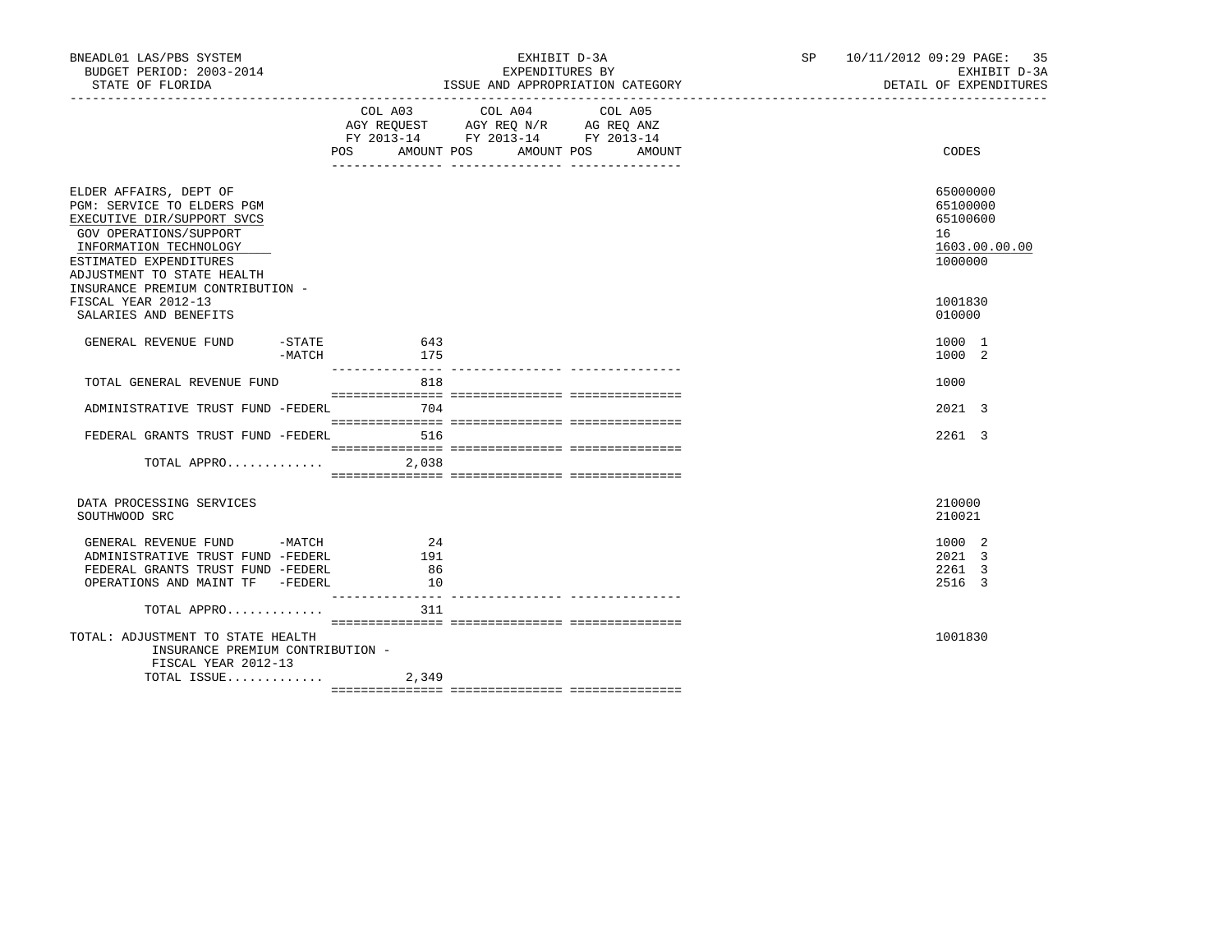| BNEADL01 LAS/PBS SYSTEM<br>BUDGET PERIOD: 2003-2014<br>STATE OF FLORIDA<br>_____________________________________                                                                                                                                                       | EXHIBIT D-3A<br>EXPENDITURES BY<br>ISSUE AND APPROPRIATION CATEGORY                                                                      | SP 10/11/2012 09:29 PAGE: 36<br>EXHIBIT D-3A<br>DETAIL OF EXPENDITURES                            |
|------------------------------------------------------------------------------------------------------------------------------------------------------------------------------------------------------------------------------------------------------------------------|------------------------------------------------------------------------------------------------------------------------------------------|---------------------------------------------------------------------------------------------------|
|                                                                                                                                                                                                                                                                        | COL A03 COL A04<br>COL A05<br>AGY REQUEST AGY REQ N/R AG REQ ANZ<br>FY 2013-14 FY 2013-14 FY 2013-14<br>POS AMOUNT POS AMOUNT POS AMOUNT | CODES                                                                                             |
| ELDER AFFAIRS, DEPT OF<br>PGM: SERVICE TO ELDERS PGM<br>EXECUTIVE DIR/SUPPORT SVCS<br>GOV OPERATIONS/SUPPORT<br>INFORMATION TECHNOLOGY<br>ESTIMATED EXPENDITURES<br>REALLOCATION OF HUMAN RESOURCES<br>OUTSOURCING<br>SPECIAL CATEGORIES<br>TR/DMS/HR SVCS/STW CONTRCT |                                                                                                                                          | 65000000<br>65100000<br>65100600<br>16<br>1603.00.00.00<br>1000000<br>1005900<br>100000<br>107040 |
| GENERAL REVENUE FUND -STATE<br>ADMINISTRATIVE TRUST FUND -FEDERL                                                                                                                                                                                                       | $9 -$<br>$49 -$<br>$- - - - - - - - -$                                                                                                   | 1000 1<br>2021 3                                                                                  |
| TOTAL APPRO                                                                                                                                                                                                                                                            | $58 -$                                                                                                                                   |                                                                                                   |
| NONRECURRING EXPENDITURES<br>INFORMATION TECHNOLOGY<br>INFRASTRUCTURE REPLACEMENT<br>EXPENSES                                                                                                                                                                          |                                                                                                                                          | 2100000<br>2103043<br>040000                                                                      |
| ADMINISTRATIVE TRUST FUND -FEDERL                                                                                                                                                                                                                                      | 212,100-                                                                                                                                 | 2021 3                                                                                            |
| ANNUALIZATION OF ADMINISTERED<br>FUNDS APPROPRIATIONS<br>STATE HEALTH INSURANCE ADJUSTMENT<br>FOR FY 2012-13 - 10 MONTHS                                                                                                                                               |                                                                                                                                          | 26A0000                                                                                           |
| <b>ANNUALIZATION</b><br>SALARIES AND BENEFITS                                                                                                                                                                                                                          |                                                                                                                                          | 26A1830<br>010000                                                                                 |
| GENERAL REVENUE FUND<br>$-MATCH$                                                                                                                                                                                                                                       | $-STATE$ 3, 215<br>875                                                                                                                   | 1000 1<br>1000 2                                                                                  |
| TOTAL GENERAL REVENUE FUND                                                                                                                                                                                                                                             | 4,090                                                                                                                                    | 1000                                                                                              |
| ADMINISTRATIVE TRUST FUND -FEDERL 3,520                                                                                                                                                                                                                                |                                                                                                                                          | 2021 3                                                                                            |
| FEDERAL GRANTS TRUST FUND -FEDERL                                                                                                                                                                                                                                      | 2,580                                                                                                                                    | 2261 3                                                                                            |
| TOTAL APPRO                                                                                                                                                                                                                                                            | 10,190                                                                                                                                   |                                                                                                   |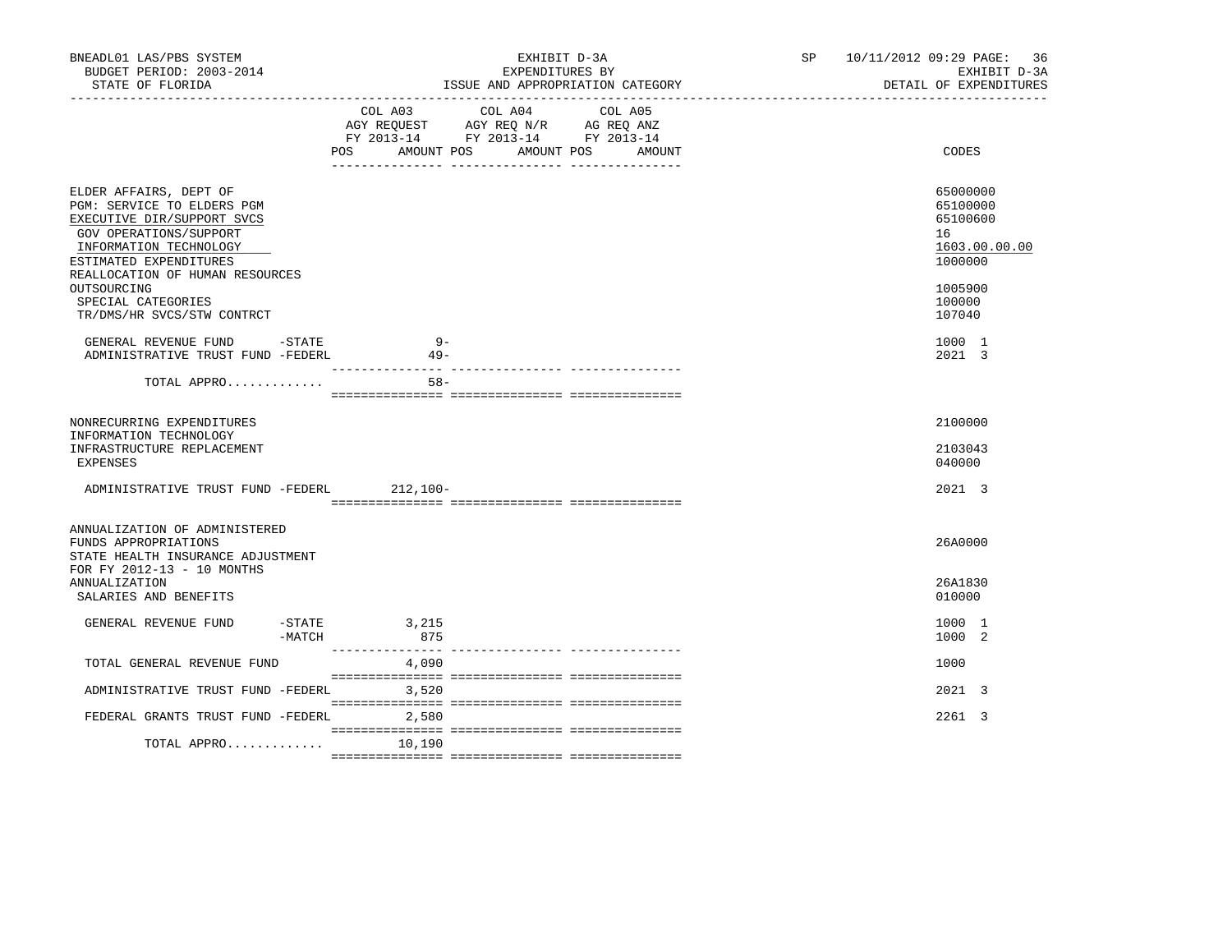| BNEADL01 LAS/PBS SYSTEM<br>BUDGET PERIOD: 2003-2014<br>STATE OF FLORIDA                                                                                                 |                         | EXHIBIT D-3A<br>EXPENDITURES BY<br>ISSUE AND APPROPRIATION CATEGORY                                                          | SP <sub>2</sub> | 10/11/2012 09:29 PAGE:<br>37<br>EXHIBIT D-3A<br>DETAIL OF EXPENDITURES |
|-------------------------------------------------------------------------------------------------------------------------------------------------------------------------|-------------------------|------------------------------------------------------------------------------------------------------------------------------|-----------------|------------------------------------------------------------------------|
|                                                                                                                                                                         | POS AMOUNT POS          | COL A03 COL A04<br>COL A05<br>AGY REQUEST AGY REQ N/R AG REQ ANZ<br>FY 2013-14 FY 2013-14 FY 2013-14<br>AMOUNT POS<br>AMOUNT |                 | CODES                                                                  |
| ELDER AFFAIRS, DEPT OF<br>PGM: SERVICE TO ELDERS PGM<br>EXECUTIVE DIR/SUPPORT SVCS<br>GOV OPERATIONS/SUPPORT<br>INFORMATION TECHNOLOGY<br>ANNUALIZATION OF ADMINISTERED |                         |                                                                                                                              |                 | 65000000<br>65100000<br>65100600<br>16<br>1603.00.00.00                |
| FUNDS APPROPRIATIONS<br>STATE HEALTH INSURANCE ADJUSTMENT<br>FOR FY 2012-13 - 10 MONTHS                                                                                 |                         |                                                                                                                              |                 | 26A0000                                                                |
| ANNUALIZATION<br>DATA PROCESSING SERVICES<br>SOUTHWOOD SRC                                                                                                              |                         |                                                                                                                              |                 | 26A1830<br>210000<br>210021                                            |
| GENERAL REVENUE FUND -MATCH<br>ADMINISTRATIVE TRUST FUND -FEDERL<br>FEDERAL GRANTS TRUST FUND -FEDERL<br>OPERATIONS AND MAINT TF -FEDERL                                | 120<br>955<br>430<br>50 |                                                                                                                              |                 | 1000 2<br>2021 3<br>2261 3<br>2516 3                                   |
| TOTAL APPRO $1,555$                                                                                                                                                     |                         |                                                                                                                              |                 |                                                                        |
| TOTAL: STATE HEALTH INSURANCE ADJUSTMENT<br>FOR FY 2012-13 - 10 MONTHS<br>ANNUALIZATION                                                                                 |                         |                                                                                                                              |                 | 26A1830                                                                |
| TOTAL ISSUE 11,745                                                                                                                                                      |                         |                                                                                                                              |                 |                                                                        |
| TOTAL: INFORMATION TECHNOLOGY<br>BY FUND TYPE                                                                                                                           |                         |                                                                                                                              |                 | 1603.00.00.00                                                          |
| GENERAL REVENUE FUND<br>TRUST FUNDS                                                                                                                                     | 199,980<br>2,223,521    |                                                                                                                              |                 | 1000<br>2000                                                           |
| TOTAL POSITIONS 16.50<br>TOTAL PROG COMP 2,423,501<br>TOTAL SALARY RATE 816,086                                                                                         |                         |                                                                                                                              |                 |                                                                        |
| TOTAL: EXECUTIVE DIR/SUPPORT SVCS<br>BY FUND TYPE<br>GENERAL REVENUE FUND                                                                                               | 2,356,451               |                                                                                                                              |                 | 65100600<br>1000                                                       |
| TRUST FUNDS<br>TOTAL POSITIONS $74.00$<br>TOTAL BUREAU 8,778,056<br>TOTAL SALARY RATE 3,848,050                                                                         | 6,421,605               |                                                                                                                              |                 | 2000                                                                   |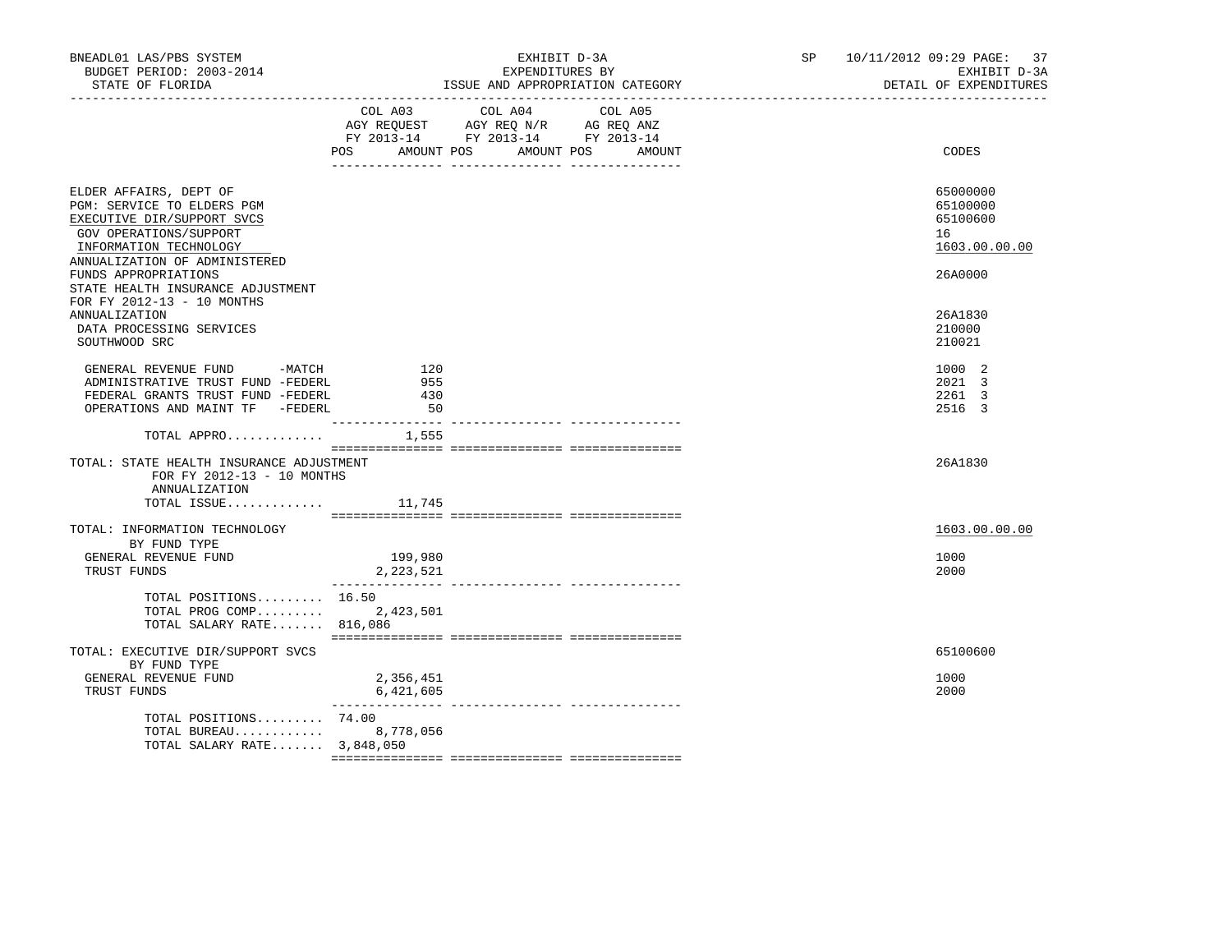| BNEADL01 LAS/PBS SYSTEM<br>BUDGET PERIOD: 2003-2014<br>STATE OF FLORIDA<br>-----------------                                                                                                                                                         |                                                | EXHIBIT D-3A<br>EXPENDITURES BY<br>ISSUE AND APPROPRIATION CATEGORY                                                              | SP 10/11/2012 09:29 PAGE: 38<br>EXHIBIT D-3A<br>DETAIL OF EXPENDITURES                  |
|------------------------------------------------------------------------------------------------------------------------------------------------------------------------------------------------------------------------------------------------------|------------------------------------------------|----------------------------------------------------------------------------------------------------------------------------------|-----------------------------------------------------------------------------------------|
|                                                                                                                                                                                                                                                      | COL A03                                        | COL A04<br>COL A05<br>AGY REQUEST AGY REQ N/R AG REQ ANZ<br>FY 2013-14 FY 2013-14 FY 2013-14<br>POS AMOUNT POS AMOUNT POS AMOUNT | CODES                                                                                   |
| ELDER AFFAIRS, DEPT OF<br>PGM: SERVICE TO ELDERS PGM<br>CONSUMER ADVOCATE SERVICES<br>HEALTH AND HUMAN SERVICES<br>SERVICES/MOST VULNERABLE<br>ESTIMATED EXPENDITURES<br>ESTIMATED EXPENDITURES - OPERATIONS<br>SALARY RATE<br>SALARY RATE 1,391,604 |                                                |                                                                                                                                  | 65000000<br>65100000<br>65101000<br>13<br>1304.00.00.00<br>1000000<br>1001000<br>000000 |
| SALARIES AND BENEFITS                                                                                                                                                                                                                                |                                                |                                                                                                                                  | 010000                                                                                  |
| GENERAL REVENUE FUND<br>$-MATCH$                                                                                                                                                                                                                     | -STATE 343,373<br>69,194                       |                                                                                                                                  | 1000 1<br>1000 2                                                                        |
| TOTAL GENERAL REVENUE FUND                                                                                                                                                                                                                           | 412,567                                        |                                                                                                                                  | 1000                                                                                    |
| FEDERAL GRANTS TRUST FUND -FEDERL 1,425,620                                                                                                                                                                                                          |                                                |                                                                                                                                  | 2261 3                                                                                  |
| TOTAL POSITIONS 33.50<br>TOTAL APPRO $1,838,187$                                                                                                                                                                                                     |                                                |                                                                                                                                  |                                                                                         |
| OTHER PERSONAL SERVICES                                                                                                                                                                                                                              |                                                |                                                                                                                                  | 030000                                                                                  |
| ADMINISTRATIVE TRUST FUND -STATE<br>FEDERAL GRANTS TRUST FUND -FEDERL                                                                                                                                                                                | 98,825<br>ر ده ن , ه <del>و</del><br>405 , 633 |                                                                                                                                  | 2021 1<br>2261 3                                                                        |
| TOTAL APPRO                                                                                                                                                                                                                                          | 504,458                                        |                                                                                                                                  |                                                                                         |
| <b>EXPENSES</b>                                                                                                                                                                                                                                      |                                                |                                                                                                                                  | 040000                                                                                  |
| GENERAL REVENUE FUND -STATE 126,361<br>ADMINISTRATIVE TRUST FUND -STATE<br>FEDERAL GRANTS TRUST FUND -FEDERL                                                                                                                                         | 100,000<br>107,427                             |                                                                                                                                  | 1000 1<br>2021 1<br>2261 3                                                              |
| TOTAL APPRO                                                                                                                                                                                                                                          | 333,788                                        |                                                                                                                                  |                                                                                         |
| SPECIAL CATEGORIES<br>PUBLIC GUARDIAN CONTR. SVC                                                                                                                                                                                                     |                                                |                                                                                                                                  | 100000<br>100633                                                                        |
| GENERAL REVENUE FUND -STATE 1,937,527<br>ADMINISTRATIVE TRUST FUND -STATE                                                                                                                                                                            | 154,816                                        |                                                                                                                                  | 1000 1<br>2021 1                                                                        |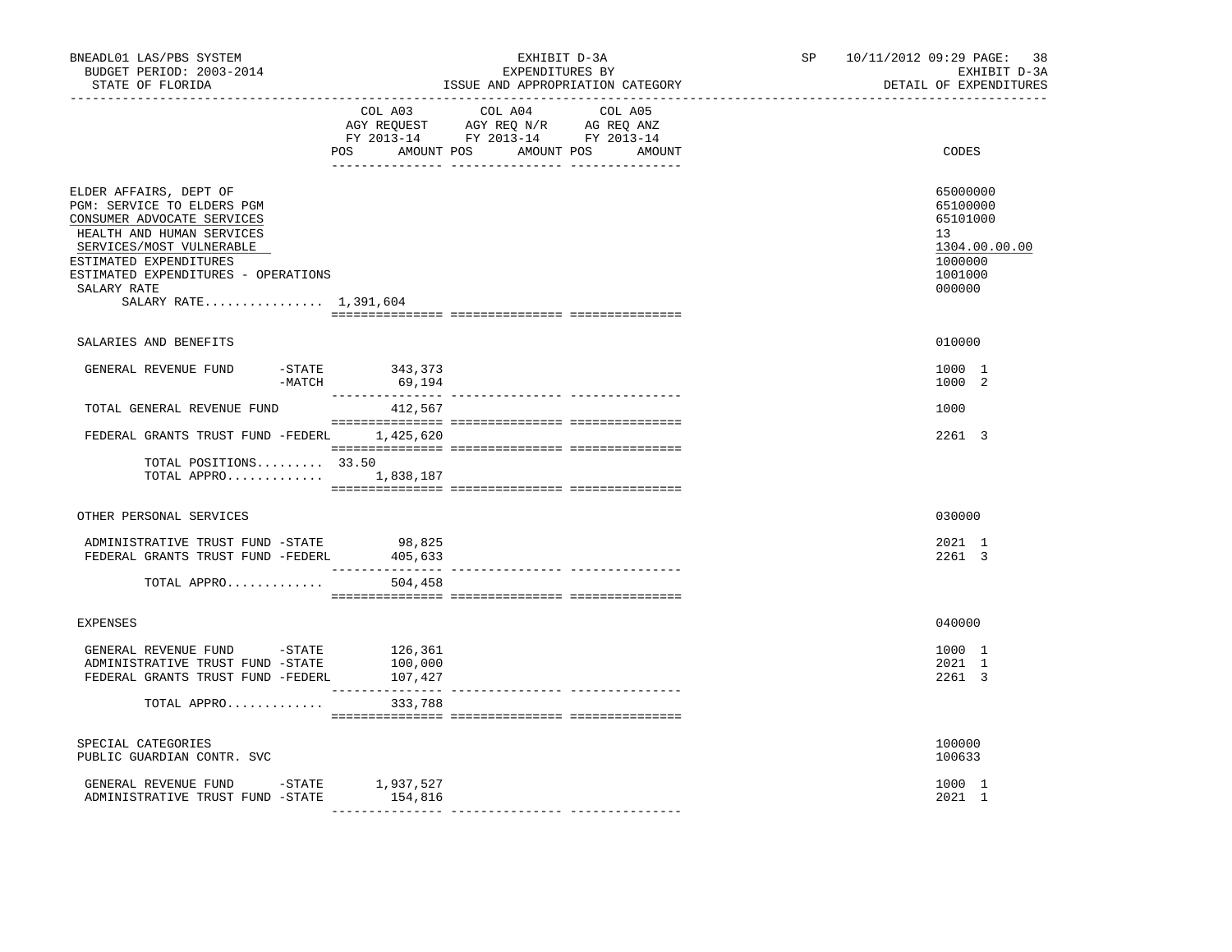| BNEADL01 LAS/PBS SYSTEM<br>BUDGET PERIOD: 2003-2014<br>STATE OF FLORIDA<br>-----------------                                                                                                                                                                                    |                 | EXHIBIT D-3A<br>EXPENDITURES BY<br>ISSUE AND APPROPRIATION CATEGORY | ------------------------------------ | SP 10/11/2012 09:29 PAGE:<br>-39<br>EXHIBIT D-3A<br>DETAIL OF EXPENDITURES                                     |
|---------------------------------------------------------------------------------------------------------------------------------------------------------------------------------------------------------------------------------------------------------------------------------|-----------------|---------------------------------------------------------------------|--------------------------------------|----------------------------------------------------------------------------------------------------------------|
|                                                                                                                                                                                                                                                                                 | COL A03         | COL A04<br>COL A05<br>POS AMOUNT POS AMOUNT POS AMOUNT              |                                      | CODES                                                                                                          |
| ELDER AFFAIRS, DEPT OF<br>PGM: SERVICE TO ELDERS PGM<br>CONSUMER ADVOCATE SERVICES<br>HEALTH AND HUMAN SERVICES<br>SERVICES/MOST VULNERABLE<br>ESTIMATED EXPENDITURES<br>ESTIMATED EXPENDITURES - OPERATIONS<br>SPECIAL CATEGORIES<br>PUBLIC GUARDIAN CONTR. SVC<br>TOTAL APPRO | 2,092,343       |                                                                     |                                      | 65000000<br>65100000<br>65101000<br>13 <sup>°</sup><br>1304.00.00.00<br>1000000<br>1001000<br>100000<br>100633 |
| CONTRACTED SERVICES                                                                                                                                                                                                                                                             |                 |                                                                     |                                      | 100777                                                                                                         |
| GENERAL REVENUE FUND - STATE<br>ADMINISTRATIVE TRUST FUND -STATE 106,000                                                                                                                                                                                                        | 6,760           |                                                                     |                                      | 1000 1<br>2021 1                                                                                               |
| TOTAL APPRO                                                                                                                                                                                                                                                                     | 112,760         |                                                                     |                                      |                                                                                                                |
| RISK MANAGEMENT INSURANCE                                                                                                                                                                                                                                                       |                 |                                                                     |                                      | 103241                                                                                                         |
| GENERAL REVENUE FUND - STATE<br>FEDERAL GRANTS TRUST FUND -FEDERL                                                                                                                                                                                                               | 63,264<br>7,023 |                                                                     |                                      | 1000 1<br>2261 3                                                                                               |
| TOTAL APPRO                                                                                                                                                                                                                                                                     | 70,287          |                                                                     |                                      |                                                                                                                |
| LONG TERM CARE OMBUD CNCL                                                                                                                                                                                                                                                       |                 |                                                                     |                                      | 103566                                                                                                         |
| GENERAL REVENUE FUND -STATE 892,350<br>FEDERAL GRANTS TRUST FUND -FEDERL                                                                                                                                                                                                        | 626,020         |                                                                     |                                      | 1000 1<br>2261 3                                                                                               |
| TOTAL APPRO                                                                                                                                                                                                                                                                     | 1,518,370       |                                                                     |                                      |                                                                                                                |
| LEASE/PURCHASE/EOUIPMENT                                                                                                                                                                                                                                                        |                 |                                                                     |                                      | 105281                                                                                                         |
| GENERAL REVENUE FUND                                                                                                                                                                                                                                                            | $-STATE$ 30,092 |                                                                     |                                      | 1000 1                                                                                                         |
| TR/DMS/HR SVCS/STW CONTRCT                                                                                                                                                                                                                                                      |                 |                                                                     |                                      | 107040                                                                                                         |
| GENERAL REVENUE FUND -STATE<br>FEDERAL GRANTS TRUST FUND -FEDERL                                                                                                                                                                                                                | 5,038<br>9,597  |                                                                     |                                      | 1000 1<br>2261 3                                                                                               |
| TOTAL APPRO                                                                                                                                                                                                                                                                     | 14,635          |                                                                     |                                      |                                                                                                                |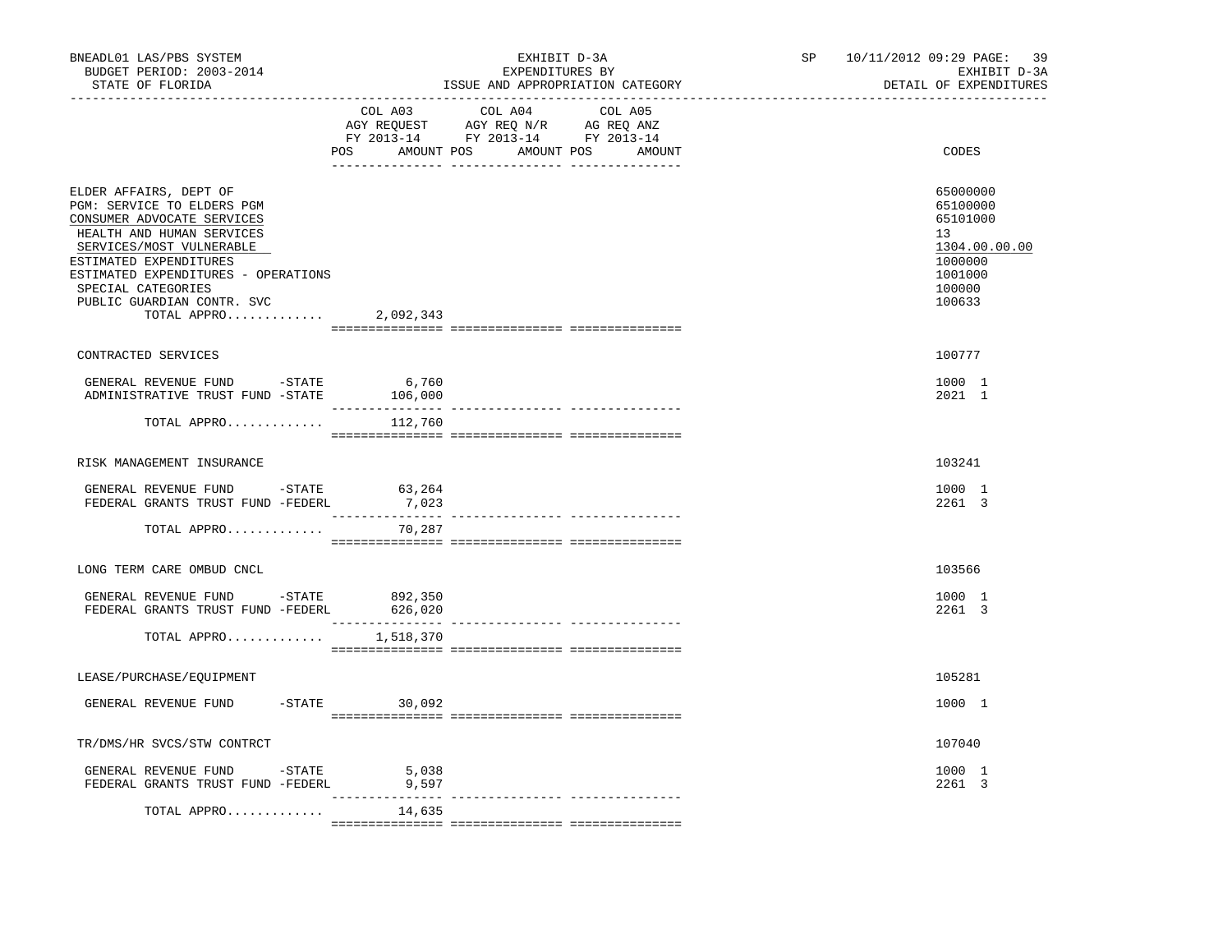| BNEADL01 LAS/PBS SYSTEM<br>BUDGET PERIOD: 2003-2014<br>STATE OF FLORIDA                                                                                                                                      |                        | EXHIBIT D-3A<br>EXPENDITURES BY<br>ISSUE AND APPROPRIATION CATEGORY                                                              | SP <sub>2</sub> | 10/11/2012 09:29 PAGE: 40<br>EXHIBIT D-3A<br>DETAIL OF EXPENDITURES           |
|--------------------------------------------------------------------------------------------------------------------------------------------------------------------------------------------------------------|------------------------|----------------------------------------------------------------------------------------------------------------------------------|-----------------|-------------------------------------------------------------------------------|
| ---------------------------------                                                                                                                                                                            | COL A03                | COL A04<br>COL A05<br>AGY REQUEST AGY REQ N/R AG REQ ANZ<br>FY 2013-14 FY 2013-14 FY 2013-14<br>POS AMOUNT POS AMOUNT POS AMOUNT |                 | CODES                                                                         |
| ELDER AFFAIRS, DEPT OF<br>PGM: SERVICE TO ELDERS PGM<br>CONSUMER ADVOCATE SERVICES<br>HEALTH AND HUMAN SERVICES<br>SERVICES/MOST VULNERABLE<br>ESTIMATED EXPENDITURES<br>ESTIMATED EXPENDITURES - OPERATIONS |                        |                                                                                                                                  |                 | 65000000<br>65100000<br>65101000<br>13<br>1304.00.00.00<br>1000000<br>1001000 |
| TOTAL: ESTIMATED EXPENDITURES - OPERATIONS<br>TOTAL POSITIONS 33.50<br>TOTAL ISSUE 6,514,920<br>TOTAL SALARY RATE 1,391,604                                                                                  |                        |                                                                                                                                  |                 | 1001000                                                                       |
| CASUALTY INSURANCE PREMIUM<br>ADJUSTMENT<br>SPECIAL CATEGORIES<br>RISK MANAGEMENT INSURANCE                                                                                                                  |                        |                                                                                                                                  |                 | 1001090<br>100000<br>103241                                                   |
| GENERAL REVENUE FUND                                                                                                                                                                                         | $-$ STATE 27,065       |                                                                                                                                  |                 | 1000 1                                                                        |
| FLORIDA RETIREMENT SYSTEM<br>CONTRIBUTION ADJUSTMENT FOR<br>FISCAL YEAR 2012-2013<br>SALARIES AND BENEFITS                                                                                                   |                        |                                                                                                                                  |                 | 1001240<br>010000                                                             |
| GENERAL REVENUE FUND<br>$-$ STATE<br>$-MATCH$                                                                                                                                                                | 412<br>500             |                                                                                                                                  |                 | 1000 1<br>1000 2                                                              |
| TOTAL GENERAL REVENUE FUND                                                                                                                                                                                   | 912                    |                                                                                                                                  |                 | 1000                                                                          |
| FEDERAL GRANTS TRUST FUND -FEDERL 3,154<br>TOTAL APPRO                                                                                                                                                       | 4,066                  |                                                                                                                                  |                 | 2261 3                                                                        |
| ADJUSTMENT TO STATE HEALTH<br>INSURANCE PREMIUM CONTRIBUTION -<br>FISCAL YEAR 2012-13<br>SALARIES AND BENEFITS                                                                                               |                        |                                                                                                                                  |                 | 1001830<br>010000                                                             |
| -STATE<br>GENERAL REVENUE FUND<br>-MATCH                                                                                                                                                                     | 364<br>442             |                                                                                                                                  |                 | 1000 1<br>1000 2                                                              |
| TOTAL GENERAL REVENUE FUND                                                                                                                                                                                   | _______________<br>806 |                                                                                                                                  |                 | 1000                                                                          |
| FEDERAL GRANTS TRUST FUND -FEDERL                                                                                                                                                                            | 2,784                  |                                                                                                                                  |                 | 2261 3                                                                        |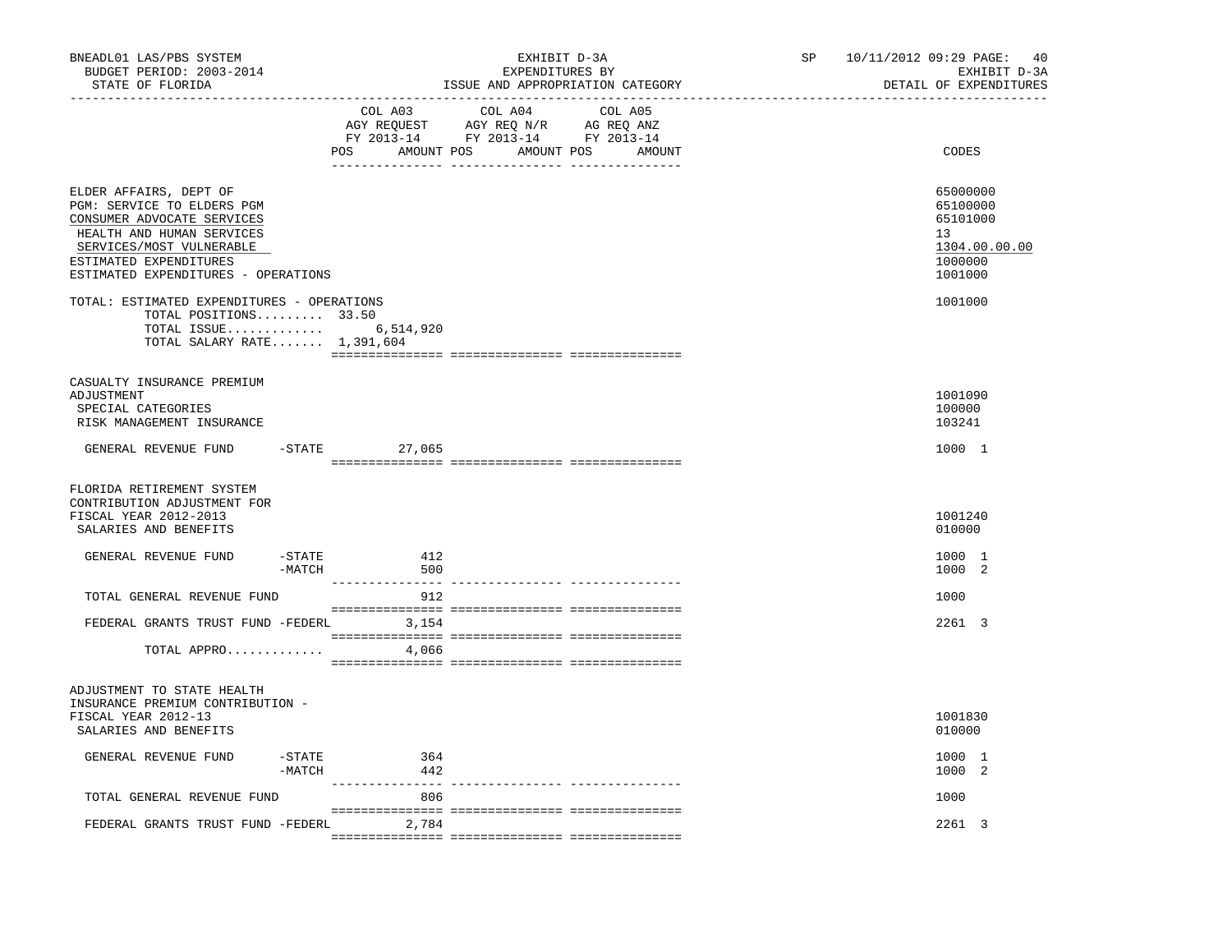| BNEADL01 LAS/PBS SYSTEM<br>BUDGET PERIOD: 2003-2014<br>STATE OF FLORIDA<br>_________________                                                                                                                                            | EXHIBIT D-3A<br>EXPENDITURES BY<br>ISSUE AND APPROPRIATION CATEGORY                                                                                                                                                                          | 10/11/2012 09:29 PAGE: 41<br>SP<br>EXHIBIT D-3A<br>DETAIL OF EXPENDITURES |
|-----------------------------------------------------------------------------------------------------------------------------------------------------------------------------------------------------------------------------------------|----------------------------------------------------------------------------------------------------------------------------------------------------------------------------------------------------------------------------------------------|---------------------------------------------------------------------------|
|                                                                                                                                                                                                                                         | COL A03 COL A04 COL A05<br>AGY REQUEST AGY REQ N/R AG REQ ANZ<br>FY 2013-14 FY 2013-14 FY 2013-14<br>POS AMOUNT POS AMOUNT POS<br>AMOUNT                                                                                                     | CODES                                                                     |
| ELDER AFFAIRS, DEPT OF<br>PGM: SERVICE TO ELDERS PGM<br>CONSUMER ADVOCATE SERVICES<br>HEALTH AND HUMAN SERVICES<br>SERVICES/MOST VULNERABLE<br>ESTIMATED EXPENDITURES<br>ADJUSTMENT TO STATE HEALTH<br>INSURANCE PREMIUM CONTRIBUTION - |                                                                                                                                                                                                                                              | 65000000<br>65100000<br>65101000<br>13<br>1304.00.00.00<br>1000000        |
| FISCAL YEAR 2012-13<br>SALARIES AND BENEFITS<br>TOTAL APPRO                                                                                                                                                                             | 3,590                                                                                                                                                                                                                                        | 1001830<br>010000                                                         |
| REALLOCATION OF HUMAN RESOURCES<br>OUTSOURCING<br>SPECIAL CATEGORIES<br>TR/DMS/HR SVCS/STW CONTRCT                                                                                                                                      |                                                                                                                                                                                                                                              | 1005900<br>100000<br>107040                                               |
| GENERAL REVENUE FUND -STATE<br>FEDERAL GRANTS TRUST FUND -FEDERL                                                                                                                                                                        | $34-$<br>65-                                                                                                                                                                                                                                 | 1000 1<br>2261 3                                                          |
| TOTAL APPRO                                                                                                                                                                                                                             | $99 -$                                                                                                                                                                                                                                       |                                                                           |
| ADJUSTMENTS TO CURRENT YEAR<br>ESTIMATED EXPENDITURES<br>REALIGNMENT OF LEASE OR LEASE<br>PURCHASE EQUIPMENT - DEDUCT<br>SPECIAL CATEGORIES<br>LONG TERM CARE OMBUD CNCL                                                                |                                                                                                                                                                                                                                              | 1600000<br>160M100<br>100000<br>103566                                    |
| GENERAL REVENUE FUND                                                                                                                                                                                                                    | $-STATE$<br>$20,000-$                                                                                                                                                                                                                        | 1000 1                                                                    |
|                                                                                                                                                                                                                                         |                                                                                                                                                                                                                                              |                                                                           |
| AGENCY ISSUE NARRATIVE:<br>2013-2014 BUDGET YEAR NARRATIVE:                                                                                                                                                                             | IT COMPONENT? NO<br>Title: Realignment of Lease or Lease-Purchase of Equipment - Deduct 160M100                                                                                                                                              |                                                                           |
| entity.                                                                                                                                                                                                                                 | Summary: This issue requests a transfer of \$20,000 in General Revenue from Long Term Care Ombudsman Council Special<br>category (103566) to Lease or Lease-Purchase of Equipment category (105281) in the Consumer Advocate Services budget |                                                                           |

 Background: Currently, an insufficient budget authority exists within Lease or Lease-Purchase of Equipment category (105281) to cover contractual obligations, as defined in section 216.011(1)(vv), Florida Statutes. Therefore, in 2012-2013, a request for the transfer of additional funds was submitted and approved (budget amendment 13-005, EOG #B7078). These Lease or Lease-Purchase of Equipment funds will allow staff to utilize postage services and network multi-function systems (printer, copier, fax and scan) to send and receive pertinent information.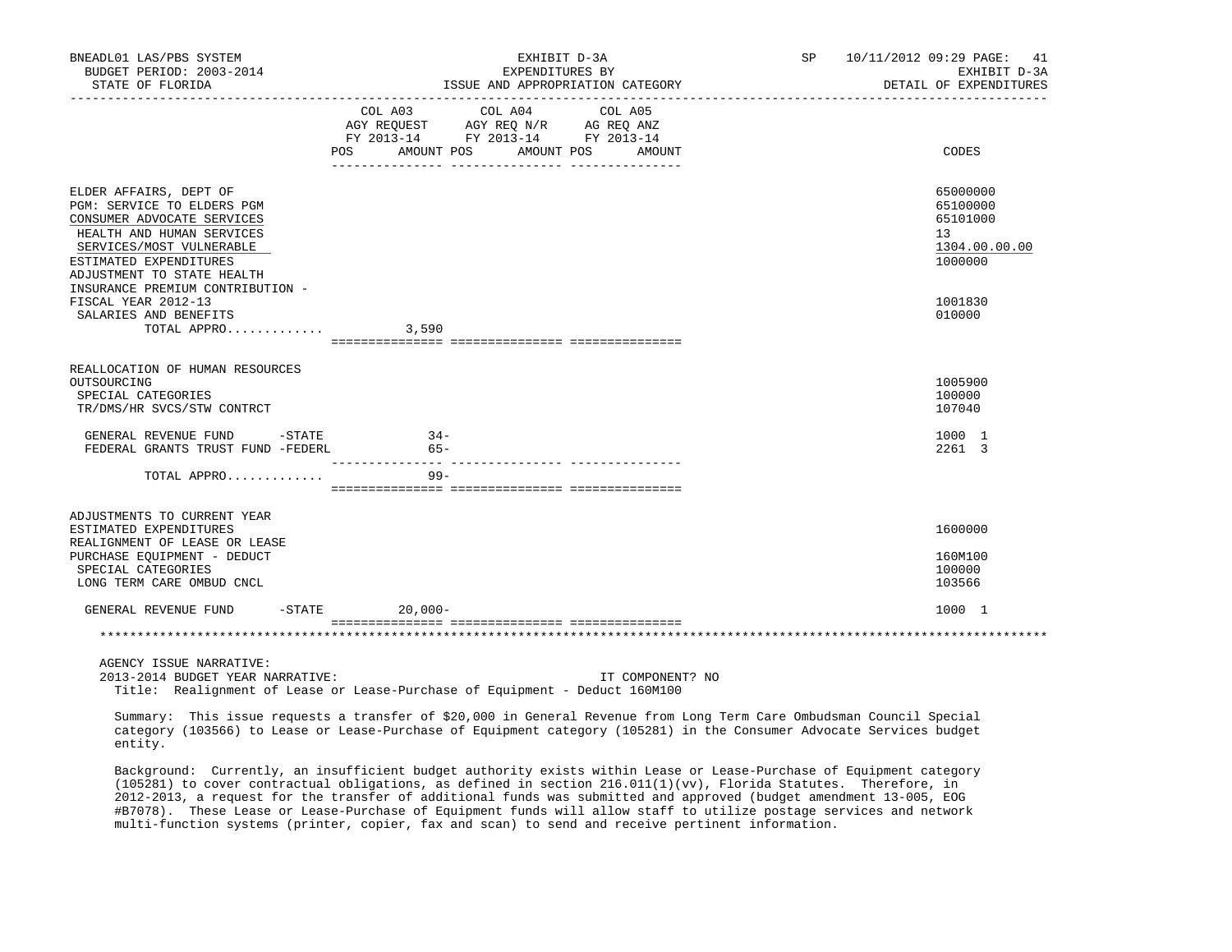| BNEADL01 LAS/PBS SYSTEM<br>BUDGET PERIOD: 2003-2014<br>STATE OF FLORIDA                                                                     | EXHIBIT D-3A<br>EXPENDITURES BY<br>ISSUE AND APPROPRIATION CATEGORY                                                                   | SP<br>10/11/2012 09:29 PAGE: 42<br>EXHIBIT D-3A<br>DETAIL OF EXPENDITURES |
|---------------------------------------------------------------------------------------------------------------------------------------------|---------------------------------------------------------------------------------------------------------------------------------------|---------------------------------------------------------------------------|
|                                                                                                                                             | COL A03 COL A04 COL A05<br>AGY REQUEST AGY REO N/R AG REO ANZ<br>FY 2013-14 FY 2013-14 FY 2013-14<br>POS AMOUNT POS AMOUNT POS AMOUNT | CODES                                                                     |
| ELDER AFFAIRS, DEPT OF<br>PGM: SERVICE TO ELDERS PGM<br>CONSUMER ADVOCATE SERVICES<br>HEALTH AND HUMAN SERVICES<br>SERVICES/MOST VULNERABLE |                                                                                                                                       | 65000000<br>65100000<br>65101000<br>13<br>1304.00.00.00                   |
| ADJUSTMENTS TO CURRENT YEAR<br>ESTIMATED EXPENDITURES<br>REALIGNMENT OF LEASE OR LEASE<br>PURCHASE EQUIPMENT - DEDUCT                       |                                                                                                                                       | 1600000<br>160M100                                                        |

 Solution/Justification: The Department is requesting budget authority to Lease or Lease Purchase of Equipment category to cover anticipated contractual obligations: The offset to this issue is 160M110.

|                            | Budget Entity Fund |      | Amount    | Activity # |
|----------------------------|--------------------|------|-----------|------------|
| Long Term Care Ombudsman   | 65101000           | 1000 | (20, 000) | ACT1100    |
| Council (103566)           |                    |      |           |            |
| Lease or Lease-Purchase of | 65101000           | 1000 | 20,000    | ACT1100    |
| Equipment (105281)         |                    |      |           |            |
|                            |                    |      |           |            |

| REALIGNMENT OF LEASE OR LEASE<br>PURCHASE OF EOUIPMENT - ADD<br>SPECIAL CATEGORIES<br>LEASE/PURCHASE/EOUIPMENT |          |        | 160M110<br>100000<br>105281 |
|----------------------------------------------------------------------------------------------------------------|----------|--------|-----------------------------|
| GENERAL REVENUE FUND                                                                                           | $-MATCH$ | 20,000 | 1000 2                      |
|                                                                                                                |          |        |                             |
|                                                                                                                |          |        |                             |

AGENCY ISSUE NARRATIVE:

 2013-2014 BUDGET YEAR NARRATIVE: IT COMPONENT? NO Title: Realignment of Lease or Lease-Purchase of Equipment - Add 160M110

 Summary: This issue requests a transfer of \$20,000 in General Revenue from Long Term Care Ombudsman Council Special category (103566) to Lease or Lease-Purchase of Equipment category (105281) in the Consumer Advocate Services budget entity.

 Background: Currently, an insufficient budget authority exists within Lease or Lease-Purchase of Equipment category (105281) to cover contractual obligations, as defined in section 216.011(1)(vv), Florida Statutes. Therefore, in 2012-2013, a request for the transfer of additional funds was submitted and approved (budget amendment 13-005, EOG #B7078). These Lease or Lease-Purchase of Equipment funds will allow staff to utilize postage services and network multi-function systems (printer, copier, fax and scan) to send and receive pertinent information.

 Solution/Justification: The Department is requesting budget authority to Lease or Lease Purchase of Equipment category to cover anticipated contractual obligations: The offset to this issue is 160M100.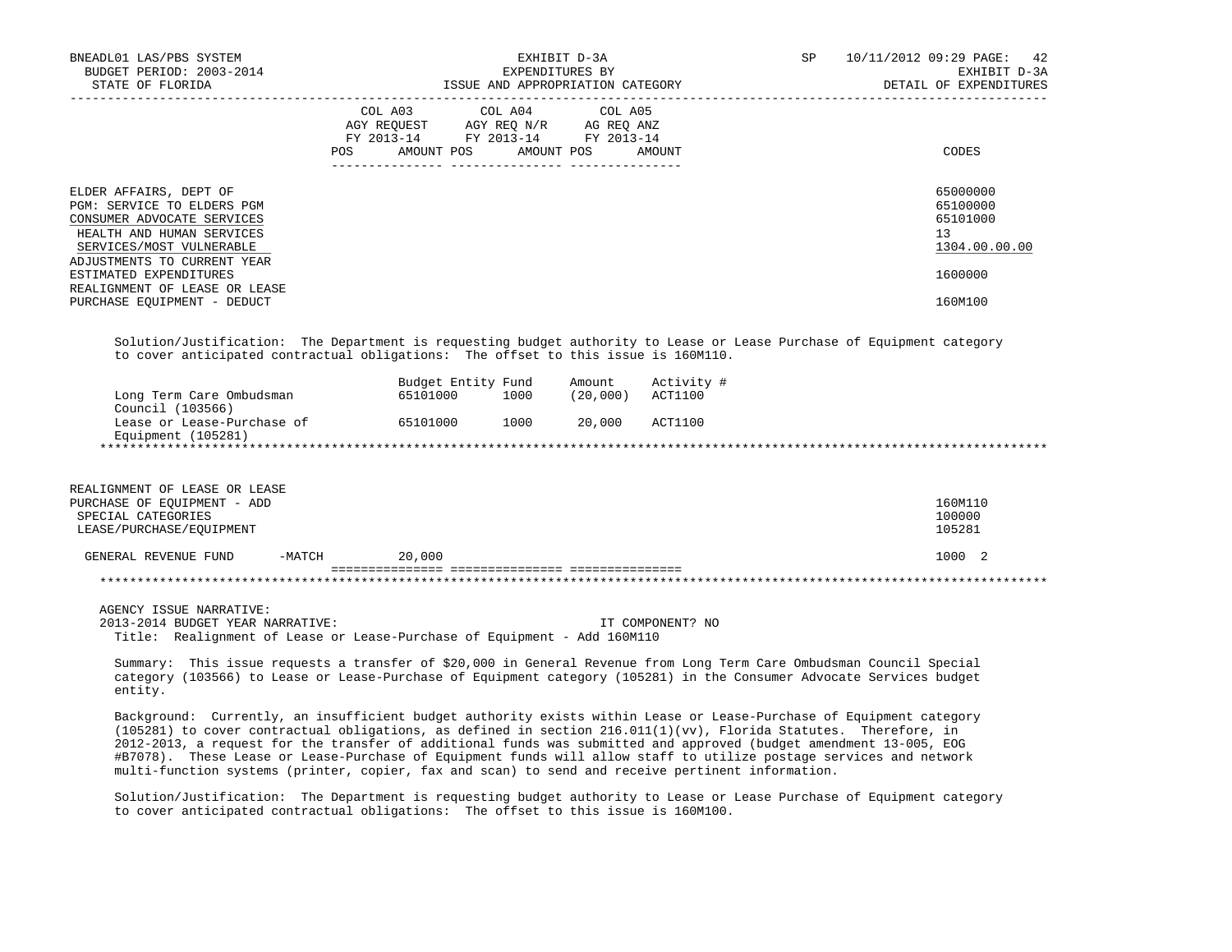| BNEADL01 LAS/PBS SYSTEM<br>BUDGET PERIOD: 2003-2014<br>STATE OF FLORIDA                                                                                                                                                                                              | EXHIBIT D-3A<br>EXPENDITURES BY<br>ISSUE AND APPROPRIATION CATEGORY |                                                                                                                 |      | SP               | 10/11/2012 09:29 PAGE: 43<br>EXHIBIT D-3A<br>DETAIL OF EXPENDITURES |  |                                                                               |
|----------------------------------------------------------------------------------------------------------------------------------------------------------------------------------------------------------------------------------------------------------------------|---------------------------------------------------------------------|-----------------------------------------------------------------------------------------------------------------|------|------------------|---------------------------------------------------------------------|--|-------------------------------------------------------------------------------|
|                                                                                                                                                                                                                                                                      | <b>POS</b>                                                          | COL A03 COL A04 COL A05<br>AGY REQUEST AGY REQ N/R AG REQ ANZ<br>FY 2013-14 FY 2013-14 FY 2013-14<br>AMOUNT POS |      | AMOUNT POS       | AMOUNT                                                              |  | CODES                                                                         |
| ELDER AFFAIRS, DEPT OF<br>PGM: SERVICE TO ELDERS PGM<br>CONSUMER ADVOCATE SERVICES<br>HEALTH AND HUMAN SERVICES<br>SERVICES/MOST VULNERABLE<br>ADJUSTMENTS TO CURRENT YEAR<br>ESTIMATED EXPENDITURES<br>REALIGNMENT OF LEASE OR LEASE<br>PURCHASE OF EQUIPMENT - ADD |                                                                     |                                                                                                                 |      |                  |                                                                     |  | 65000000<br>65100000<br>65101000<br>13<br>1304.00.00.00<br>1600000<br>160M110 |
| Long Term Care Ombudsman<br>Council (103566)<br>Lease or Lease-Purchase of<br>Equipment (105281)                                                                                                                                                                     |                                                                     | Budget Entity Fund<br>65101000<br>65101000 1000                                                                 | 1000 | Amount<br>20,000 | Activity #<br>$(20,000)$ $ACT1100$<br>ACT1100                       |  |                                                                               |
| ANNUALIZATION OF ADMINISTERED<br>FUNDS APPROPRIATIONS<br>STATE HEALTH INSURANCE ADJUSTMENT<br>FOR FY 2012-13 - 10 MONTHS<br><b>ANNUALIZATION</b><br>SALARIES AND BENEFITS                                                                                            |                                                                     |                                                                                                                 |      |                  |                                                                     |  | 26A0000<br>26A1830<br>010000                                                  |
| -STATE<br>GENERAL REVENUE FUND<br>$-MATCH$                                                                                                                                                                                                                           | 1,820                                                               | 2,210                                                                                                           |      |                  |                                                                     |  | 1000 1<br>1000 2                                                              |
| TOTAL GENERAL REVENUE FUND                                                                                                                                                                                                                                           |                                                                     | 4,030                                                                                                           |      |                  |                                                                     |  | 1000                                                                          |
| FEDERAL GRANTS TRUST FUND -FEDERL                                                                                                                                                                                                                                    |                                                                     | 13,920                                                                                                          |      |                  |                                                                     |  | 2261 3                                                                        |
| TOTAL APPRO                                                                                                                                                                                                                                                          |                                                                     | 17,950                                                                                                          |      |                  |                                                                     |  |                                                                               |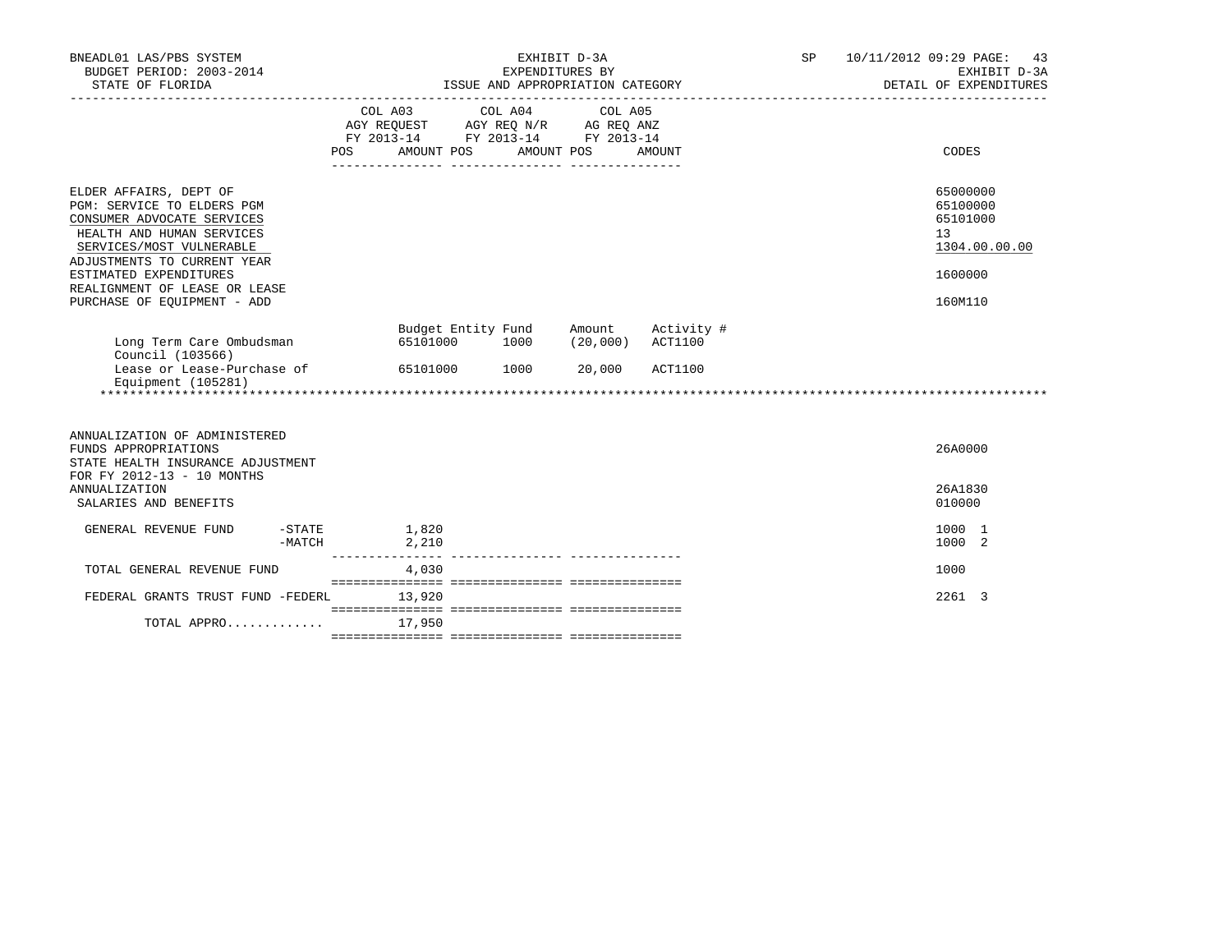| BNEADL01 LAS/PBS SYSTEM<br>BUDGET PERIOD: 2003-2014                                                                                                                                                                                                | EXHIBIT D-3A<br>EXPENDITURES BY                                                                                                                                                                                                                                                                                                                           | SP 10/11/2012 09:29 PAGE: 44<br>EXHIBIT D-3A                                               |
|----------------------------------------------------------------------------------------------------------------------------------------------------------------------------------------------------------------------------------------------------|-----------------------------------------------------------------------------------------------------------------------------------------------------------------------------------------------------------------------------------------------------------------------------------------------------------------------------------------------------------|--------------------------------------------------------------------------------------------|
| STATE OF FLORIDA                                                                                                                                                                                                                                   | ISSUE AND APPROPRIATION CATEGORY                                                                                                                                                                                                                                                                                                                          | DETAIL OF EXPENDITURES                                                                     |
|                                                                                                                                                                                                                                                    | $\begin{tabular}{lllllllllll} &\multicolumn{4}{c}{\text{COL A03}} &\multicolumn{4}{c}{\text{COL A04}} &\multicolumn{4}{c}{\text{COL A05}} \\ \multicolumn{4}{c}{\text{AGY REQUEST}} &\multicolumn{4}{c}{\text{AGY REQ N/R}} &\multicolumn{4}{c}{\text{AG REQ ANZ}} \end{tabular}$<br>FY 2013-14 FY 2013-14 FY 2013-14<br>POS AMOUNT POS AMOUNT POS AMOUNT | CODES                                                                                      |
| ELDER AFFAIRS, DEPT OF<br>PGM: SERVICE TO ELDERS PGM<br>CONSUMER ADVOCATE SERVICES<br>HEALTH AND HUMAN SERVICES<br>SERVICES/MOST VULNERABLE<br>PUBLIC GUARDIANSHIP SERVICES<br>STATEWIDE PUBLIC GUARDIANSHIP<br>OFFICE - ADMINISTRATIVE TRUST FUND |                                                                                                                                                                                                                                                                                                                                                           | 65000000<br>65100000<br>65101000<br>13 <sup>°</sup><br>1304.00.00.00<br>4400000<br>4400030 |
| OTHER PERSONAL SERVICES                                                                                                                                                                                                                            |                                                                                                                                                                                                                                                                                                                                                           | 030000                                                                                     |
| ADMINISTRATIVE TRUST FUND -STATE 55,000                                                                                                                                                                                                            |                                                                                                                                                                                                                                                                                                                                                           | 2021 1                                                                                     |
| <b>EXPENSES</b>                                                                                                                                                                                                                                    |                                                                                                                                                                                                                                                                                                                                                           | 040000                                                                                     |
| ADMINISTRATIVE TRUST FUND -STATE 9,973 3,462                                                                                                                                                                                                       |                                                                                                                                                                                                                                                                                                                                                           | 2021 1                                                                                     |
| SPECIAL CATEGORIES<br>CONTRACTED SERVICES                                                                                                                                                                                                          |                                                                                                                                                                                                                                                                                                                                                           | 100000<br>100777                                                                           |
| ADMINISTRATIVE TRUST FUND -STATE 43,000                                                                                                                                                                                                            |                                                                                                                                                                                                                                                                                                                                                           | 2021 1                                                                                     |
| TR/DMS/HR SVCS/STW CONTRCT                                                                                                                                                                                                                         |                                                                                                                                                                                                                                                                                                                                                           | 107040                                                                                     |
| ADMINISTRATIVE TRUST FUND -STATE 118                                                                                                                                                                                                               |                                                                                                                                                                                                                                                                                                                                                           | 2021 1                                                                                     |
| TOTAL: STATEWIDE PUBLIC GUARDIANSHIP<br>OFFICE - ADMINISTRATIVE TRUST FUND<br>TOTAL ISSUE 108,091 3,462                                                                                                                                            |                                                                                                                                                                                                                                                                                                                                                           | 4400030                                                                                    |
|                                                                                                                                                                                                                                                    |                                                                                                                                                                                                                                                                                                                                                           |                                                                                            |
| AGENCY ISSUE NARRATIVE:<br>2013-2014 BUDGET YEAR NARRATIVE:                                                                                                                                                                                        | IT COMPONENT? NO<br>Issue Title: Statewide Public Guardianship Office Administrative Trust Fund - 4400030                                                                                                                                                                                                                                                 |                                                                                            |

 Summary: The Department of Elder Affairs (DOEA) administers the Statewide Public Guardianship Office (SPGO), which is funded through the consumer advocate services category. DOEA is requesting the authority to spend dollars currently held in its administrative trust fund for the benefit of public guardianship. The total for this request is \$108,091 in the administrative trust fund Other Personal Services (030000) - \$55,000, Expenses (040000) - \$9,973, Human Resources Services (107040) - \$118 and Contracted Services (100777) \$43,000.

 Background: SPGO administers 2 separate statutory functions: the appointment and oversight of Florida's public guardians and the registration of Florida's professional guardians. SPGO primarily uses general revenue dollars for the provision of public guardian services. SPGO also receives some administrative trust fund dollars from 744.534,F.S., which provides for unclaimed monies in closed guardianship cases to escheat to the state for the benefit of public guardianship. This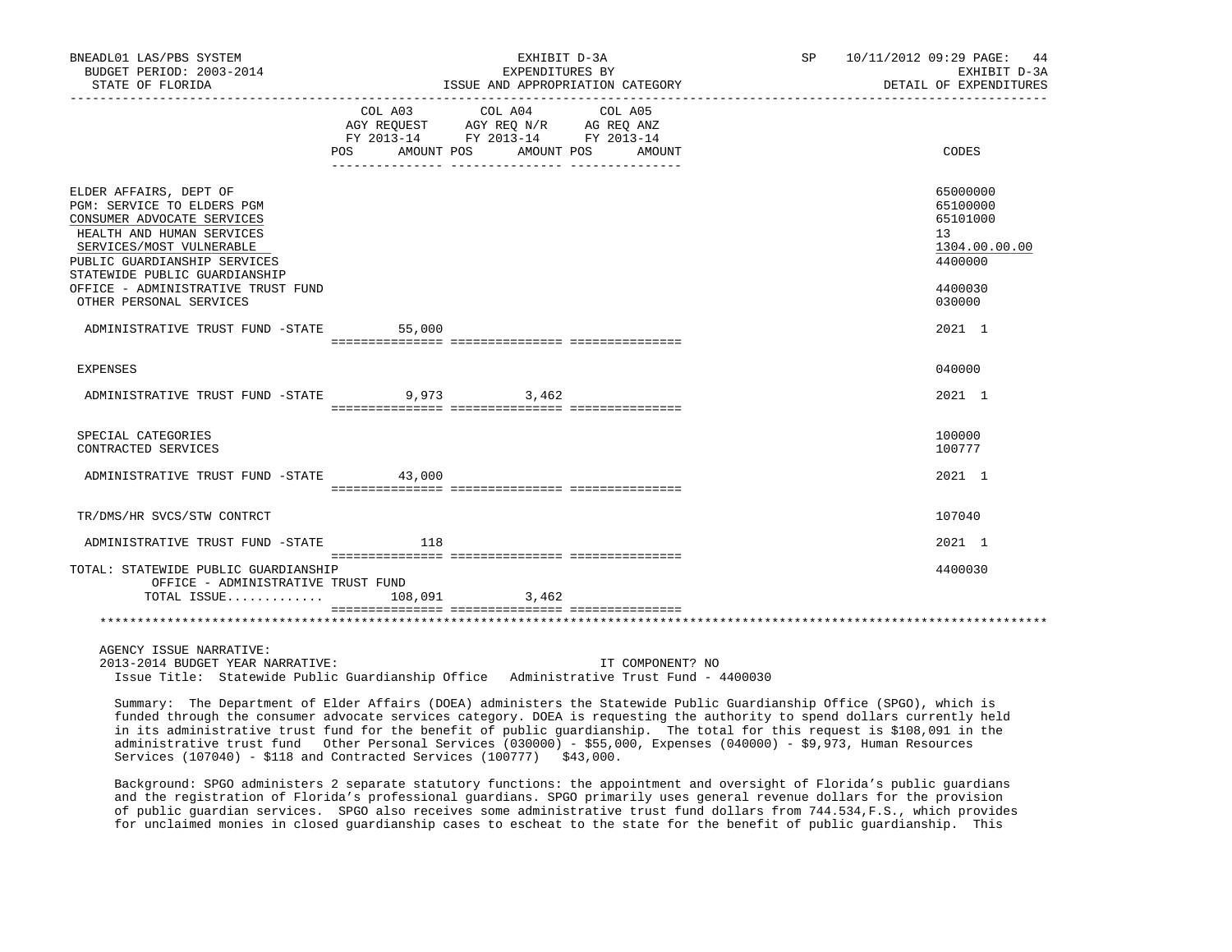| BNEADL01 LAS/PBS SYSTEM<br>BUDGET PERIOD: 2003-2014<br>STATE OF FLORIDA                                                                                                                                      | EXHIBIT D-3A<br>EXPENDITURES BY<br>ISSUE AND APPROPRIATION CATEGORY                                                                            | SP<br>10/11/2012 09:29 PAGE: 45<br>EXHIBIT D-3A<br>DETAIL OF EXPENDITURES |
|--------------------------------------------------------------------------------------------------------------------------------------------------------------------------------------------------------------|------------------------------------------------------------------------------------------------------------------------------------------------|---------------------------------------------------------------------------|
|                                                                                                                                                                                                              | COL A03 COL A04 COL A05<br>AGY REQUEST AGY REQ N/R AG REQ ANZ<br>FY 2013-14 FY 2013-14 FY 2013-14<br>POS DO<br>AMOUNT POS AMOUNT POS<br>AMOUNT | CODES                                                                     |
| ELDER AFFAIRS, DEPT OF<br>PGM: SERVICE TO ELDERS PGM<br>CONSUMER ADVOCATE SERVICES<br>HEALTH AND HUMAN SERVICES<br>SERVICES/MOST VULNERABLE<br>PUBLIC GUARDIANSHIP SERVICES<br>STATEWIDE PUBLIC GUARDIANSHIP |                                                                                                                                                | 65000000<br>65100000<br>65101000<br>13<br>1304.00.00.00<br>4400000        |
| OFFICE - ADMINISTRATIVE TRUST FUND                                                                                                                                                                           |                                                                                                                                                | 4400030                                                                   |

is SPGO's formal request to utilize the non-recurring administrative trust fund dollars.

 In 2009, the Center for Gerontology at the University of Kentucky completed an evaluation of Florida's public guardianship program. The researches found that the Florida public guardian programs produced a considerable cost savings to the state, an estimated \$1,883,043 in a year's time. In addition, the researchers recommended modification of the existing database in order to assure accurate, comprehensive, and systematic reports. Efforts should be made to document all cost savings activities as accurately as possible. The centralized database is the ideal place to collect this information. Further, the report recommends, research should be undertaken to measure successful practices and to examine how the guardianship process is enhancing the well-being of persons with diminished capacity. Public guardianship is for the most vulnerable; it is for those persons who are incapacitated and alone. With the state's rapid growth and the growing number of retirees, more and more Floridians who may be indigent and have no family or friends will require the services of a public guardian. Public guardianship provides surrogate decision makers for those Floridians that are most in need. Without a surrogate decision maker, Floridians go without many necessities that may include medical care, appropriate housing, and adequate nutrition, just to name a few. The Statewide Public Guardianship Office is the state program responsible for the designation and continuing oversight of Florida's public guardianship offices. There are currently 14 public guardians throughout Florida, serving 27 counties. There are 40 counties for which there is no public guardian. SPGO currently has one OPS position to monitor these offices and to provide the training for any new public guardian offices. This position conducts all of the public guardianship program monitoring to ensure incapacitated persons of limited financial means are receiving the appropriate services of a qualified surrogate decision maker. Further, this position evaluates the current need for public guardianship. In addition, this position ensures public guardian reporting requirements are met and reports are handled appropriately as well as reviews budgets of public guardian programs. This position is also responsible for reviewing expenditure requests in addition to analyzing ward demographics.

 SPGO is also responsible for the education and licensure of Florida's professional guardians in accordance with Florida Statutes chapter 744. This process ensures that every Floridian that needs the services of a professional guardian is receiving those services from a qualified professional. During the first year of professional guardian registration, there were approximately 30 professional guardians that completed the process. SPGO estimates it now processes a minimum of 400 professional guardians annually.

 In response to the increase for professional guardianship services, SPGO found it prudent to revise materials used to train professional guardians and implement a mentoring component of the training. The updated training materials will contribute to the effectiveness of guardians and the service provided to vulnerable adults. In order to maintain the accuracy of the training materials and ensure the quality of training provided to new guardians, an additional \$40,000 for continuing update of materials and train-the-trainer programs.

## Solution/Justification:

 1. DOEA is requesting one additional Other Personal Services (OPS) registration coordinator position for \$55,000 in the OPS category (030000), \$9,973 in the expenses category (040000), and \$118 in the Human Resources Services (107040) category related to this OPS position.

2. Increase in contractual dollar for the updating the professional guardianship course and conducting the